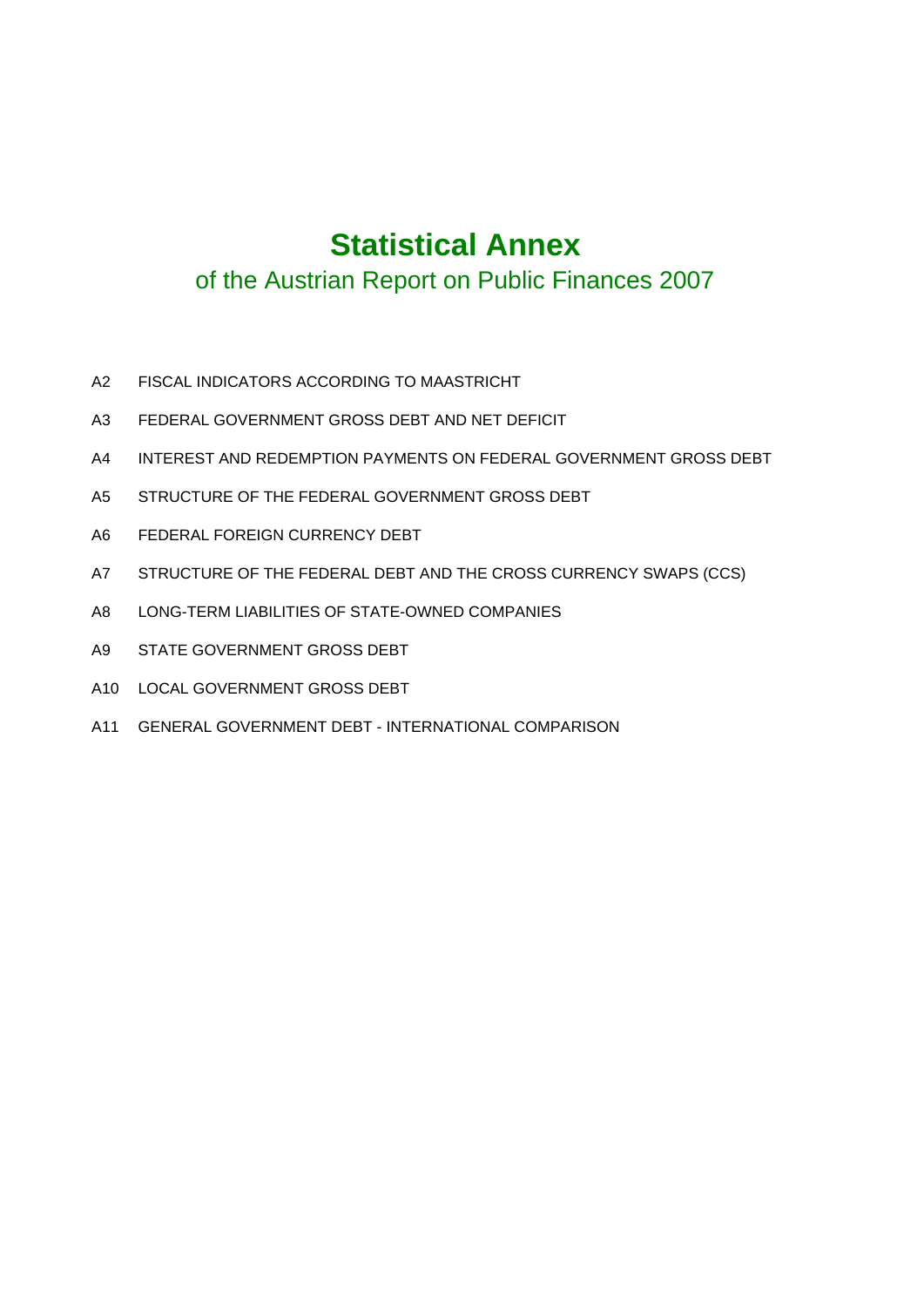### A 2 FISCAL INDICATORS ACCORDING TO MAASTRICHT

#### General government net borrowing / net lending by sub-sectors

|            |                    |          |        |                            |        | General government net borrowing $\left(\frac{1}{2}\right)$ net lending $\left(\frac{1}{2}\right)^{1}$ |           |              |
|------------|--------------------|----------|--------|----------------------------|--------|--------------------------------------------------------------------------------------------------------|-----------|--------------|
|            | Central government |          |        | State and local government |        | Social security funds                                                                                  |           | <b>Total</b> |
| Years      | EUR m.             | % of GDP | EUR m. | % of GDP                   | EUR m. | % of GDP                                                                                               | EUR m.    | % of GDP     |
| 1990       | $-4.690$           | $-3,4$   | 1.492  | 1,1                        | $-249$ | $-0,2$                                                                                                 | $-3.447$  | $-2,5$       |
| 1991       | $-5.454$           | $-3,7$   | 1.150  | 0,8                        | 11     | 0,0                                                                                                    | $-4.292$  | $-2,9$       |
| 1992       | $-4.486$           | $-2,9$   | 1.649  | 1,1                        | $-248$ | $-0,2$                                                                                                 | $-3.085$  | $-2,0$       |
| 1993       | $-7.950$           | $-5,0$   | 909    | 0,6                        | 15     | 0,0                                                                                                    | $-7.025$  | $-4,4$       |
| 1994       | $-8.132$           | $-4,8$   | $-114$ | $-0,1$                     | 93     | 0,1                                                                                                    | $-8.153$  | $-4,8$       |
| 1995       | $-9.155$           | $-5,2$   | $-717$ | $-0,4$                     | $-202$ | $-0,1$                                                                                                 | $-10.074$ | $-5,7$       |
| 1996       | $-7.410$           | $-4,1$   | 245    | 0,1                        | 15     | 0,0                                                                                                    | $-7.150$  | $-3,9$       |
| 1997       | $-5.024$           | $-2,7$   | 1.404  | 0,8                        | 293    | 0,2                                                                                                    | $-3.327$  | $-1,8$       |
| 1998       | $-5.660$           | $-2,9$   | 963    | 0,5                        | 209    | 0,1                                                                                                    | $-4.488$  | $-2,3$       |
| 1999       | $-4.893$           | $-2,4$   | 489    | 0,2                        | $-83$  | $-0,0$                                                                                                 | $-4.487$  | $-2,2$       |
| 2000       | $-3.521$           | $-1,7$   | 277    | 0,1                        | $-260$ | $-0,1$                                                                                                 | $-3.504$  | $-1,7$       |
| 2001       | $-1.552$           | $-0,7$   | 1.527  | 0,7                        | 4      | 0,0                                                                                                    | $-21$     | 0,0          |
| 2002       | $-2.564$           | $-1,2$   | 1.277  | 0,6                        | $-86$  | $-0,0$                                                                                                 | $-1.374$  | $-0,6$       |
| 2003       | $-3.651$           | $-1,6$   | 708    | 0,3                        | $-129$ | $-0,1$                                                                                                 | $-3.072$  | $-1,4$       |
| 2004       | $-9.316$           | $-3,9$   | 694    | 0,3                        | $-203$ | $-0,1$                                                                                                 | $-8.825$  | $-3,7$       |
| 2005       | $-4.356$           | $-1,8$   | 799    | 0,3                        | $-57$  | $-0,0$                                                                                                 | $-3.614$  | $-1,5$       |
| 2006       | $-4.084$           | $-1,6$   | 229    | 0,1                        | $-3$   | $-0,0$                                                                                                 | $-3.858$  | $-1,5$       |
| $2007^{2}$ | $-1.747$           | $-0.6$   | 588    | 0,2                        | $-300$ | $-0,1$                                                                                                 | $-1.459$  | $-0,5$       |
| $2008^{3}$ | $-2.850$           | $-1,0$   | 1.145  | 0,4                        | 0      | 0,0                                                                                                    | $-1.705$  | $-0,6$       |

1) In terms of EDP (excessive deficit procedure) notification data (interest payments including swap transactions).

2004 including remission of the Austrian Federal Railways Debt to the Federal Government.

2) Preliminary data.

3) EDP notification data (estimate; Austrian Ministry of Finance as of March 2008).

Source: Statistics Austria (last update: April 2008) and Austrian Ministry of Finance; GDP: WIFO-Forecast of June 2008.

#### Gross public debt by sub-sectors

|                      | Gross public debt $\overline{1}$ |          |                    |                            |        |                       |                   |              |  |  |  |
|----------------------|----------------------------------|----------|--------------------|----------------------------|--------|-----------------------|-------------------|--------------|--|--|--|
|                      | Central government <sup>2)</sup> |          |                    | State and local government |        | Social security funds |                   | <b>Total</b> |  |  |  |
| Years                | EUR m.                           | % of GDP | EUR <sub>m</sub> . | % of GDP                   | EUR m. | % of GDP              | EUR <sub>m.</sub> | % of GDP     |  |  |  |
| 1990                 | 65.968                           | 48,4     | 10.550             | 7,7                        | 0      | 0,0                   | 76.518            | 56,1         |  |  |  |
| 1991                 | 71.606                           | 48,8     | 10.725             | 7,3                        | 0      | 0,0                   | 82.331            | 56,2         |  |  |  |
| 1992                 | 75.837                           | 48,8     | 10.977             | 7,1                        | 0      | 0,0                   | 86.814            | 55,8         |  |  |  |
| 1993                 | 84.964                           | 53,0     | 12.078             | 7,5                        | 0      | 0,0                   | 97.042            | 60,5         |  |  |  |
| 1994                 | 93.500                           | 55,3     | 13.578             | 8,0                        | 0      | 0,0                   | 107.078           | 63,4         |  |  |  |
| 1995                 | 101.709                          | 57,9     | 17.058             | 9,7                        | 440    | 0,3                   | 119.207           | 67,9         |  |  |  |
| 1996                 | 104.965                          | 57,7     | 17.540             | 9,6                        | 518    | 0,3                   | 123.023           | 67,6         |  |  |  |
| 1997                 | 106.688                          | 57,6     | 11.085             | 6,0                        | 406    | 0,2                   | 118.179           | 63,8         |  |  |  |
| 1998                 | 112.424                          | 58,4     | 10.789             | 5,6                        | 400    | 0,2                   | 123.614           | 64,3         |  |  |  |
| 1999                 | 121.927                          | 61,0     | 10.547             | 0,0                        | 557    | 0,3                   | 133.031           | 66,5         |  |  |  |
| 2000                 | 126.752                          | 60,2     | 10.404             | 4,9                        | 884    | 0,4                   | 138.040           | 65,6         |  |  |  |
| 2001                 | 129.370                          | 59,9     | 12.195             | 5,6                        | 1.033  | 0,5                   | 142.598           | 66,1         |  |  |  |
| 2002                 | 133.973                          | 60,7     | 10.179             | 4,6                        | 1.283  | 0,6                   | 145.434           | 65,9         |  |  |  |
| 2003                 | 135.449                          | 59,9     | 9.622              | 4,3                        | 1.228  | 0,5                   | 146.300           | 64,7         |  |  |  |
| 2004                 | 138.917                          | 58,8     | 10.453             | 4,4                        | 1.401  | 0,6                   | 150.771           | 63,8         |  |  |  |
| 2005                 | 142.314                          | 58,0     | 11.590             | 4,7                        | 1.767  | 0,7                   | 155.670           | 63,5         |  |  |  |
| 2006                 | 145.200                          | 56,3     | 12.396             | 4,8                        | 1.861  | 0,7                   | 159.457           | 61,8         |  |  |  |
| $2007^{3}$           | 146.628                          | 53,8     | 13.221             | 4,8                        | 1.479  | 0,5                   | 161.328           | 59,2         |  |  |  |
| $2008$ <sup>4)</sup> |                                  |          |                    |                            |        |                       | 165.000           | 57,7         |  |  |  |

1) According to ESA 95; amanded by Council Regulation (EC) No. 475/2000 of 28th February 2000;

2) Including financing of public entities since 1998.

3) Preliminary data.

4) EDP notification data (estimate; Austrian Ministry of Finance as of March 2008).

Source: Statistics Austria (last update: April 2008) and Austrian Ministry of Finance; GDP: WIFO-Forecast of June 2008.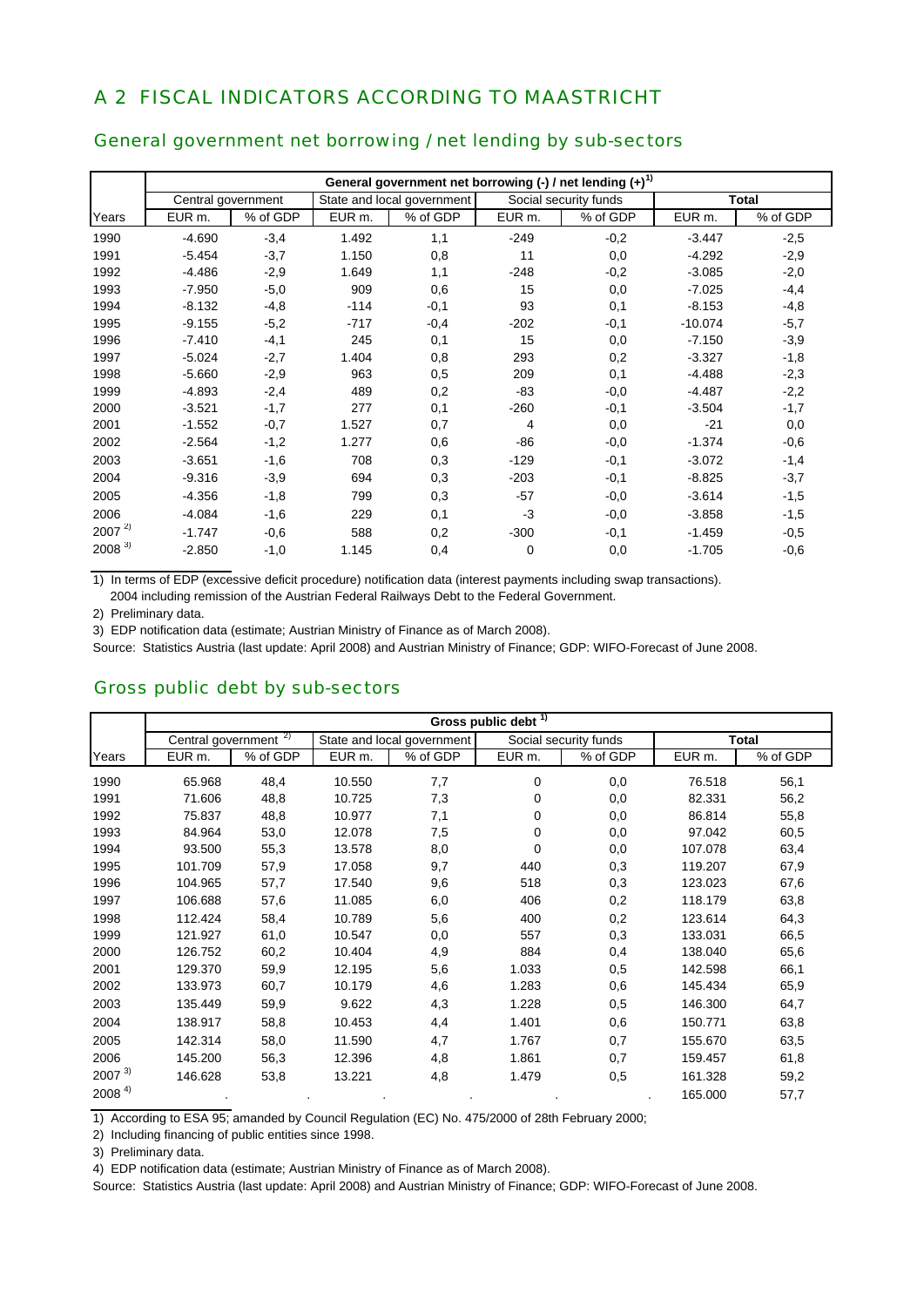### A 2 FISCAL INDICATORS ACCORDING TO MAASTRICHT (cont.)

### General government net borrowing / net lending, interest payments and primary balance

|            | Net borrowing/net lending <sup>1)</sup> |          |        | Interest payments <sup>1)</sup> | Primary balance <sup>1)</sup> |          |
|------------|-----------------------------------------|----------|--------|---------------------------------|-------------------------------|----------|
| Years      | EUR m.                                  | % of GDP | EUR m. | % of GDP                        | EUR m.                        | % of GDP |
| 1990       | $-3.447$                                | $-2,5$   | 4.665  | 3,4                             | 1.218                         | 0,9      |
| 1991       | $-4.292$                                | $-2,9$   | 5.301  | 3,6                             | 1.009                         | 0,7      |
| 1992       | $-3.085$                                | $-2,0$   | 5.756  | 3,7                             | 2.671                         | 1,7      |
| 1993       | $-7.025$                                | $-4,4$   | 6.179  | 3,9                             | $-846$                        | $-0,5$   |
| 1994       | $-8.153$                                | $-4,8$   | 6.136  | 3,6                             | $-2.017$                      | $-1,2$   |
| 1995       | $-10.074$                               | $-5,7$   | 6.961  | 4,0                             | $-3.113$                      | $-1,8$   |
| 1996       | $-7.150$                                | $-3,9$   | 6.952  | 3,8                             | $-198$                        | $-0,1$   |
| 1997       | $-3.327$                                | $-1,8$   | 6.634  | 3,6                             | 3.307                         | 1,8      |
| 1998       | $-4.488$                                | $-2,3$   | 6.863  | 3,6                             | 2.375                         | 1,2      |
| 1999       | $-4.487$                                | $-2,2$   | 6.723  | 3,4                             | 2.236                         | 1,1      |
| 2000       | $-3.504$                                | $-1,7$   | 7.175  | 3,4                             | 3.671                         | 1,7      |
| 2001       | $-21$                                   | 0,0      | 7.214  | 3,3                             | 7.194                         | 3,3      |
| 2002       | $-1.374$                                | $-0,6$   | 6.890  | 3,1                             | 5.517                         | 2,5      |
| 2003       | $-3.072$                                | $-1,4$   | 6.593  | 2,9                             | 3.521                         | 1,6      |
| 2004       | $-8.825$                                | $-3,7$   | 6.639  | 2,8                             | $-2.185$                      | $-0,9$   |
| 2005       | $-3.614$                                | $-1,5$   | 7.040  | 2,9                             | 3.426                         | 1,4      |
| 2006       | $-3.858$                                | $-1,5$   | 7.065  | 2,7                             | 3.207                         | 1,2      |
| $2007^{2}$ | $-1.459$                                | $-0,5$   | 7.361  | 2,7                             | 5.902                         | 2,2      |
| $2008^{3}$ | $-1.705$                                | $-0,6$   | 7.516  | 2,6                             | 5.811                         | 2,0      |

1) In terms of EDP notification data (interest payments including swap transactions). 2004 including remission of the Austrian Federal Railways Debt to the Federal Government.

2) Preliminary Data.

3) EDP notification data (estimate; Austrian Ministry of Finance as of March 2008).

Source: Statistics Austria (last update: April 2008) and Austrian Ministry of Finance; GDP: WIFO-Forecast of June 2008.

#### General government total expenditure, revenue and taxes

|            | Expenditure <sup>1)</sup> $\overline{2}$ |          |                   | Revenue <sup>1)</sup> |         | Taxes (incl. EU transfers) <sup>3)</sup> |
|------------|------------------------------------------|----------|-------------------|-----------------------|---------|------------------------------------------|
| Years      | EUR m.                                   | % of GDP | EUR <sub>m.</sub> | % of GDP              | EUR m.  | % of GDP                                 |
| 1990       | 70.157                                   | 51,5     | 66.710            | 48,9                  | 54.123  | 39,7                                     |
| 1991       | 76.821                                   | 52,4     | 72.528            | 49,5                  | 59.025  | 40,3                                     |
| 1992       | 82.320                                   | 52,9     | 79.235            | 51,0                  | 64.267  | 41,3                                     |
| 1993       | 89.814                                   | 56,0     | 82.788            | 51,7                  | 67.361  | 42,0                                     |
| 1994       | 93.726                                   | 55,5     | 85.573            | 50,7                  | 69.417  | 41,1                                     |
| 1995       | 98.435                                   | 56,1     | 88.189            | 50,2                  | 72.555  | 41,3                                     |
| 1996       | 100.872                                  | 55,5     | 93.435            | 51,4                  | 77.576  | 42,7                                     |
| 1997       | 98.627                                   | 53,3     | 95.045            | 51,3                  | 81.669  | 44,1                                     |
| 1998       | 103.018                                  | 53,5     | 98.280            | 51,1                  | 84.931  | 44,1                                     |
| 1999       | 106.335                                  | 53,2     | 101.602           | 50,8                  | 87.476  | 43,7                                     |
| 2000       | 108.210                                  | 51,4     | 104.361           | 49,6                  | 90.019  | 42,8                                     |
| 2001       | 109.676                                  | 50,8     | 109.348           | 50,7                  | 96.472  | 44,7                                     |
| 2002       | 111.544                                  | 50,5     | 109.729           | 49,7                  | 96.498  | 43,7                                     |
| 2003       | 115.085                                  | 50,9     | 111.680           | 49,4                  | 97.943  | 43,3                                     |
| 2004       | 124.365                                  | 52,7     | 115.262           | 48,8                  | 101.142 | 42,8                                     |
| 2005       | 121.929                                  | 49,7     | 118.057           | 48,1                  | 103.392 | 42,1                                     |
| 2006       | 126.926                                  | 49,2     | 122.737           | 47,6                  | 107.690 | 41,8                                     |
| $2007^{4}$ | 131.411                                  | 48,2     | 129.600           | 47,5                  | 114.164 | 41,9                                     |
| $2008^{5}$ | 137.490                                  | 48,1     | 135.774           | 47,5                  | 119.482 | 41,8                                     |

1) In accordance with Council Regulation (EC) No. 1500/00; interest payments excluding swap transactions.

2) 2004 including remission of the Austrian Federal Railways Debt to the Federal Government.

3) General government tax revenue incl. actual social contributions (ESA Codes: D2+D5+D611+D91); incl. EU-own resources.

4) Preliminary Data.

5) Austrian Stability Programme as of November 2007 (Austrian Ministry of Finance) and WIFO.

Source: Statistics Austria (last update: April 2008) and Austrian Ministry of Finance; GDP: WIFO Forecast of June 2008.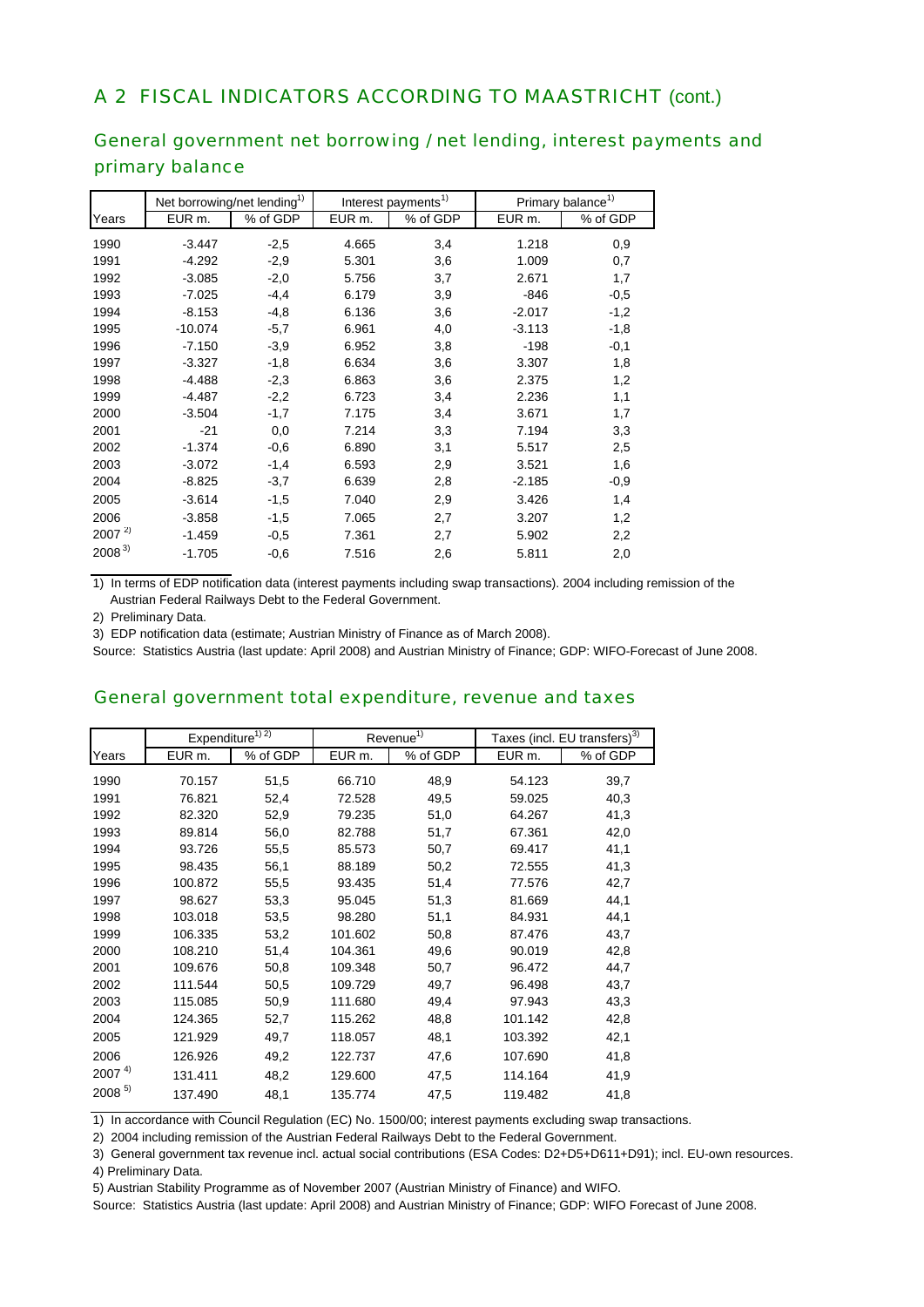# A 3 FEDERAL GOVERNMENT GROSS DEBT <sup>1)</sup> AND NET DEFICIT

|            | Net change              |           |                             |         |        |                | Debt at year-end |                   | In % of GDP |      |         |
|------------|-------------------------|-----------|-----------------------------|---------|--------|----------------|------------------|-------------------|-------------|------|---------|
|            |                         |           |                             |         |        |                |                  | Foreign curr.     |             |      |         |
|            | Euro debt <sup>2)</sup> |           | Foreign curr. debt 3)       |         | Total  |                | Euro debt $2)$   | debt <sup>3</sup> | Total       | Debt | Net     |
| Years      | EUR m.                  | in %      | EUR m.                      | in %    | EUR m. | in %           | EUR m.           | EUR m.            | EUR m.      |      | deficit |
|            |                         |           |                             |         |        |                |                  |                   |             |      |         |
| 1965       | 117                     | 7,2       | -46                         | $-12,7$ | 70     | 3,5            | 1.738            | 317               | 2.055       | 11,5 | 0,5     |
| 1966       | 122                     | 7,0       | $-49$                       | $-15,5$ | 73     | 3,5            | 1.860            | 267               | 2.128       | 10,9 | 0,4     |
| 1967       | 130                     | 7,0       | 256                         | 95,6    | 385    | 18,1           | 1.990            | 523               | 2.513       | 12,1 | 1,9     |
| 1968       | 43                      | 2,2       | 339                         | 64,9    | 382    | 15,2           | 2.033            | 863               | 2.895       | 13,0 | 1,8     |
| 1969       | 209                     | 10,3      | 65                          | 7,5     | 273    | 9,4            | 2.241            | 927               | 3.169       | 13,0 | 0,7     |
| 1970       | 182                     | 8,1       | 53                          | 5,7     | 252    | 8,0            | 2.441            | 980               | 3.421       | 12,5 | 0,6     |
|            |                         |           |                             |         |        |                |                  |                   |             |      |         |
| 1971       | 82                      | 3,4       | $-99$                       | $-10,1$ | $-16$  | $-0,5$         | 2.523            | 882               | 3.405       | 11,2 | 0,4     |
| 1972       | 352                     | 13,9      | $-133$                      | $-15,1$ | 219    | 6,4            | 2.875            | 749               | 3.623       | 10,4 | 0,3     |
| 1973       | 558                     | 19,4      | $-93$                       | $-12,5$ | 465    | 12,8           | 3.432            | 655               | 4.088       | 10,4 | 1,3     |
| 1974       | 45                      | 1,3       | 329                         | 50,1    | 374    | 9,1            | 3.478            | 984               | 4.462       | 9,9  | 1,9     |
| 1975       | 1.486                   | 42,7      | 1.346                       | 136,8   | 2.832  | 63,5           | 4.964            | 2.330             | 7.294       | 15,3 | 4,5     |
| 1976       | 2.218                   | 44,7      | 210                         | 9,0     | 2.428  | 33,3           | 7.182            | 2.540             | 9.722       | 17,9 | 4,5     |
| 1977       | 1.332                   | 18,5      | 906                         | 35,7    | 2.238  | 23,0           | 8.514            | 3.447             | 11.961      | 19,9 | 3,6     |
| 1978       | 1.598                   | 18,8      | 916                         | 26,6    | 2.513  | 21,0           | 10.112           | 4.362             | 14.474      | 22,8 | 4,1     |
| 1979       | 2.042                   | 20,2      | 264                         | 6,0     | 2.306  | 15,9           | 12.154           | 4.626             | 16.780      | 24,1 | 3,4     |
| 1980       | 182                     | 1,5       | 653                         | 14,1    | 2.201  | 13,1           | 13.702           | 5.279             | 18.981      | 25,4 | 2,9     |
|            |                         |           |                             |         |        |                |                  |                   |             |      |         |
| 1981       | 885                     | 6,5       | 1.593                       | 30,2    | 2.478  | 13,1           | 14.586           | 6.872             | 21.459      | 27,0 | 2,5     |
| 1982       | 2.363                   | 16,2      | 1.002                       | 14,6    | 3.365  | 15,7           | 16.950           | 7.874             | 24.824      | 29,0 | 4,0     |
| 1983       | 4.169                   | 24,6      | 1.253                       | 15,9    | 5.422  | 21,8           | 21.119           | 9.127             | 30.246      | 33,3 | 5,3     |
| 1984       | 4.377                   | 20,7      | $-482$                      | $-5,3$  | 3.895  | 12,9           | 25.496           | 8.645             | 34.141      | 35,7 | 4,4     |
| 1985       | 4.075                   | 16,0      | $-17$                       | $-0,2$  | 4.057  | 11,9           | 29.570           | 8.628             | 38.198      | 37,9 | 4,4     |
| 1986       | 6.204                   | 21,0      | 428                         | 5,0     | 6.632  | 17,4           | 35.774           | 9.055             | 44.830      | 42,3 | 5,1     |
| 1987       | 5.852                   | 16,4      | $10$                        | 0,1     | 5.862  | 13,1           | 41.626           | 9.065             | 50.691      | 46,1 | 4,7     |
| 1988       | 3.131                   | 7,5       | 441                         | 4,9     | 3.572  | 7,0            | 44.757           | 9.506             | 54.263      | 45,8 | 4,1     |
| 1989       | 4.249                   | 9,5       | $-361$                      | $-3,8$  | 3.888  | 7,2            | 49.006           | 9.145             | 58.150      | 46,0 | 3,6     |
| 1990       | 3.773                   | 7,7       | 692                         | 7,6     | 4.465  | 7,7            | 52.779           | 9.837             | 62.616      | 45,9 | 3,4     |
|            |                         |           |                             |         |        |                |                  |                   |             |      |         |
| 1991       | 4.581                   | 8,7       | 952                         | 9,7     | 5.533  | 8,8            | 57.360           | 10.789            | 68.149      | 46,5 | 3,1     |
| 1992       | 2.221                   | 3,9       | 1.721                       | 16,0    | 3.942  | 5,8            | 59.581           | 12.510            | 72.091      | 46,4 | 3,1     |
| 1993       | 5.471                   | 9,2       | 2.959                       | 23,7    | 8.430  | 11,7           | 65.052           | 15.469            | 80.521      | 50,2 | 4,5     |
| 1994       | 5.052                   | 7,8       | 3.494                       | 22,6    | 8.547  | 10,6           | 70.104           | 18.963            | 89.068      | 52,7 | 4,5     |
| 1995       | 6.295                   | 9,0       | 2.193                       | 11,6    | 8.488  | 9,5            | 76.400           | 21.156            | 97.556      | 55,6 | 4,9     |
| 1996       | 3.602                   | 4,7       | 356                         | 1,7     | 3.958  | 4,1            | 80.001           | 21.512            | 101.514     | 55,8 | 3,6     |
| 1997       | 5.099                   | 6,4       | 647                         | 3,0     | 5.746  | 5,7            | 85.100           | 22.160            | 107.260     | 57,9 | 2,6     |
| 1998       | $-1.366$                | $-1,6$    | 5.709                       | 25,8    | 4.343  | 4,0            | 83.734           | 27.869            | 111.603     | 58,0 | 2,5     |
| $1998^{4}$ | $\bullet$               | $\bullet$ | $\mathcal{L}_{\mathcal{A}}$ | $\sim$  | $\sim$ | $\blacksquare$ | 97.939           | 13.664            | 111.603     | 58,0 | 2,5     |
| 1999       | 3.257                   | 3,3       | 3.115                       | 22,8    | 6.372  | 5,7            | 101.196          | 16.778            | 117.974     | 59,0 | 2,5     |
| 2000       | 2.788                   | 2,8       | $-56$                       | $-0,3$  | 2.731  | 2,3            | 103.984          | 16.722            | 120.705     | 57,4 | 1,4     |
|            |                         |           |                             |         |        |                |                  |                   |             |      |         |
| 2001       | 1.236                   | 1,2       | $-529$                      | $-3,2$  | 707    | 0,6            | 105.220          | 16.193            | 121.413     | 56,2 | 0,7     |
| 2002       | 3.028                   | 2,9       | $-487$                      | $-3,0$  | 2.541  | 2,1            | 108.248          | 15.705            | 123.953     | 56,1 | 1,1     |
| 2003       | 4.730                   | 4,4       | $-1.806$                    | $-11,5$ | 2.924  | 2,4            | 112.979          | 13.899            | 126.878     | 56,1 | 1,5     |
| 2004       | 9.460                   | 8,4       | $-787$                      | $-5,7$  | 8.673  | 6,8            | 122.439          | 13.112            | 135.550     | 57,4 | 2,0     |
| 2005       | 7.256                   | 5,9       | $-1.477$                    | $-11,3$ | 5.779  | 4,3            | 129.694          | 11.635            | 141.329     | 57,6 | 1,9     |
| 2006       | 7.252                   | 5,6       | $-3.316$                    | $-28,5$ | 3.936  | 2,8            | 136.946          | 8.319             | 145.265     | 56,3 | 1,7     |
| 2007       | 3.136                   | 2,3       | $-1.025$                    | $-12,3$ | 2.111  | 1,5            | 140.082          | 7.294             | 147.376     | 54,0 | 1,1     |
|            |                         |           |                             |         |        |                |                  |                   |             |      |         |

1) Since 1989 including swap transactions, since 1993 excluding own holdings of federal securities, since 1998 excluding public entities-debt.

3) Foreign currency debt converted to euro at mid-market exchange rates at year-end.

4) Retrograde calculation.

<sup>2)</sup> Euro debt; Schilling debt until the end of 1998.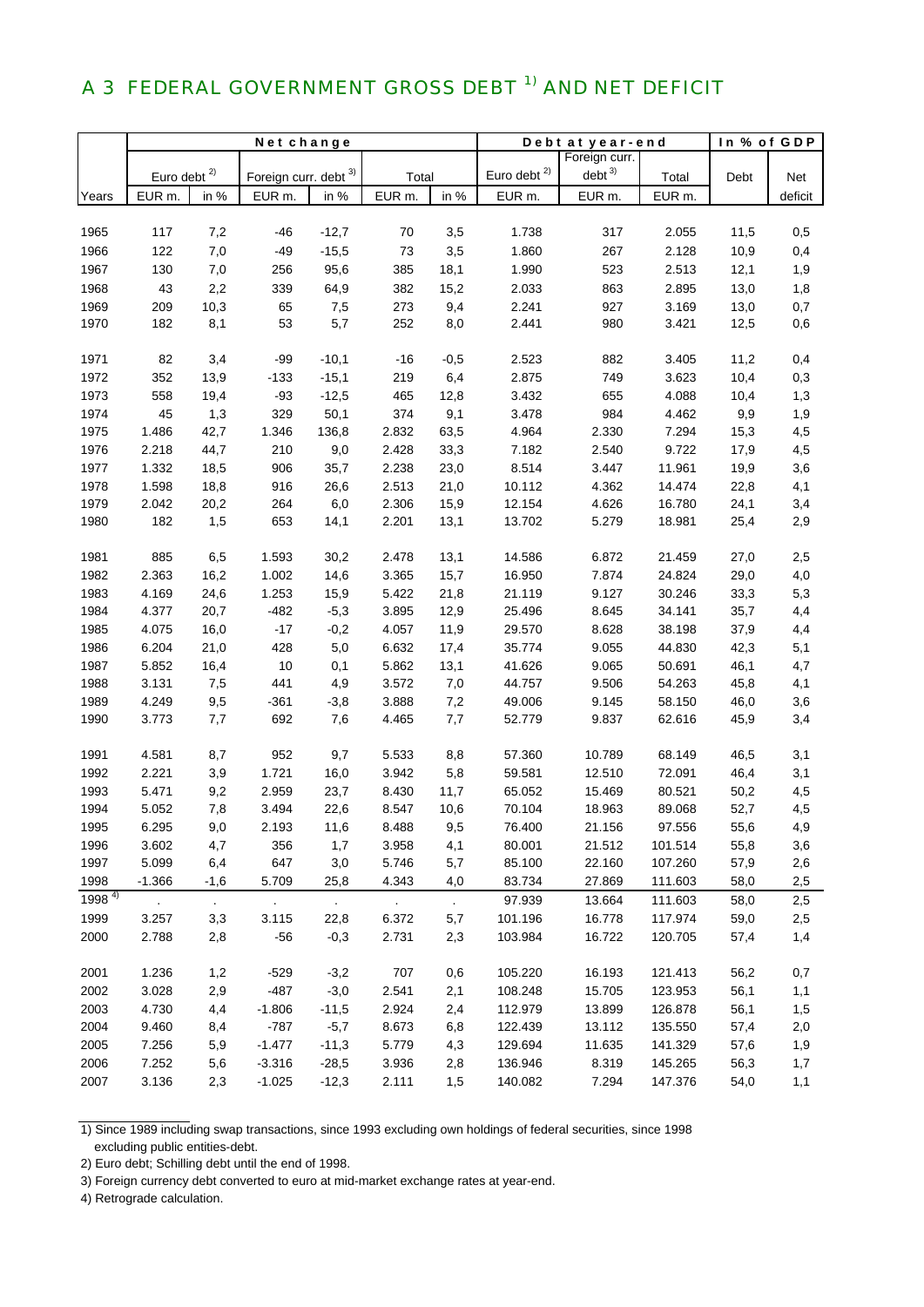## A 4 INTEREST AND REDEMPTION PAYMENTS ON FEDERAL GOVERNMENT GROSS DEBT

# **Federal debt servicing costs<sup>1)</sup>** (EUR million)

|                   |          |            | Servicing costs for euro-denominated debt | 2)     | Servicing costs for foreign currency debt |            |                  |       |  |  |
|-------------------|----------|------------|-------------------------------------------|--------|-------------------------------------------|------------|------------------|-------|--|--|
|                   | Interest | Redemption |                                           |        | Interest                                  | Redemption |                  |       |  |  |
| Jahre             | payments | payments   | Other costs $3)$                          | Total  | payments                                  | payments   | Other costs $3)$ | Total |  |  |
|                   |          |            |                                           |        |                                           |            |                  |       |  |  |
| 1978              | 676      | 1.052      | 44                                        | 1.772  | 261                                       | 93         | 22               | 376   |  |  |
| 1979              | 790      | 1.021      | 42                                        | 1.854  | 299                                       | 286        | 12               | 597   |  |  |
| 1980              | 920      | 1.073      | 41                                        | 2.034  | 319                                       | 248        | 15               | 581   |  |  |
| 1981              | 1.077    | 1.544      | 36                                        | 2.658  | 383                                       | 212        | 13               | 607   |  |  |
| 1982              | 1.310    | 1.506      | 46                                        | 2.862  | 488                                       | 326        | 23               | 837   |  |  |
| 1983              | 1.411    | 1.473      | 62                                        | 2.946  | 502                                       | 383        | 16               | 901   |  |  |
| 1984              | 1.799    | 1.610      | 68                                        | 3.477  | 564                                       | 775        | 22               | 1.362 |  |  |
| 1985              | 2.129    | 1.552      | 56                                        | 3.736  | 537                                       | 749        | 40               | 1.326 |  |  |
| 1986              | 2.418    | 1.491      | 34                                        | 3.943  | 534                                       | 952        | $72\,$           | 1.559 |  |  |
| 1987              | 2.873    | 1.724      | 61                                        | 4.658  | 553                                       | 827        | 32               | 1.412 |  |  |
| 1988              | 3.133    | 1.936      | 55                                        | 5.124  | 520                                       | 918        | 51               | 1.489 |  |  |
| 1989              | 3.315    | 2.005      | 63                                        | 5.383  | 551                                       | 517        | 30               | 1.097 |  |  |
| 1990              | 3.717    | 1.708      | 73                                        | 5.498  | 588                                       | 685        | 26               | 1.298 |  |  |
| 1991              | 4.189    | 2.137      | 91                                        | 6.417  | 640                                       | 239        | 26               | 905   |  |  |
| 1992              | 4.546    | 2.360      | 84                                        | 6.989  | 684                                       | 708        | 37               | 1.429 |  |  |
| 1993              | 4.718    | 2.639      | 21                                        | 7.377  | 747                                       | 1.348      | 27               | 2.121 |  |  |
| 1994              | 4.596    | 3.989      | 121                                       | 8.707  | 880                                       | 886        | 32               | 1.798 |  |  |
| 1995              | 4.873    | 6.864      | 116                                       | 11.852 | 1.073                                     | 1.753      | 48               | 2.874 |  |  |
| 1996              | 5.235    | 6.210      | 140                                       | 11.585 | 1.023                                     | 1.610      | 36               | 2.669 |  |  |
| 1997              | 5.282    | 5.621      | 49                                        | 10.952 | 1.099                                     | 1.360      | 18               | 2.478 |  |  |
| 1998              | 5.423    | 9.252      | $-105$                                    | 14.571 | 1.126                                     | 1.743      | $-190$           | 2.679 |  |  |
| 1999              | 6.034    | 11.126     | $\pmb{0}$                                 | 17.160 | 607                                       | 433        | 4                | 1.045 |  |  |
| 2000              | 6.025    | 11.312     | 211                                       | 17.548 | 736                                       | 2.008      | 20               | 2.764 |  |  |
| 2001              | 5.911    | 9.706      | $-88$                                     | 15.529 | 649                                       | 1.650      | $-9$             | 2.291 |  |  |
| 2002              | 6.044    | 12.459     | $-32$                                     | 18.471 | 533                                       | 1.975      | 24               | 2.532 |  |  |
| 2003              | 5.782    | 14.697     | $-54$                                     | 20.425 | 520                                       | 1.572      | 8                | 2.099 |  |  |
| 2004              | 5.930    | 13.203     | $-31$                                     | 19.103 | 432                                       | 1.853      | $-100$           | 2.185 |  |  |
| 2005              | 6.385    | 18.117     | $-200$                                    | 24.303 | 404                                       | 1.444      | $-123$           | 1.725 |  |  |
| 2006              | 6.585    | 15.584     | 156                                       | 22.325 | 336                                       | 2.492      | $-230$           | 2.597 |  |  |
| 2007              | 6.407    | 18.971     | 545                                       | 25.923 | 235                                       | 964        | $-431$           | 768   |  |  |
| 2008 <sup>4</sup> | 6.377    | 11.003     | 114                                       | 17.494 | 223                                       | 737        | $\pmb{0}$        | 961   |  |  |

<sup>1)</sup> Since 1989 including swap transactions, including own holdings of federal securities.

<sup>2)</sup> Servicing costs for schilling-denominated debt until the end of 1998.

<sup>3)</sup> Other expenditures (commissions, issuing costs) and other revenues (issuing profits, lending fees).

<sup>4)</sup> Budget estimate.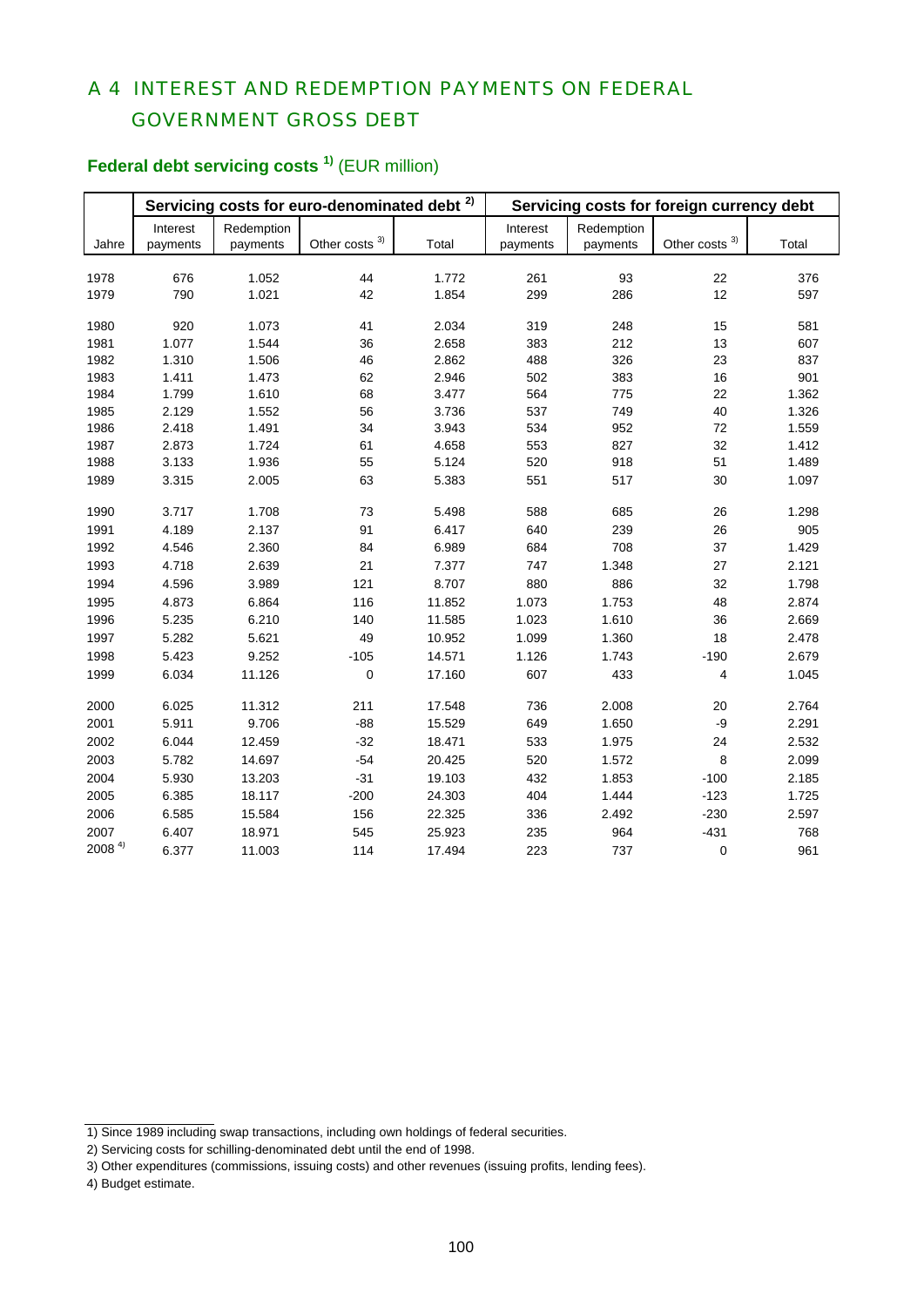## A 4 INTEREST AND REDEMPTION PAYMENTS ON FEDERAL GOVERNMENT GROSS DEBT (cont.)

|                    | <b>Total federal debt servicing costs</b> |            |                   |        |  |  |  |  |  |  |  |
|--------------------|-------------------------------------------|------------|-------------------|--------|--|--|--|--|--|--|--|
|                    | Interest                                  | Redemption |                   |        |  |  |  |  |  |  |  |
| Jahre              | payments                                  | payments   | 2)<br>Other costs | Total  |  |  |  |  |  |  |  |
|                    |                                           |            |                   |        |  |  |  |  |  |  |  |
| 1978               | 937                                       | 1.146      | 65                | 2.148  |  |  |  |  |  |  |  |
| 1979               | 1.089                                     | 1.307      | 55                | 2.451  |  |  |  |  |  |  |  |
| 1980               | 1.239                                     | 1.321      | 56                | 2.615  |  |  |  |  |  |  |  |
| 1981               | 1.460                                     | 1.756      | 49                | 3.265  |  |  |  |  |  |  |  |
| 1982               | 1.798                                     | 1.832      | 69                | 3.699  |  |  |  |  |  |  |  |
| 1983               | 1.913                                     | 1.857      | 78                | 3.848  |  |  |  |  |  |  |  |
| 1984               | 2.363                                     | 2.386      | 90                | 4.839  |  |  |  |  |  |  |  |
| 1985               | 2.666                                     | 2.301      | 96                | 5.062  |  |  |  |  |  |  |  |
| 1986               | 2.952                                     | 2.444      | 106               | 5.502  |  |  |  |  |  |  |  |
| 1987               | 3.427                                     | 2.551      | 93                | 6.070  |  |  |  |  |  |  |  |
| 1988               | 3.653                                     | 2.853      | 107               | 6.613  |  |  |  |  |  |  |  |
| 1989               | 3.865                                     | 2.522      | 93                | 6.480  |  |  |  |  |  |  |  |
| 1990               | 4.305                                     | 2.392      | 99                | 6.796  |  |  |  |  |  |  |  |
| 1991               | 4.829                                     | 2.376      | 117               | 7.322  |  |  |  |  |  |  |  |
| 1992               | 5.230                                     | 3.068      | 121               | 8.418  |  |  |  |  |  |  |  |
| 1993               | 5.464                                     | 3.986      | 48                | 9.498  |  |  |  |  |  |  |  |
| 1994               | 5.476                                     | 4.875      | 153               | 10.504 |  |  |  |  |  |  |  |
| 1995               | 5.946                                     | 8.617      | 164               | 14.726 |  |  |  |  |  |  |  |
| 1996               | 6.259                                     | 7.820      | 175               | 14.254 |  |  |  |  |  |  |  |
| 1997               | 6.381                                     | 6.982      | 67                | 13.430 |  |  |  |  |  |  |  |
| 1998               | 6.549                                     | 10.995     | $-295$            | 17.249 |  |  |  |  |  |  |  |
| 1999               | 6.641                                     | 11.559     | 4                 | 18.205 |  |  |  |  |  |  |  |
| 2000               | 6.761                                     | 13.320     | 231               | 20.313 |  |  |  |  |  |  |  |
| 2001               | 6.560                                     | 11.357     | $-96$             | 17.820 |  |  |  |  |  |  |  |
| 2002               | 6.577                                     | 14.435     | -9                | 21.003 |  |  |  |  |  |  |  |
| 2003               | 6.302                                     | 16.269     | $-46$             | 22.525 |  |  |  |  |  |  |  |
| 2004               | 6.362                                     | 15.056     | $-131$            | 21.288 |  |  |  |  |  |  |  |
| 2005               | 6.789                                     | 19.561     | $-323$            | 26.027 |  |  |  |  |  |  |  |
| 2006               | 6.920                                     | 18.076     | $-75$             | 24.922 |  |  |  |  |  |  |  |
|                    |                                           |            |                   |        |  |  |  |  |  |  |  |
| 2007<br>$2008^{3}$ | 6.642                                     | 19.935     | 114               | 26.691 |  |  |  |  |  |  |  |
|                    | 6.600                                     | 11.740     | 114               | 18.455 |  |  |  |  |  |  |  |

# **Federal debt servicing costs<sup>1)</sup> (EUR million)**

<sup>1)</sup> Since 1989 including swap transactions, including own holdings of federal securities.

<sup>2)</sup> Other expenditures (commissions, issuing costs) and other revenues (issuing profits, lending fees).

<sup>3)</sup> Budget estimate.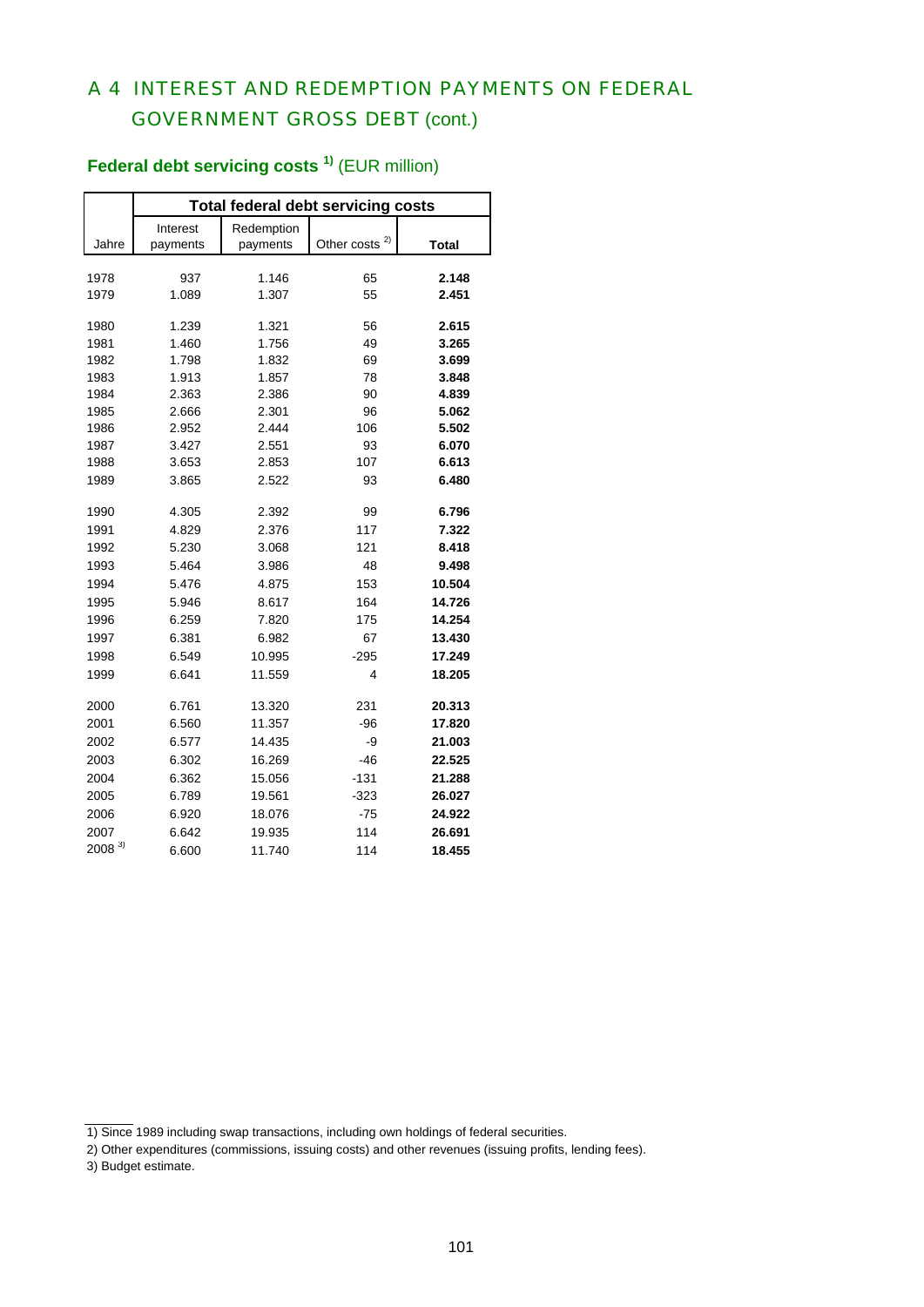# **Structure of the federal government debt 1)** (EUR million)

|              | Euro debt $2$    |                       |                |                  |                |                          |         |                          |                  |                  |
|--------------|------------------|-----------------------|----------------|------------------|----------------|--------------------------|---------|--------------------------|------------------|------------------|
|              |                  | Securitized Euro debt |                |                  |                | Nonsecuritized Euro debt |         |                          |                  |                  |
|              |                  |                       |                |                  | Insurance      |                          |         | Central                  |                  |                  |
|              |                  | Federal               | Treasury       |                  | company        | <b>Bank loans</b>        | Other   | Bank                     |                  | Euro debt        |
| Years        | <b>Bonds</b>     | obligations           | bills          | Total            | loans          |                          | loans   | debt                     | Total            | total            |
| 1970         | 1.219            | 24                    | 600            | 1.843            | 111            | 43                       | 75      | 369                      | 597              | 2.441            |
| 1971         | 1.266            | 19                    | 737            | 2.022            | 130            | 62                       | 85      | 224                      | 501              | 2.523            |
| 1972         | 1.350            | 159                   | 785            | 2.293            | 159            | 83                       | 108     | 231                      | 581              | 2.875            |
| 1973         | 1.432            | 226                   | 1.168          | 2.826            | 172            | 73                       | 105     | 257                      | 607              | 3.432            |
| 1974         | 1.388            | 221                   | 1.231          | 2.840            | 171            | 63                       | 106     | 298                      | 638              | 3.478            |
| 1975         | 1.826            | 750                   | 1.653          | 4.230            | 155            | 197                      | 90      | 292                      | 734              | 4.964            |
| 1976         | 2.376            | 1.764                 | 1.811          | 5.951            | 298            | 581                      | 72      | 279                      | 1.231            | 7.182            |
| 1977         | 2.858            | 2.422                 | 1.696          | 6.977            | 404            | 800                      | 67      | 267                      | 1.537            | 8.514            |
| 1978         | 3.470            | 3.053                 | 1.756          | 8.279            | 473            | 1.044                    | 61      | 255                      | 1.833            | 10.112           |
| 1979         | 4.198            | 3.671                 | 1.818          | 9.686            | 628            | 1.558                    | 54      | 228                      | 2.468            | 12.154           |
|              |                  |                       |                |                  |                |                          |         |                          |                  |                  |
| 1980         | 5.100            | 3.823                 | 2.252          | 11.175           | 682            | 1.596                    | 53      | 196                      | 2.527            | 13.702           |
| 1981         | 5.379            | 3.921                 | 2.336          | 11.636           | 742            | 1.990                    | 71      | 149                      | 2.951            | 14.586           |
| 1982         | 5.967            | 4.207                 | 3.028          | 13.202           | 788            | 2.732                    | 65      | 162                      | 3.748            | 16.950           |
| 1983         | 7.073            | 5.079                 | 3.425          | 15.577           | 1.196          | 4.103                    | 56      | 187                      | 5.542            | 21.119           |
| 1984         | 7.555            | 5.250                 | 3.574          | 16.380           | 1.721          | 7.137                    | 53      | 205                      | 9.116            | 25.496           |
| 1985         | 8.316            | 5.609                 | 3.655          | 17.580           | 2.228          | 9.566                    | 44      | 152                      | 11.990           | 29.570           |
| 1986         | 9.096            | 6.869                 | 3.886          | 19.850           | 2.924          | 12.885                   | 28      | 87                       | 15.924           | 35.774           |
| 1987         | 10.024           | 8.479                 | 4.437          | 22.940           | 3.416          | 15.208                   | 21      | 42                       | 18.686           | 41.626           |
| 1988         | 11.010           | 9.237                 | 5.175          | 25.422           | 3.765          | 15.526                   | 14      | 30                       | 19.335           | 44.757           |
| 1989         | 13.353           | 8.746                 | 6.633          | 28.732           | 4.219          | 16.019                   | 9       | 27                       | 20.274           | 49.006           |
|              |                  |                       |                |                  |                |                          |         |                          |                  |                  |
| 1990         | 15.530           | 8.364                 | 8.406          | 32.300           | 4.503          | 15.938                   | 6       | 32                       | 20.479           | 52.779           |
| 1991         | 19.408           | 7.773                 | 8.903          | 36.085           | 5.160          | 16.076                   | 5       | 33                       | 21.275           | 57.360           |
| 1992         | 23.035           | 7.141                 | 7.835          | 38.010           | 5.828          | 15.701                   | 5       | 37                       | 21.571           | 59.581<br>65.052 |
| 1993         | 28.718           | 6.222                 | 8.801          | 43.742<br>48.522 | 6.057          | 15.212                   | 5       | 37                       | 21.310           |                  |
| 1994<br>1995 | 34.274<br>39.788 | 5.428<br>4.885        | 8.820<br>7.870 | 52.543           | 7.055<br>9.065 | 14.397<br>14.788         | 88<br>4 | 43<br>$\blacksquare$     | 21.583<br>23.857 | 70.104<br>76.400 |
| 1996         | 43.951           | 4.182                 | 7.934          | 56.066           | 10.514         | 13.417                   | 3       |                          | 23.935           | 80.001           |
| 1997         | 50.588           | 2.478                 | 9.126          | 62.192           | 10.358         | 12.547                   | 3       | $\blacksquare$           | 22.908           | 85.100           |
| 1998         | 55.935           | 1.602                 | 5.943          | 63.480           | 9.883          | 10.324                   | 47      | -                        | 20.254           | 83.734           |
| $1998^{3}$   | 68.120           | 1.482                 | 7.631          | 77.233           | 9.883          | 10.776                   | 47      | $\overline{a}$           | 20.706           | 97.939           |
| 1999         | 75.095           | 1.294                 | 5.988          | 82.377           | 9.382          | 9.196                    | 241     |                          | 18.819           | 101.196          |
| 2000         | 79.796           | 856                   | 5.241          | 85.892           | 8.928          | 9.161                    | 2       |                          | 18.092           | 103.984          |
| 2001         | 85.532           | 1.461                 | 1.585          | 88.578           | 8.302          | 8.339                    | 2       | -                        | 16.642           | 105.220          |
| 2002         | 90.470           | 951                   | 681            | 92.103           | 7.586          | 7.458                    | 1.101   | -                        | 16.146           | 108.248          |
| 2003         | 96.744           | 835                   | 608            | 98.187           | 6.863          | 6.802                    | 1.127   | -                        | 14.792           | 112.979          |
| 2004         | 104.647          | 1.718                 | 692            | 107.057          | 6.065          | 8.541                    | 776     | $\overline{\phantom{0}}$ | 15.382           | 122.439          |
| 2005         | 108.813          | 3.336                 | 264            | 112.412          | 4.919          | 11.938                   | 426     |                          | 17.282           | 129.694          |
| 2006         | 115.711          | 5.441                 | 256            | 121.407          | 3.134          | 12.357                   | 48      |                          | 15.539           | 136.946          |
| 2007         | 121.478          | 4.357                 | 639            | 126.475          | 2.099          | 11.508                   | 1       | $\blacksquare$           | 13.608           | 140.082          |

1) Since 1989 including swap transactions, since 1993 excluding own holdings of federal securities, since 1998 excluding public entities-debt.

<sup>2)</sup> Euro debt; Schilling debt until the end of 1998.

<sup>3)</sup> Retrograde calculation.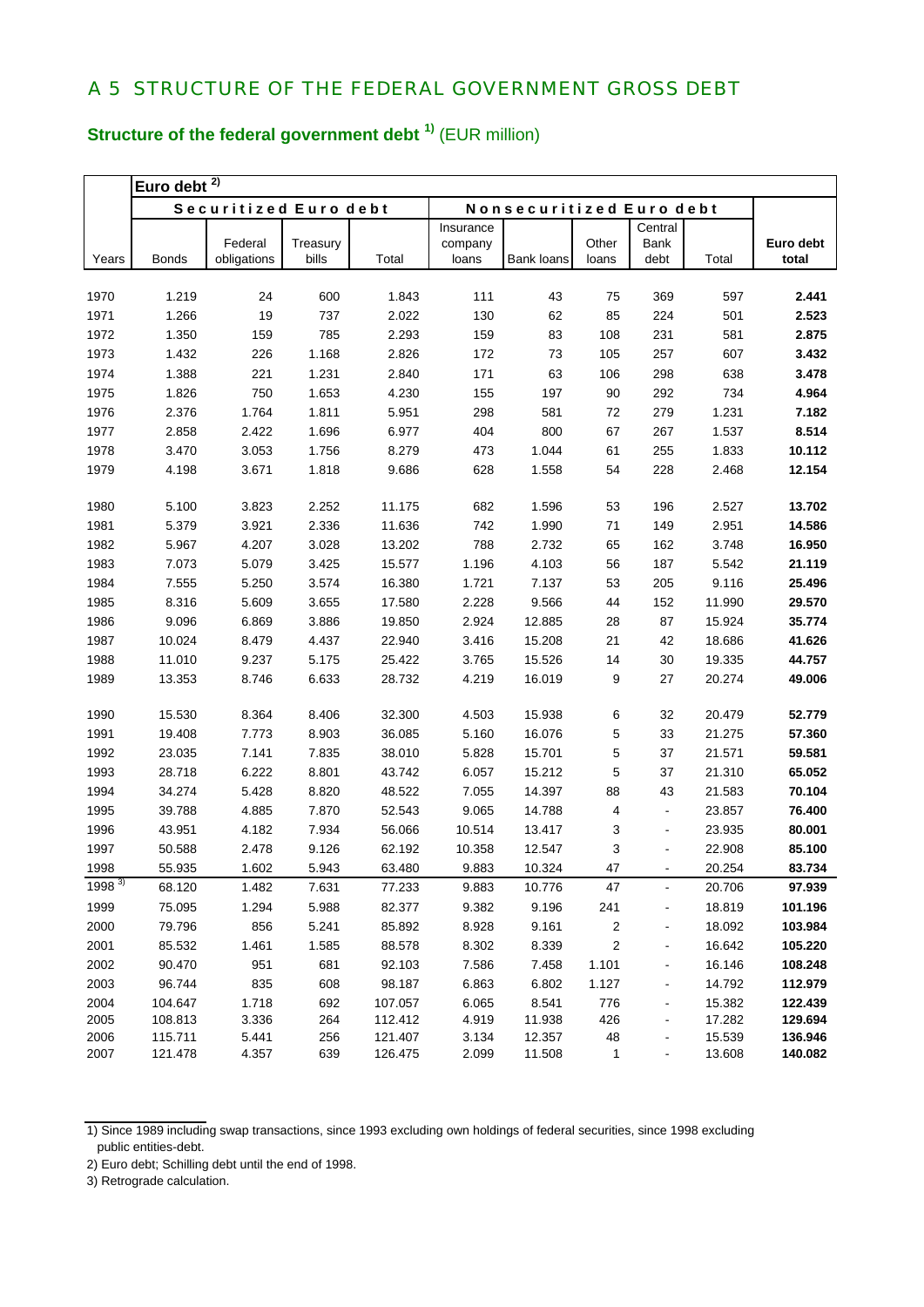# **Structure of the federal government debt 1)** (EUR million)

|            |              | Foreign currency debt <sup>2)</sup> |        |       |               | <b>Total debt</b> |        |              |             |          |  |
|------------|--------------|-------------------------------------|--------|-------|---------------|-------------------|--------|--------------|-------------|----------|--|
|            |              | Securitized FC debt                 |        |       |               |                   |        | Own holdings |             |          |  |
|            |              | Private                             |        |       |               | <b>Debt</b>       |        |              |             | Debt un- |  |
|            |              | place-                              |        |       |               | adjusted          |        |              | Own hol-    | adjusted |  |
| Years      | <b>Bonds</b> | ments                               | Total  | Loans | FC debt total | total             | in EUR | in FC        | dings total | total    |  |
| 1970       | 246          | 284                                 | 530    | 450   | 980           | 3.421             |        |              |             |          |  |
| 1971       | 259          | 316                                 | 575    | 306   | 882           | 3.405             |        |              |             |          |  |
| 1972       | 244          | 265                                 | 509    | 240   | 749           | 3.623             |        |              |             |          |  |
| 1973       | 217          | 242                                 | 460    | 196   | 655           | 4.088             |        |              |             |          |  |
| 1974       | 204          | 268                                 | 472    | 512   | 984           | 4.462             |        |              |             |          |  |
| 1975       | 399          | 793                                 | 1.191  | 1.139 | 2.330         | 7.294             |        |              |             |          |  |
| 1976       | 467          | 826                                 | 1.293  | 1.247 | 2.540         | 9.722             |        |              |             |          |  |
| 1977       | 707          | 1.186                               | 1.893  | 1.554 | 3.447         | 11.961            |        |              |             |          |  |
| 1978       | 810          | 1.448                               | 2.258  | 2.105 | 4.362         | 14.474            |        |              |             |          |  |
| 1979       | 822          | 1.612                               | 2.434  | 2.192 | 4.626         | 16.780            |        |              |             |          |  |
|            |              |                                     |        |       |               |                   |        |              |             |          |  |
| 1980       | 1.024        | 1.758                               | 2.781  | 2.498 | 5.279         | 18.981            |        |              |             |          |  |
| 1981       | 1.230        | 2.098                               | 3.328  | 3.545 | 6.872         | 21.459            |        |              |             |          |  |
| 1982       | 1.336        | 2.464                               | 3.800  | 4.074 | 7.874         | 24.824            |        |              |             |          |  |
| 1983       | 1.739        | 2.778                               | 4.516  | 4.611 | 9.127         | 30.246            |        |              |             |          |  |
| 1984       | 2.064        | 2.430                               | 4.494  | 4.151 | 8.645         | 34.141            |        |              |             |          |  |
| 1985       | 2.809        | 2.253                               | 5.061  | 3.566 | 8.628         | 38.198            |        |              |             |          |  |
| 1986       | 4.446        | 1.552                               | 5.997  | 3.058 | 9.055         | 44.830            |        |              |             |          |  |
| 1987       | 5.424        | 1.332                               | 6.755  | 2.310 | 9.065         | 50.691            |        |              |             |          |  |
| 1988       | 7.143        | 1.093                               | 8.237  | 1.269 | 9.506         | 54.263            |        |              |             |          |  |
| 1989       | 7.723        | 770                                 | 8.493  | 652   | 9.145         | 58.150            |        |              |             |          |  |
| 1990       | 8.595        | 685                                 | 9.279  | 558   | 9.837         | 62.616            |        |              |             |          |  |
| 1991       | 9.200        | 998                                 | 10.198 | 591   | 10.789        | 68.149            |        |              |             |          |  |
| 1992       | 10.679       | 878                                 | 11.558 | 952   | 12.510        | 72.091            |        |              |             |          |  |
| 1993       | 13.810       | 910                                 | 14.719 | 750   | 15.469        | 80.521            | 77     | 0            | 77          | 80.598   |  |
| 1994       | 16.126       | 750                                 | 16.876 | 2.087 | 18.963        | 89.068            | 202    | 0            | 202         | 89.269   |  |
| 1995       | 18.308       | 861                                 | 19.170 | 1.986 | 21.156        | 97.556            | 178    | 401          | 579         | 98.134   |  |
| 1996       | 18.955       | 916                                 | 19.871 | 1.642 | 21.512        | 101.514           | 1.440  | 33           | 1.473       | 102.987  |  |
| 1997       | 19.816       | 833                                 | 20.650 | 1.510 | 22.160        | 107.260           | 1.436  | 0            | 1.436       | 108.696  |  |
| 1998       | 24.169       | 2.264                               | 26.433 | 1.436 | 27.869        | 111.603           | 1.986  | 718          | 2.704       | 114.307  |  |
| $1998^{3}$ | 11.983       | 696                                 | 12.679 | 984   | 13.664        | 111.603           | 2.674  | 30           | 2.704       | 114.307  |  |
| 1999       | 14.722       | 800                                 | 15.523 | 1.256 | 16.778        | 117.974           | 4.822  | 40           | 4.862       | 122.836  |  |
| 2000       | 14.717       | 892                                 | 15.609 | 1.113 | 16.722        | 120.705           | 6.239  | 38           | 6.277       | 126.983  |  |
| 2001       | 14.356       | 805                                 | 15.161 | 1.032 | 16.193        | 121.413           | 7.451  | 35           | 7.486       | 128.898  |  |
| 2002       | 13.976       | 773                                 | 14.748 | 957   | 15.705        | 123.953           | 8.200  | 33           | 8.233       | 132.187  |  |
| 2003       | 12.414       | 715                                 | 13.129 | 770   | 13.899        | 126.878           | 9.043  | 30           | 9.073       | 135.951  |  |
| 2004       | 11.908       | 703                                 | 12.611 | 501   | 13.112        | 135.550           | 9.309  | 29           | 9.338       | 144.889  |  |
| 2005       | 10.572       | 703                                 | 11.275 | 360   | 11.635        | 141.329           | 9.976  | 0            | 9.976       | 151.305  |  |
| 2006       | 7.678        | 385                                 | 8.064  | 255   | 8.319         | 145.265           | 10.020 | 0            | 10.020      | 155.285  |  |
| 2007       | 6.806        | 367                                 | 7.173  | 121   | 7.294         | 147.376           | 9.924  | 0            | 9.924       | 157.301  |  |

<sup>1)</sup> Since 1989 including swap transactions, since 1993 excluding own holdings of federal securities, since 1998 excluding public entities-debt.

3) Retrograde calculation.

<sup>2)</sup> Foreign currency debt converted to Euro at mid-market exchange rates at year-end.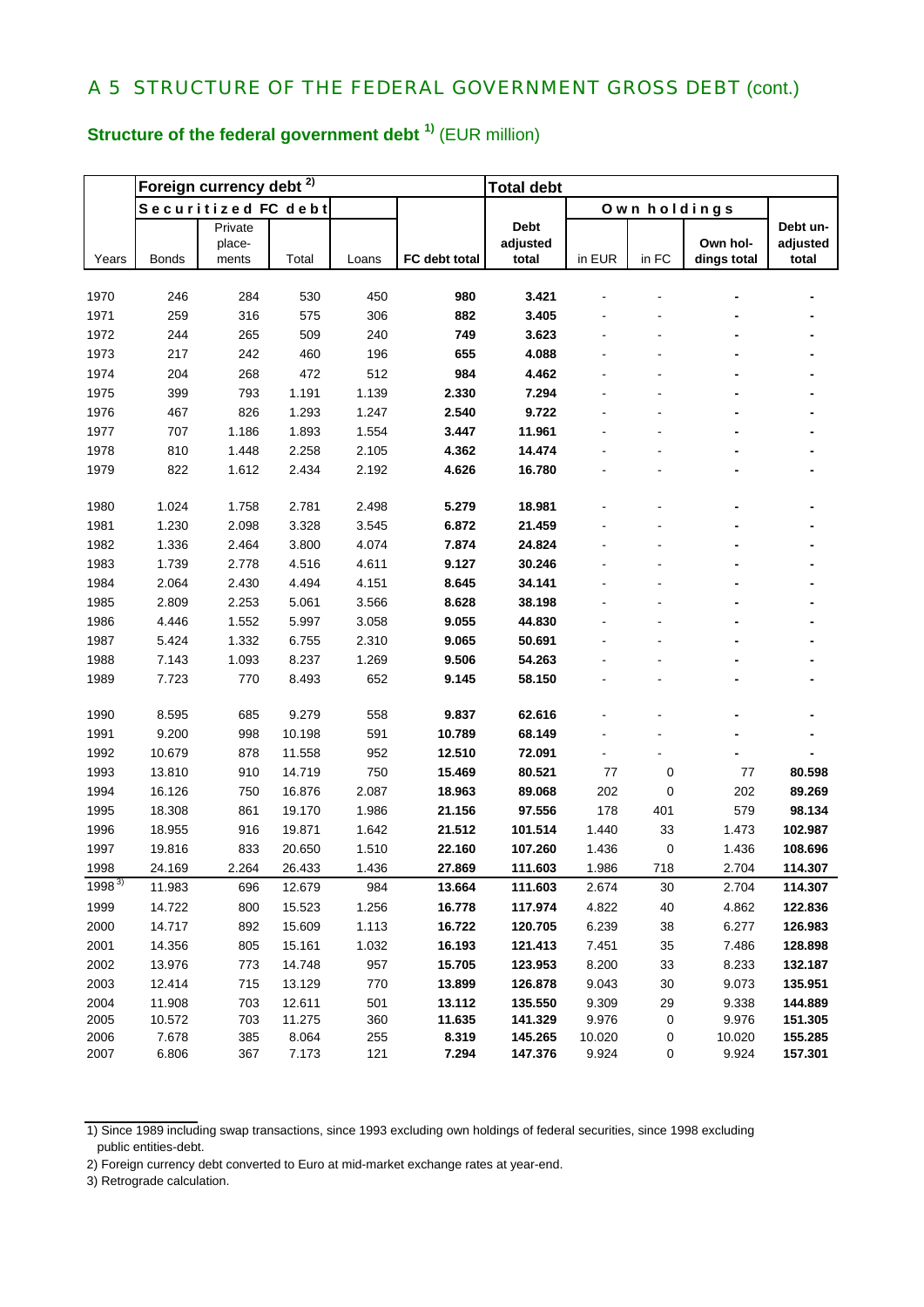**Euro debt 2)** Years Bonds Federal obligations **Treasury** bills Total **Insurance** company loans Bank loans **Other** loans **Central** Bank debt Total **Euro debt total** 1970 35,6 0,7 17,5 53,9 3,2 1,3 2,2 10,8 17,5 **71,3**  1971 37,2 0,6 21,6 59,4 3,8 1,8 2,5 6,6 14,7 **74,1**  1972 37,3 4,4 21,7 63,3 4,4 2,3 3,0 6,4 16,0 **79,3**  1973 35,0 5,5 28,6 69,1 4,2 1,8 2,6 6,3 14,8 **84,0**  1974 31,1 4,9 27,6 63,6 3,8 1,4 2,4 6,7 14,3 **77,9**  1975 25,0 10,3 22,7 58,0 2,1 2,7 1,2 4,0 10,1 **68,1**  1976 24,4 18,1 18,6 61,2 3,1 6,0 0,7 2,9 12,7 **73,9**  1977 23,9 20,3 14,2 58,3 3,4 6,7 0,6 2,2 12,9 **71,2**  1978 24,0 21,1 12,1 57,2 3,3 7,2 0,4 1,8 12,7 **69,9**  1979 25,0 21,9 10,8 57,7 3,7 9,3 0,3 1,4 14,7 **72,4**  1980 26,9 20,1 11,9 58,9 3,6 8,4 0,3 1,0 13,3 **72,2**  1981 25,1 18,3 10,9 54,2 3,5 9,3 0,3 0,7 13,8 **68,0**  1982 24,0 16,9 12,2 53,2 3,2 11,0 0,3 0,7 15,1 **68,3**  1983 23,4 16,8 11,3 51,5 4,0 13,6 0,2 0,6 18,3 **69,8**  1984 22,1 15,4 10,5 48,0 5,0 20,9 0,2 0,6 26,7 **74,7**  1985 21,8 14,7 9,6 46,0 5,8 25,0 0,1 0,4 31,4 **77,4**  1986 20,3 15,3 8,7 44,3 6,5 28,7 0,1 0,2 35,5 **79,8**  1987 19,8 16,7 8,8 45,3 6,7 30,0 0,0 0,1 36,9 **82,1**  1988 20,3 17,0 9,5 46,8 6,9 28,6 0,0 0,1 35,6 **82,5**  1989 23,0 15,0 11,4 49,4 7,3 27,5 0,0 0,0 34,9 **84,3**  1990 24,8 13,4 13,4 51,6 7,2 25,5 0,0 0,1 32,7 **84,3**  1991 28,5 11,4 13,1 52,9 7,6 23,6 0,0 0,0 31,2 **84,2**  1992 32,0 9,9 10,9 52,7 8,1 21,8 0,0 0,1 29,9 **82,6**  1993 35,7 7,7 10,9 54,3 7,5 18,9 0,0 0,0 26,5 **80,8**  1994 38,5 6,1 9,9 54,5 7,9 16,2 0,1 0,0 24,2 **78,7**  1995 40,8 5,0 8,1 53,9 9,3 15,2 0,0 - 24,5 **78,3**  1996 43,3 4,1 7,8 55,2 10,4 13,2 0,0 - 23,6 **78,8**  1997 47,2 2,3 8,5 58,0 9,7 11,7 0,0 - 21,4 **79,3**  1998 50,1 1,4 5,3 56,9 8,9 9,3 0,0 - 18,1 **75,0**  1998 3) 61,0 1,3 6,8 69,2 8,9 9,7 0,0 - 18,6 **87,8**  1999 63,7 1,1 5,1 69,8 8,0 7,8 0,2 - 16,0 **85,8**  2000 66,1 0,7 4,3 71,2 7,4 7,6 0,0 - 15,0 **86,1**  2001 70,4 1,2 1,3 73,0 6,8 6,9 0,0 - 13,7 **86,7**  2002 73,0 0,8 0,5 74,3 6,1 6,0 0,9 - 13,0 **87,3**  2003 76,2 0,7 0,5 77,4 5,4 5,4 0,9 - 11,7 **89,0**  2004 77,2 1,3 0,5 79,0 4,5 6,3 0,6 - 11,3 **90,3**  2005 77,0 2,4 0,2 79,5 3,5 8,4 0,3 - 12,2 **91,8**  2006 79,7 3,7 0,2 83,6 2,2 8,5 0,0 - 10,7 **94,3**  2007 82,4 3,0 0,4 85,8 1,4 7,8 0,0 - 9,2 **95,1**  Securitized Euro debt | Nonsecuritized Euro debt

**Federal government debt-instruments** (in  $%$  of total federal debt<sup>1)</sup>)

<sup>1)</sup> Since 1989 including swap transactions, since 1993 excluding own holdings of federal securities, since 1998 excluding public entities-debt.

<sup>2)</sup> Euro debt; Schilling debt until the end of 1998.

<sup>3)</sup> Retrograde calculation.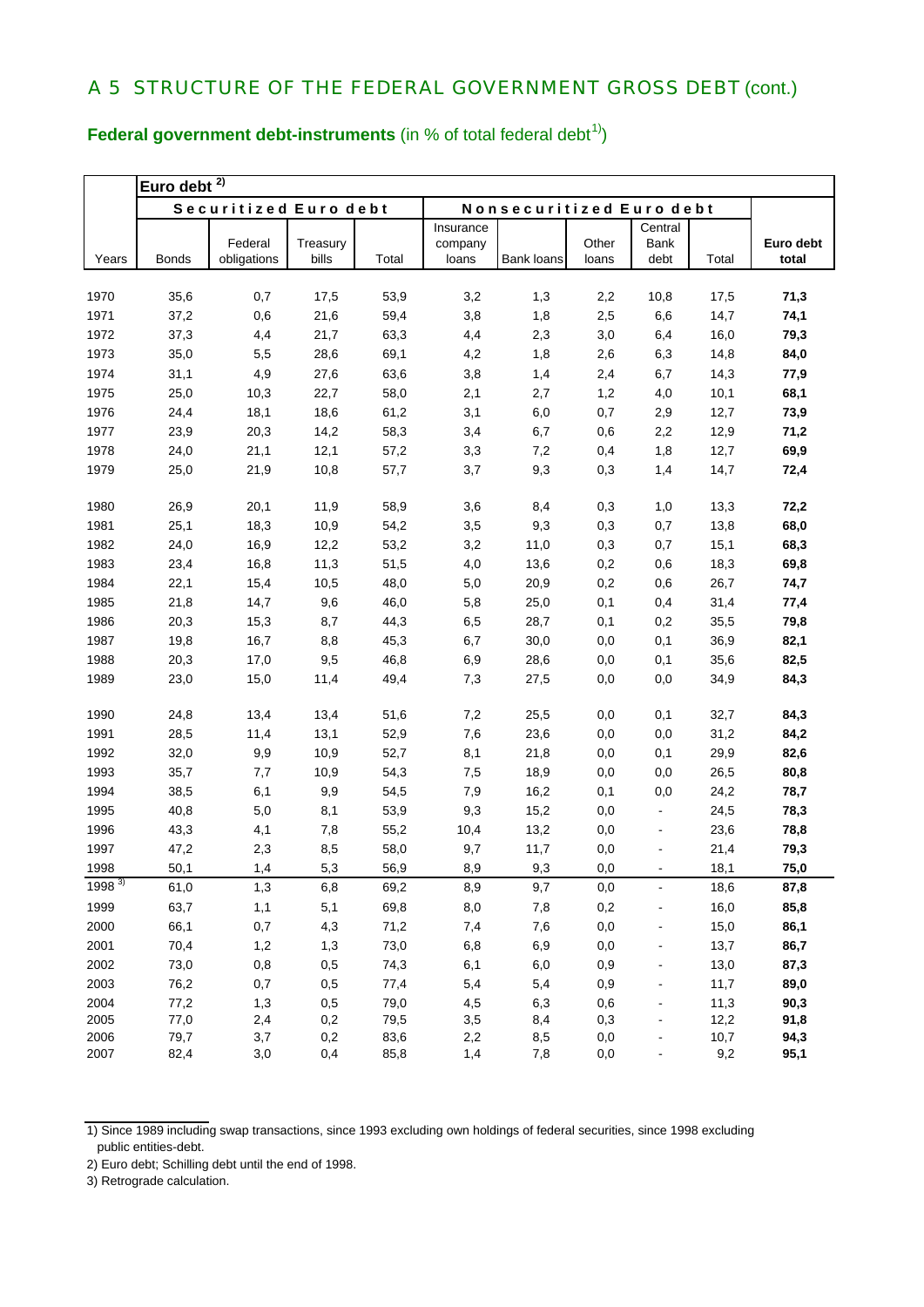**Federal government debt-instruments** (in % of total federal debt<sup>1)</sup>)

|            | Foreign currency debt |                       |       |       |               |            |
|------------|-----------------------|-----------------------|-------|-------|---------------|------------|
|            |                       | Securitized FC debt   |       |       |               |            |
|            |                       |                       |       |       |               |            |
| Years      | <b>Bonds</b>          | Private<br>placements | Total | Loans | FC debt total | Debt total |
|            |                       |                       |       |       |               |            |
| 1970       | 7,2                   | 8,3                   | 15,5  | 13,2  | 28,7          | 100,0      |
| 1971       | 7,6                   | 9,3                   | 16,9  | 9,0   | 25,9          | 100,0      |
| 1972       | 6,7                   | 7,3                   | 14,1  | 6,6   | 20,7          | 100,0      |
| 1973       | 5,3                   | 5,9                   | 11,2  | 4,8   | 16,0          | 100,0      |
| 1974       | 4,6                   | 6,0                   | 10,6  | 11,5  | 22,1          | 100,0      |
| 1975       | 5,5                   | 10,9                  | 16,3  | 15,6  | 31,9          | 100,0      |
| 1976       | 4,8                   | 8,5                   | 13,3  | 12,8  | 26,1          | 100,0      |
| 1977       | 5,9                   | 9,9                   | 15,8  | 13,0  | 28,8          | 100,0      |
| 1978       | 5,6                   | 10,0                  | 15,6  | 14,5  | 30,1          | 100,0      |
| 1979       | 4,9                   | 9,6                   | 14,5  | 13,1  | 27,6          | 100,0      |
| 1980       | 5,4                   | 9,3                   | 14,7  | 13,2  | 27,8          | 100,0      |
| 1981       | 5,7                   | 9,8                   | 15,5  | 16,5  | 32,0          | 100,0      |
| 1982       | 5,4                   | 9,9                   | 15,3  | 16,4  | 31,7          | 100,0      |
| 1983       | 5,7                   | 9,2                   | 14,9  | 15,2  | 30,2          | 100,0      |
| 1984       | 6,0                   | 7,1                   | 13,2  | 12,2  | 25,3          | 100,0      |
| 1985       | 7,4                   | 5,9                   | 13,3  | 9,3   | 22,6          | 100,0      |
| 1986       | 9,9                   | 3,5                   | 13,4  | 6,8   | 20,2          | 100,0      |
| 1987       | 10,7                  | 2,6                   | 13,3  | 4,6   | 17,9          | 100,0      |
| 1988       | 13,2                  | 2,0                   | 15,2  | 2,3   | 17,5          | 100,0      |
| 1989       | 13,3                  | 1,3                   | 14,6  | 1,1   | 15,7          | 100,0      |
|            |                       |                       |       |       |               |            |
| 1990       | 13,7                  | 1,1                   | 14,8  | 0,9   | 15,7          | 100,0      |
| 1991       | 13,5                  | 1,5                   | 15,0  | 0,9   | 15,8          | 100,0      |
| 1992       | 14,8                  | 1,2                   | 16,0  | 1,3   | 17,4          | 100,0      |
| 1993       | 17,2                  | 1,1                   | 18,3  | 0,9   | 19,2          | 100,0      |
| 1994       | 18,1                  | 0,8                   | 18,9  | 2,3   | 21,3          | 100,0      |
| 1995       | 18,8                  | 0,9                   | 19,7  | 2,0   | 21,7          | 100,0      |
| 1996       | 18,7                  | 0,9                   | 19,6  | 1,6   | 21,2          | 100,0      |
| 1997       | 18,5                  | 0,8                   | 19,3  | 1,4   | 20,7          | 100,0      |
| 1998       | 21,7                  | 2,0                   | 23,7  | 1,3   | 25,0          | 100,0      |
| $1998^{3}$ | 10,7                  | 0,6                   | 11,4  | 0,9   | 12,2          | 100,0      |
| 1999       | 12,5                  | 0,7                   | 13,2  | 1,1   | 14,2          | 100,0      |
| 2000       | 12,2                  | 0,7                   | 12,9  | 0,9   | 13,9          | 100,0      |
| 2001       | 11,8                  | 0,7                   | 12,5  | 0,8   | 13,3          | 100,0      |
| 2002       | 11,3                  | 0,6                   | 11,9  | 0,8   | 12,7          | 100,0      |
| 2003       | 9,8                   | 0,6                   | 10,3  | 0,6   | 11,0          | 100,0      |
| 2004       | 8,8                   | 0,5                   | 9,3   | 0,4   | 9,7           | 100,0      |
| 2005       | 7,5                   | 0,5                   | 8,0   | 0,3   | 8,2           | 100,0      |
| 2006       | 5,3                   | 0,3                   | 5,6   | 0,2   | 5,7           | 100,0      |
| 2007       | 4,6                   | 0,2                   | 4,9   | 0,1   | 4,9           | 100,0      |

<sup>1)</sup> Since 1989 including swap transactions, since 1993 excluding own holdings of federal securities, since 1998 excluding public entities-debt.

<sup>2)</sup> Foreign currency debt converted to Euro at mid-market exchange rates at year-end.

<sup>3)</sup> Retrograde calculation.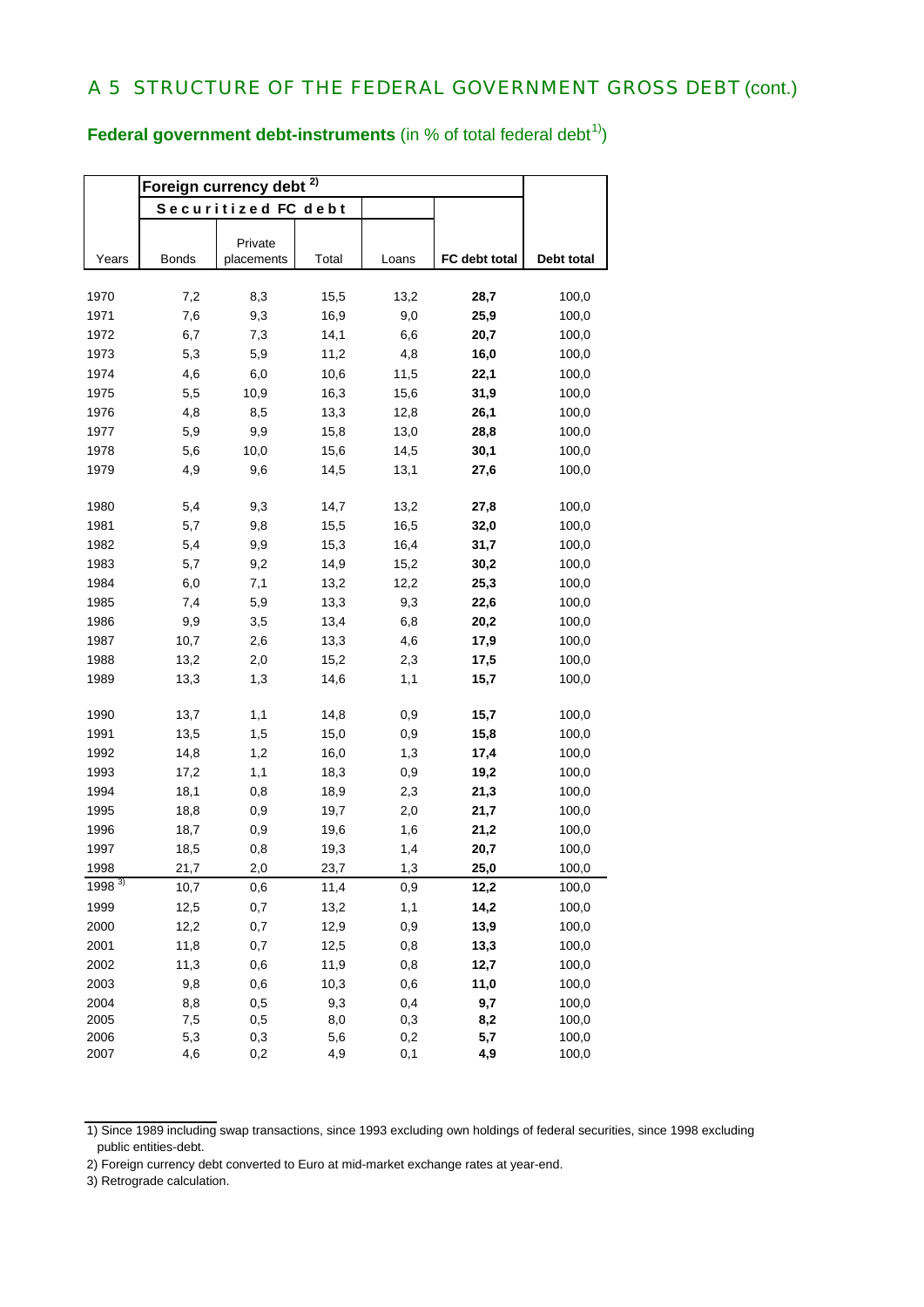|            | Euro debt    | 2)                     |                   |       |                               |                          |                        |                          |       |                 |
|------------|--------------|------------------------|-------------------|-------|-------------------------------|--------------------------|------------------------|--------------------------|-------|-----------------|
|            |              | Securitized Euro debt  |                   |       |                               | Nonsecuritized Euro debt |                        |                          |       |                 |
| Years      | <b>Bonds</b> | Federal<br>obligations | Treasury<br>bills | Total | Insurance<br>company<br>loans |                          | Bank loans Other loans | Central<br>Bank<br>debt  | Total | Euro debt total |
| 1990       | 6,7          | 5,0                    | 6,2               | 6,1   | 9,1                           | 10,5                     | 8,2                    | 0,5                      | 10,2  | 7,7             |
| 1991       | 6,3          | 4,4                    | 5,0               | 5,6   | 8,4                           | 9,8                      | 8,7                    | 0,3                      | 9,5   | 7,0             |
| 1992       | 6,0          | 3,8                    | 5,3               | 5,4   | 7,8                           | 9,1                      | 8,2                    | 0,2                      | 8,8   | 6,6             |
| 1993       | 5,6          | 3,2                    | 4,9               | 5,1   | 7,4                           | 7,7                      | 7,7                    | 0,3                      | 7,6   | 5,9             |
| 1994       | 5,3          | 2,8                    | 4,0               | 4,8   | 7,3                           | 7,9                      | 0,4                    | 0,3                      | 7,6   | 5,7             |
| 1995       | 5,2          | 2,9                    | 4,7               | 4,9   | 8,0                           | 7,2                      | 6,9                    | $\overline{a}$           | 7,5   | 5,7             |
| 1996       | 4,9          | 2,7                    | 6,0               | 4,9   | 7,8                           | 6,9                      | 6,4                    |                          | 7,3   | 5,6             |
| 1997       | 5,0          | 3,1                    | 4,9               | 4,9   | 7,1                           | 6,1                      | 5,9                    |                          | 6,6   | 5,4             |
| 1998       | 5,1          | 4,9                    | 4,1               | 5,0   | 6,4                           | 6,6                      | 0,4                    | $\blacksquare$           | 6,5   | 5,4             |
| $1998^{3}$ | 5,7          | 6,9                    | 4,1               | 5,6   | 6,4                           | 7,3                      | 0,4                    | $\overline{\phantom{0}}$ | 6,9   | 5,9             |
| 1999       | 6,1          | 5,0                    | 5,0               | 6,0   | 5,8                           | 7,2                      | 0,2                    |                          | 6,4   | 6,1             |
| 2000       | 6,1          | 4,6                    | 3,1               | 6,0   | 5,1                           | 6,5                      | 4,5                    |                          | 5,8   | 5,9             |
| 2001       | 5,8          | 5,4                    | 2,1               | 5,8   | 4,4                           | 5,8                      | 4,1                    |                          | 5,1   | 5,7             |
| 2002       | 5,7          | 6,9                    | 12,4              | 5,8   | 3,7                           | 5,8                      | 0,8                    |                          | 4,5   | 5,6             |
| 2003       | 6,5          | 8,8                    | 7,0               | 6,5   | 3,2                           | 5,4                      | 1,2                    |                          | 4,1   | 6,2             |
| 2004       | 6,8          | 7,5                    | 5,8               | 6,8   | 2,6                           | 7,9                      | 1,1                    |                          | 5,5   | 6,7             |
| 2005       | 7,3          | 10,0                   | 12,5              | 7,4   | 2,3                           | 15,5                     | 0,8                    |                          | 11,4  | 7,9             |
| 2006       | 7,6          | 6,1                    | 25,5              | 7,6   | 2,5                           | 17,9                     | 0,6                    |                          | 14,7  | 8,4             |
| 2007       | 8,6          | 6,6                    | 24,5              | 8,6   | 2,6                           | 19,5                     | 2,3                    |                          | 16,9  | 9,4             |

# **Remaining maturity of the federal government debt 1)** (years)

# **Average nominal interest rates of the federal government debt 1)** (%)

|            | $\overline{2)}$<br>Euro debt |                        |                   |       |                               |            |                          |                                |       |                 |
|------------|------------------------------|------------------------|-------------------|-------|-------------------------------|------------|--------------------------|--------------------------------|-------|-----------------|
|            |                              | Securitized Euro debt  |                   |       |                               |            | Nonsecuritized Euro debt |                                |       |                 |
| Years      | <b>Bonds</b>                 | Federal<br>obligations | Treasury<br>bills | Total | Insurance<br>company<br>loans | Bank loans | Other loans              | Central<br><b>Bank</b><br>debt | Total | Euro debt total |
| 1990       | 7,6                          | 7,3                    | 7,8               | 7,6   | 8,1                           | 8,6        | 0,1                      | 2,0                            | 8,5   | 7,9             |
| 1991       | 7,8                          | 7,3                    | 8,0               | 7,7   | 8,5                           | 8,7        | 0,1                      | 2,0                            | 8,6   | 8,1             |
| 1992       | 7,8                          | 7,2                    | 7,1               | 7,5   | 8,5                           | 8,6        | 0,1                      | 2,0                            | 8,5   | 7,9             |
| 1993       | 7,4                          | 7,1                    | 5,4               | 7,0   | 8,3                           | 7,7        | 0,1                      | 2,0                            | 7,9   | 7,3             |
| 1994       | 7,2                          | 6,9                    | 4,8               | 6,8   | 7,6                           | 7,3        | 4,7                      | 2,0                            | 7,3   | 6,9             |
| 1995       | 7,1                          | 6,9                    | 4,7               | 6,7   | 7,6                           | 7,1        | 0,0                      |                                | 7,3   | 6,9             |
| 1996       | 6,8                          | 6,9                    | 3,7               | 6,4   | 7,2                           | 6,7        | 0,1                      | $\overline{\phantom{a}}$       | 6,9   | 6,5             |
| 1997       | 6,5                          | 6,9                    | 3,9               | 6,2   | 6,9                           | 6,3        | 0,1                      |                                | 6,6   | 6,3             |
| 1998       | 6,2                          | 6,8                    | 3,7               | 6,0   | 6,8                           | 6,0        | 2,8                      |                                | 6,4   | 6,1             |
| $1998^{3}$ | 6,1                          | 4,8                    | 3,7               | 5,8   | 6,8                           | 6,0        | 2,8                      | $\blacksquare$                 | 6,4   | 5,9             |
| 1999       | 5,6                          | 6,8                    | 3,6               | 5,5   | 6,7                           | 6,1        | 2,6                      |                                | 6,4   | 5,6             |
| 2000       | 5,5                          | 7,0                    | 4,8               | 5,5   | 6,7                           | 6,3        | 0,1                      |                                | 6,5   | 5,7             |
| 2001       | 5,3                          | 6,2                    | 3,7               | 5,3   | 6,6                           | 6,2        | 0,1                      |                                | 6,4   | 5,5             |
| 2002       | 5,2                          | 6,2                    | 2,5               | 5,2   | 6,6                           | 5,9        | 2,9                      |                                | 6,1   | 5,3             |
| 2003       | 4,9                          | 6,4                    | 2,2               | 4,9   | 6,6                           | 5,8        | 2,2                      |                                | 5,9   | 5,1             |
| 2004       | 4,9                          | 4,8                    | 2,5               | 4,8   | 6,7                           | 5,5        | 2,2                      |                                | 5,8   | 5,0             |
| 2005       | 4,7                          | 4,1                    | 2,2               | 4,7   | 6,7                           | 4,7        | 2,5                      | $\overline{\phantom{a}}$       | 5,2   | 4,8             |
| 2006       | 4,6                          | 3,2                    | 3,2               | 4,5   | 6,7                           | 4,5        | 3,4                      | $\overline{\phantom{a}}$       | 4,9   | 4,5             |
| 2007       | 4,4                          | 3,7                    | 4,2               | 4,4   | 6,6                           | 4,4        | 2,4                      |                                | 4,7   | 4,4             |

1) Since 1989 including swap transactions, since 1993 excluding own holdings of federal securities, since 1998 excluding public entities-debt.

2) Euro debt; Schilling debt until the end of 1998.

3) Retrograde calculation.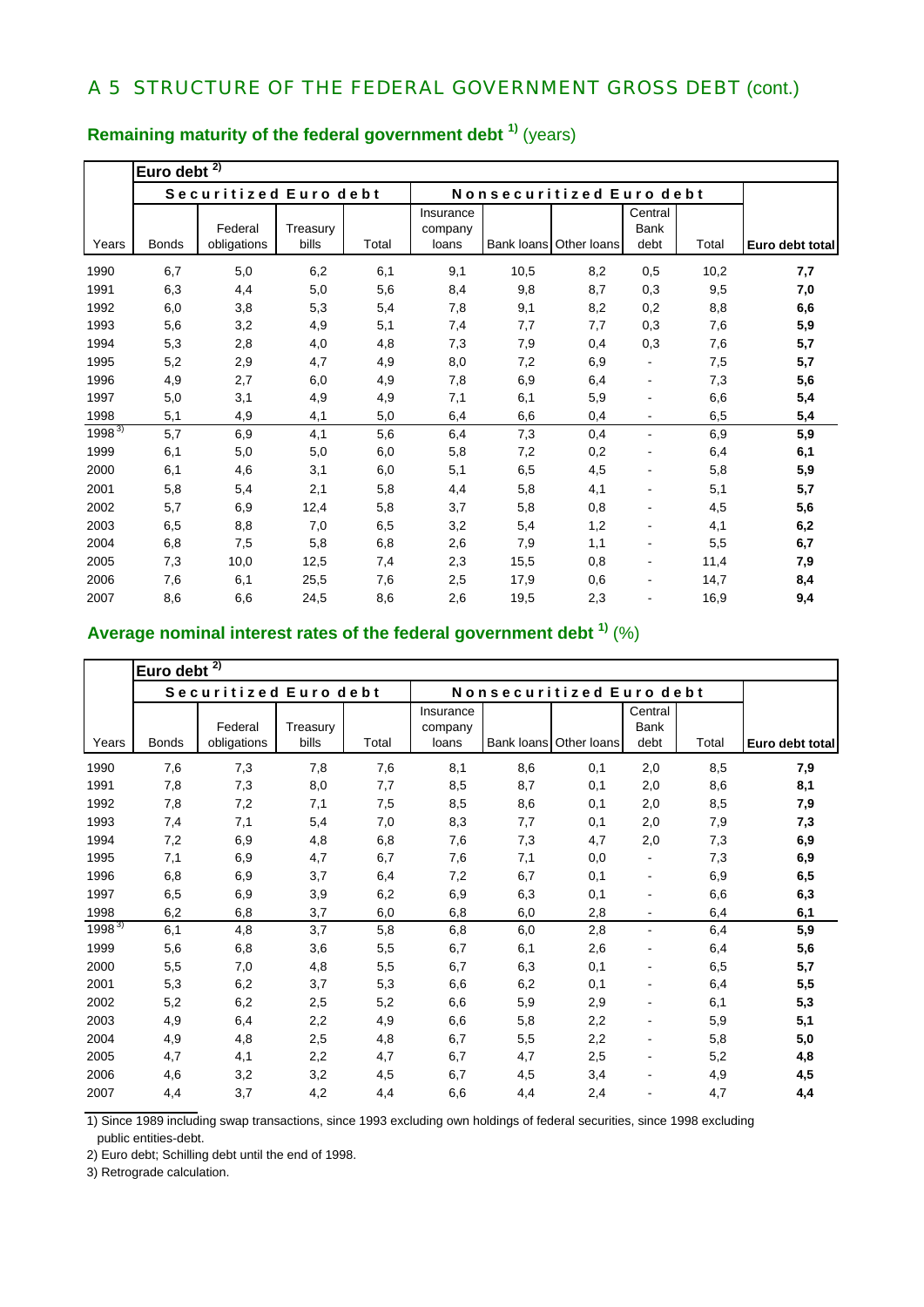|            |              | Foreign currency debt <sup>2)</sup> |       |       |               |            |
|------------|--------------|-------------------------------------|-------|-------|---------------|------------|
|            |              | Securitized FC debt                 |       |       |               |            |
| Years      | <b>Bonds</b> | Private<br>placements               | Total | Loans | FC debt total | Debt total |
| 1990       | 7,8          | 4,8                                 | 7,6   | 12,2  | 7,9           | 7,7        |
| 1991       | 7,1          | 6,6                                 | 7,0   | 11,3  | 7,3           | 7,1        |
| 1992       | 7,1          | 6,3                                 | 7,0   | 7,0   | 7,0           | 6,7        |
| 1993       | 7,0          | 5,4                                 | 6,9   | 11,3  | 7,2           | 6,2        |
| 1994       | 8,7          | 5,5                                 | 8,5   | 7,9   | 8,5           | 6,2        |
| 1995       | 7,6          | 6,4                                 | 7,6   | 12,8  | 8,1           | 6,2        |
| 1996       | 7,3          | 8,0                                 | 7,3   | 14,5  | 7,9           | 6,1        |
| 1997       | 7,2          | 8,2                                 | 7,3   | 13,8  | 7,7           | 5,9        |
| 1998       | 6,6          | 8,8                                 | 6,8   | 13,0  | 7,1           | 5,8        |
| $1998^{3}$ | 4,7          | 8,9                                 | 4,9   | 7,5   | 5,1           | 5,8        |
| 1999       | 4,4          | 8,4                                 | 4,6   | 6,7   | 4,8           | 5,9        |
| 2000       | 4,4          | 8,1                                 | 4,6   | 5,9   | 4,7           | 5,8        |
| 2001       | 4,5          | 7,5                                 | 4,7   | 4,9   | 4,7           | 5,5        |
| 2002       | 4,5          | 6,4                                 | 4,6   | 3,9   | 4,5           | 5,5        |
| 2003       | 4,2          | 5,4                                 | 4,3   | 2,7   | 4,2           | 5,9        |
| 2004       | 4,1          | 4,3                                 | 4,1   | 2,7   | 4,0           | 6,4        |
| 2005       | 3,6          | 3,3                                 | 3,5   | 2,7   | 3,5           | 7,6        |
| 2006       | 3,6          | 4,2                                 | 3,6   | 2,3   | 3,5           | 8,1        |
| 2007       | 2,8          | 3,2                                 | 2,9   | 3,6   | 2,9           | 9,1        |

# **Remaining maturity of the federal government debt 1)** (years)

### **Average nominal interest rates of the federal government debt 1)** (%)

|            |              | Foreign currency debt | 2)    |       |               |            |
|------------|--------------|-----------------------|-------|-------|---------------|------------|
|            |              | Securitized FC debt   |       |       |               |            |
| Years      | <b>Bonds</b> | Private<br>placements | Total | Loans | FC debt total | Debt total |
| 1990       | 6,5          | 5,4                   | 6,5   | 6,0   | 6,5           | 7,7        |
| 1991       | 6,5          | 6,2                   | 6,5   | 6,2   | 6,5           | 7,8        |
| 1992       | 6,6          | 6,1                   | 6,5   | 6,9   | 6,6           | 7,7        |
| 1993       | 5,6          | 4,7                   | 5,6   | 5,4   | 5,5           | 6,9        |
| 1994       | 5,2          | 5,1                   | 5,2   | 3,8   | 5,0           | 6,5        |
| 1995       | 5,1          | 3,9                   | 5,1   | 4,3   | 5,0           | 6,5        |
| 1996       | 5,2          | 3,8                   | 5,1   | 4,6   | 5,1           | 6,2        |
| 1997       | 5,2          | 3,6                   | 5,1   | 4,5   | 5,1           | 6,0        |
| 1998       | 4,9          | 3,0                   | 4,7   | 4,4   | 4,7           | 5,7        |
| $1998^{3}$ | 4,4          | 3,0                   | 4,4   | 3,5   | 4,3           | 5,7        |
| 1999       | 4,3          | 3,1                   | 4,2   | 3,3   | 4,2           | 5,4        |
| 2000       | 4,0          | 3,0                   | 3,9   | 3,3   | 3,9           | 5,4        |
| 2001       | 3,6          | 2,6                   | 3,5   | 3,2   | 3,5           | 5,2        |
| 2002       | 3,3          | 1,9                   | 3,2   | 3,2   | 3,2           | 5,0        |
| 2003       | 2,9          | 1,6                   | 2,8   | 2,8   | 2,8           | 4,8        |
| 2004       | 2,8          | 2,6                   | 2,8   | 4,4   | 2,8           | 4,8        |
| 2005       | 2,6          | 2,8                   | 2,6   | 4,2   | 2,6           | 4,6        |
| 2006       | 2,5          | 2,5                   | 2,5   | 4,3   | 2,6           | 4,4        |
| 2007       | 2,5          | 2,5                   | 2,5   | 3,8   | 2,5           | 4,3        |

1) Since 1989 including swap transactions, since 1993 excluding own holdings of federal securities, since 1998 excluding public entities-debt.

2) Foreign currency debt converted to Euro at mid-market exchange rates at year-end.

3) Retrograde calculation.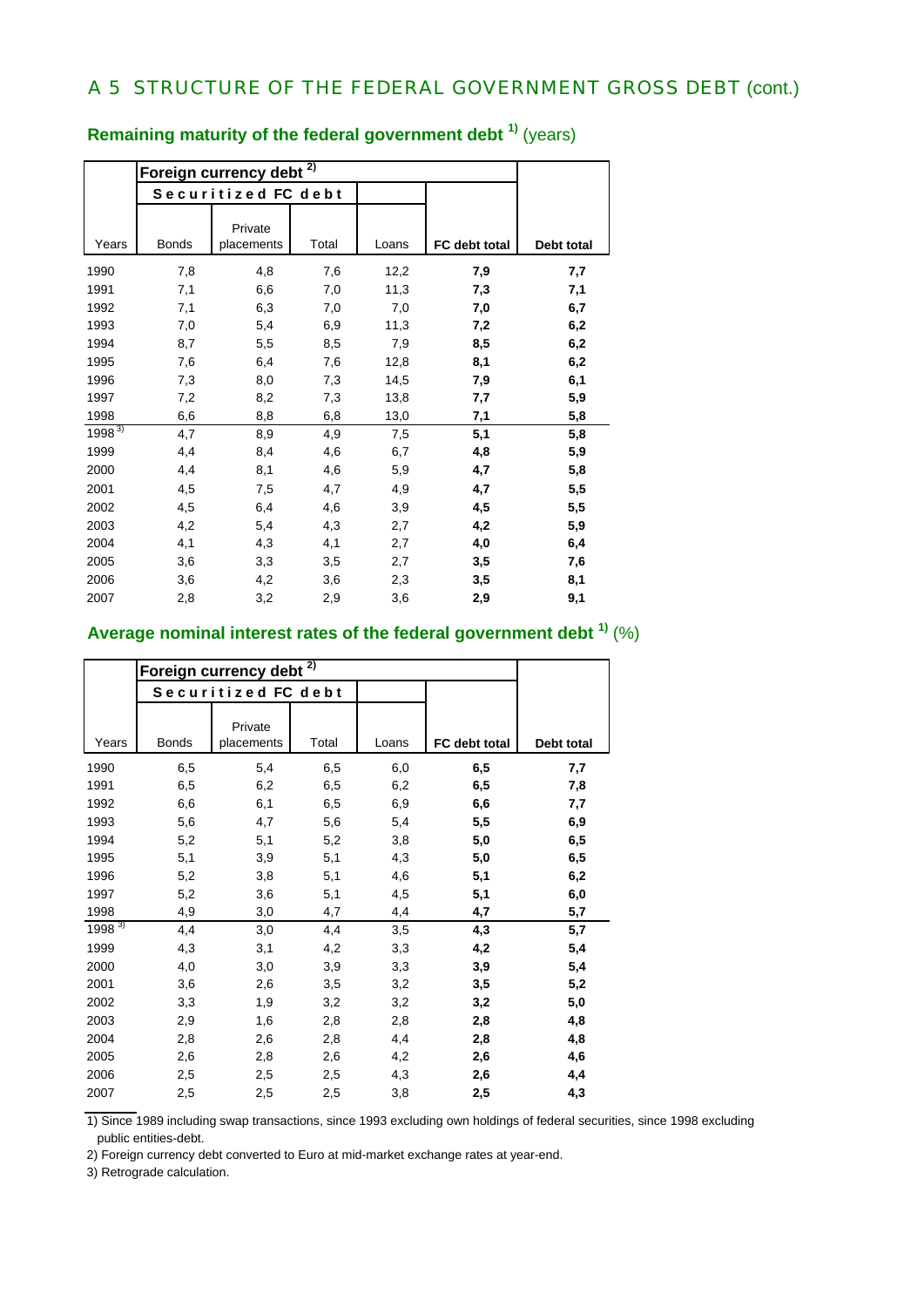### A 6 FEDERAL FOREIGN CURRENCY DEBT

# **Amount outstanding and ratios of the foreign currency debt by currency 1)** (in EUR million)

|            | <b>USD</b>     |       | <b>DEM</b> |                | <b>CHF</b> |       | <b>NLG</b> |                          | JPY    |       | <b>FRF</b> |       | XEU    |       | <b>BEF</b> |       |
|------------|----------------|-------|------------|----------------|------------|-------|------------|--------------------------|--------|-------|------------|-------|--------|-------|------------|-------|
|            | in EUR         |       | in EUR     |                | in EUR     |       | in EUR     |                          | in EUR |       | in EUR     |       | in EUR |       | <b>EUR</b> |       |
| Years      | m.             | ratio | m.         | ratio          | m.         | ratio | m.         | ratio                    | m.     | ratio | m.         | ratio | m.     | ratio | m.         | ratio |
| 1980       | 267            | 5,1   | 2.136      | 40,5           | 2.435      | 46,1  | 327        | 6,2                      | 89     | 1,7   |            |       |        |       | 24         | 0,5   |
| 1981       | 301            | 4,4   | 2.048      | 29,8           | 3.872      | 56,3  | 315        | 4,6                      | 314    | 4,6   |            |       |        |       | 23         | 0,3   |
| 1982       | 189            | 2,4   | 2.579      | 32,8           | 4.477      | 56,9  | 304        | 3,9                      | 325    | 4,1   |            |       |        |       |            |       |
| 1983       | 208            | 2,3   | 2.831      | 31,0           | 5.069      | 55,5  | 520        | 5,7                      | 499    | 5,5   |            |       |        |       |            |       |
| 1984       | 144            | 1,7   | 2.800      | 32,4           | 4.465      | 51,6  | 707        | 8,2                      | 529    | 6,1   |            |       |        |       |            |       |
| 1985       | 104            | 1,2   | 3.218      | 37,3           | 3.815      | 44,2  | 760        | 8,8                      | 730    | 8,5   |            |       |        |       |            |       |
| 1986       | 76             | 0,8   | 3.546      | 39,2           | 3.420      | 37,8  | 874        | 9,7                      | 1.139  | 12,6  |            |       |        |       |            |       |
| 1987       | 56             | 0,6   | 3.174      | 35,0           | 3.749      | 41,4  | 600        | 6,6                      | 1.486  | 16,4  |            |       |        |       |            |       |
| 1988       | 38             | 0,4   | 3.479      | 36,6           | 3.282      | 34,5  | 491        | 5,2                      | 2.215  | 23,3  |            |       |        |       |            |       |
| 1989       | 34             | 0,4   | 3.690      | 40,3           | 2.851      | 31,2  | 478        | 5,2                      | 2.093  | 22,9  |            |       |        |       |            |       |
| 1990       | 8              | 0,1   | 3.440      | 35,0           | 3.503      | 35,6  | 479        | 4,9                      | 2.407  | 24,5  |            |       |        |       |            |       |
| 1991       | 84             | 0,8   | 3.039      | 28,2           | 4.237      | 39,3  | 479        | 4,4                      | 2.950  | 27,3  |            |       |        |       |            |       |
| 1992       | 6              | 0,0   | 3.653      | 29,2           | 5.048      | 40,3  | 341        | 2,7                      | 3.461  | 27,7  |            |       |        |       |            |       |
| 1993       | 6              | 0,0   | 3.879      | 25,1           | 5.484      | 35,5  | 798        | 5,2                      | 5.302  | 34,3  |            |       |        |       |            |       |
| 1994       | 4              | 0,0   | 5.066      | 26,7           | 6.749      | 35,6  | 903        | 4,8                      | 6.242  | 32,9  |            |       |        |       |            |       |
| 1995       | 2              | 0,0   | 5.921      | 27,5           | 7.947      | 36,9  | 822        | 3,8                      | 6.866  | 31,8  |            |       |        |       |            |       |
| 1996       | $\overline{2}$ | 0,0   | 6.378      | 29,6           | 7.352      | 34,1  | 1.503      | 7,0                      | 6.311  | 29,3  |            |       |        |       |            |       |
| 1997       | $\mathbf 0$    | 0,0   | 6.163      | 27,8           | 6.741      | 30,4  | 1.952      | 8,8                      | 6.538  | 29,5  | 765        | 3,5   |        |       |            |       |
| 1998       |                |       | 8.496      | 29,7           | 7.210      | 25,2  | 2.520      | 8,8                      | 6.483  | 22,7  | 1.219      | 4,3   | 2.658  | 9,3   |            |       |
| $1998^{2}$ |                |       |            | $\overline{a}$ | 7.210      | 52,8  |            | $\overline{a}$           | 6.453  | 47,2  |            |       |        |       |            |       |
| 1999       |                |       |            |                | 7.479      | 44,6  |            | $\overline{\phantom{a}}$ | 9.299  | 55,4  |            |       |        |       |            |       |
| 2000       |                |       |            |                | 7.836      | 46,9  |            | L,                       | 8.886  | 53,1  |            |       |        |       |            |       |
| 2001       |                |       |            |                | 8.049      | 49,7  |            | $\overline{a}$           | 8.144  | 50,3  |            |       |        |       |            |       |
| 2002       |                |       |            | $\blacksquare$ | 8.602      | 54,8  |            | $\overline{\phantom{a}}$ | 7.103  | 45,2  |            |       |        |       |            |       |
| 2003       |                |       |            |                | 8.341      | 60,0  |            | $\overline{a}$           | 5.558  | 40,0  |            |       |        |       |            |       |
| 2004       |                |       |            | $\blacksquare$ | 7.800      | 59,5  |            | ÷,                       | 5.312  | 40,5  |            |       |        |       |            |       |
| 2005       |                |       |            |                | 7.196      | 61,8  |            | $\blacksquare$           | 4.439  | 38,2  |            |       |        |       |            |       |
| 2006       |                |       |            |                | 4.737      | 56,9  |            |                          | 3.581  | 43,1  |            |       |        |       |            |       |
| 2007       |                |       |            |                | 4.225      | 57,9  |            |                          | 3.069  | 42,1  |            |       |        |       |            |       |

<sup>1)</sup> Foreign currency debt; excluding own holdings of federal securities, since 1982 including cross-currency-swaps.

<sup>2)</sup> Retrograde calculation.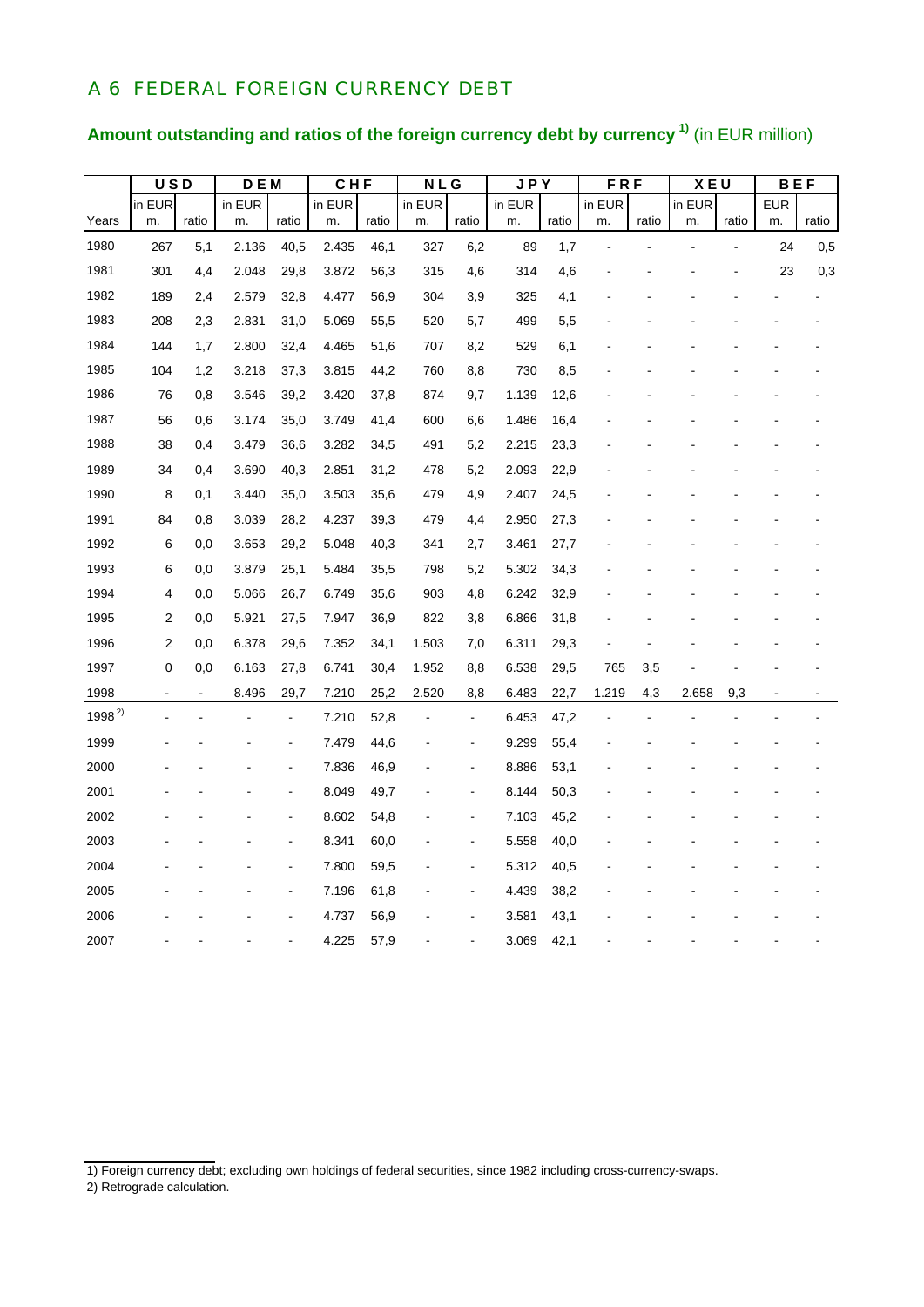## A 6 FEDERAL FOREIGN CURRENCY DEBT (cont.)

## **Level and development of the foreign currency debt (pre-swaps) by currency 1)**

(in million foreign currency)

|            | Level at the                        |                         |                             |              |         | Level at the       |
|------------|-------------------------------------|-------------------------|-----------------------------|--------------|---------|--------------------|
| 1998       | beginning of the year <sup>2)</sup> | $cash-in$ <sup>3)</sup> | $\frac{\text{cash-out}}{3}$ | net change   |         | end of the year 3) |
|            | in FC m.                            | in FC m.                | in FC m.                    | in FC m.     | in $%$  | in FC m.           |
| <b>USD</b> | 3.587,6                             | 33,6                    | 100,5                       | $-66.9$      | $-1,9$  | 3.520,7            |
| <b>DEM</b> | 13.845,7                            | 9.050,0                 | 4.700,0                     | 4.350,0      | 31,4    | 18.195,7           |
| <b>CHF</b> | 3.449,8                             | 1.300,0                 | 0,0                         | 1.300,0      | 37,7    | 4.749,8            |
| <b>NLG</b> | 4.750,0                             | 1.500,0                 | 250,0                       | 1.250,0      | 26,3    | 6.000,0            |
| <b>JPY</b> | 699.000,0                           | 0,0                     | 50.000,0                    | $-50.000.0$  | $-7,2$  | 649.000,0          |
| <b>XEU</b> | 400,0                               | 2.651,9                 | 400,0                       | 2.251,9      | 563,0   | 2.651,9            |
| <b>GBP</b> | 335,0                               | 250,0                   | 0,0                         | 250,0        | 74,6    | 585,0              |
| CAD        | 550,0                               | 0,0                     | 0,0                         | 0,0          | 0,0     | 550,0              |
| ITL        | 460.000,0                           | 0,0                     | 200.000.0                   | $-200.000,0$ | $-43.5$ | 260.000,0          |
| <b>FRF</b> | 6.649,4                             | 3.000,0                 | 0,0                         | 3.000,0      | 45,1    | 9.649,4            |
| LUF        | 6.500,0                             | 0,0                     | 0,0                         | 0,0          | 0,0     | 6.500,0            |
| <b>CZK</b> | 3.000,0                             | 0,0                     | 0,0                         | 0,0          | 0,0     | 3.000,0            |
| ZAR        | 150,0                               | 0,0                     | 0,0                         | 0,0          | 0,0     | 150,0              |
| <b>PLN</b> | 100,0                               | 0,0                     | 0,0                         | 0,0          | 0,0     | 100,0              |

|            | Level at the             |                       |             |            |          | Level at the    |
|------------|--------------------------|-----------------------|-------------|------------|----------|-----------------|
| 1999       | beginning of the year 4) | cash-in <sup>5)</sup> | cash-out 5) | net change |          | end of the year |
|            | in FC m.                 | in FC m.              | in FC m.    | in FC m.   | in $%$   | in FC m.        |
| <b>USD</b> | 3.520,8                  | 1.198,6               | 333,6       | 865,0      | 24,6     | 4.385,8         |
| <b>CHF</b> | 4.750,0                  | 500,0                 | 300,0       | 200,0      | 4,2      | 4.950,0         |
| <b>JPY</b> | 649.000,0                | 0,0                   | 0,0         | 0,0        | 0,0      | 649.000,0       |
| <b>GBP</b> | 585,0                    | 0,0                   | 100,0       | $-100,0$   | $-17,1$  | 485,0           |
| CAD        | 550,0                    | 0,0                   | 0,0         | 0,0        | 0,0      | 550,0           |
| <b>CZK</b> | 3.000,0                  | 0,0                   | 1.500,0     | $-1.500,0$ | $-50,0$  | 1.500,0         |
| ZAR        | 150,0                    | 0,0                   | 150,0       | $-150.0$   | $-100.0$ | 0,0             |
| <b>PLN</b> | 100,0                    | 0,0                   | 100,0       | $-100,0$   | $-100.0$ | 0,0             |

|            | Stand           |                      |                      |                  |          | Stand      |
|------------|-----------------|----------------------|----------------------|------------------|----------|------------|
| 2000       | Jahresbeginn 6) | Zugang <sup>5)</sup> | Abgang <sup>5)</sup> | Nettoveränderung |          | Jahresende |
|            | in Mio FW       | in Mio FW            | in Mio FW            | in Mio FW        | in $%$   | in Mio FW  |
| <b>USD</b> | 4.385,8         | 747,9                | 1.049,0              | $-301,1$         | $-6,9$   | 4.084,7    |
| <b>CHF</b> | 4.950,0         | 250,0                | 1.500,0              | $-1.250,0$       | $-25.3$  | 3.700,0    |
| <b>JPY</b> | 649.000,0       | $_{0,0}$             | 40.000,0             | $-40.000,0$      | $-6,2$   | 609.000,0  |
| <b>GBP</b> | 485,0           | 0,0                  | 0,0                  | 0,0              | 0,0      | 485,0      |
| CAD        | 550,0           | 0,0                  | 0,0                  | 0,0              | 0,0      | 550,0      |
| <b>CZK</b> | 1.500,0         | 0,0                  | 1.500,0              | $-1.500.0$       | $-100.0$ | 0,0        |

|            | Stand                      |                      |                      |                  |         | Stand      |
|------------|----------------------------|----------------------|----------------------|------------------|---------|------------|
| 2001       | Jahresbeginn <sup>6)</sup> | Zugang <sup>5)</sup> | Abgang <sup>5)</sup> | Nettoveränderung |         | Jahresende |
|            | in Mio FW                  | in Mio FW            | in Mio FW            | in Mio FW        | in $%$  | in Mio FW  |
| <b>USD</b> | 4.084.7                    | 1.750,0              | 671,1                | 1.078.9          | 26,4    | 5.163,6    |
| <b>CHF</b> | 3.700.0                    | 100,0                | 300.0                | $-200.0$         | $-5.4$  | 3.500,0    |
| <b>JPY</b> | 609.000,0                  | 7.000,0              | 155.000,0            | $-148.000.0$     | $-24.3$ | 461.000,0  |
| <b>GBP</b> | 485,0                      | 0,0                  | 35,0                 | $-35.0$          | $-7.2$  | 450,0      |
| CAD        | 550,0                      | 0,0                  | 0,0                  | 0,0              | 0,0     | 550,0      |

<sup>1)</sup> Including own holdings of federal securities.

6) Non euro-debt excluding public entities debt.

<sup>2)</sup> Excluding public entities debt (including public entities swaps).

<sup>3)</sup> Including conversions.

<sup>4)</sup> Brake of time series: Non euro-debt excluding public entities debt.

<sup>5)</sup> Including changes in receivables for public entities and conversions.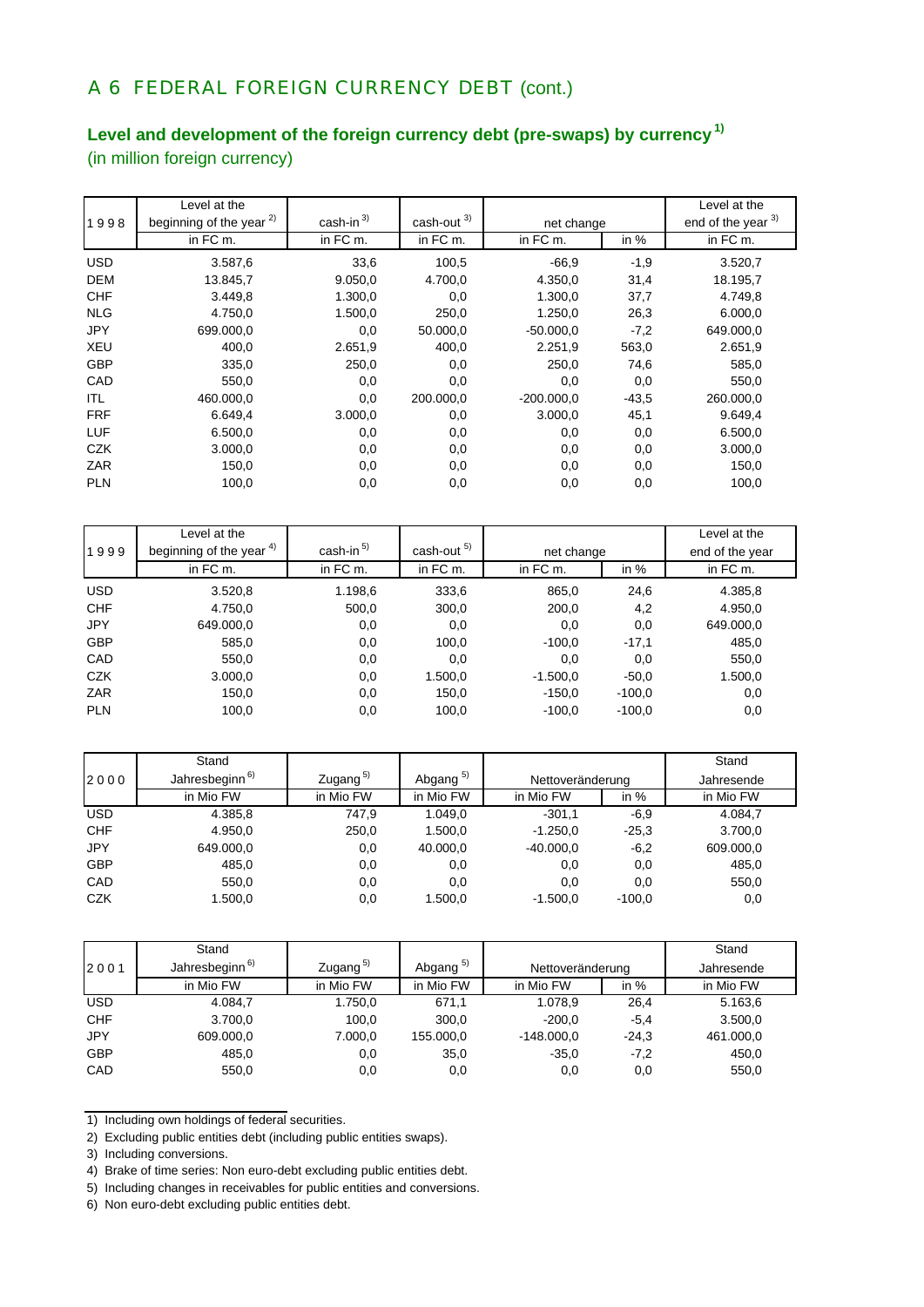# A 6 FEDERAL FOREIGN CURRENCY DEBT (cont.)

## **Level and development of the foreign currency debt (pre-swaps) by currency 1)**

(in million foreign currency)

|            | Level at the                                        |                         |                               |                  |          | Level at the    |
|------------|-----------------------------------------------------|-------------------------|-------------------------------|------------------|----------|-----------------|
| 2002       | beginning of the year <sup>2)</sup>                 | $cash-in$ <sup>3)</sup> | $\textsf{cash-out} \xspace^3$ | net change       |          | end of the year |
|            | in FC m.                                            | in FC m.                | in FC m.                      | in FC m.         | in $%$   | in FC m.        |
| <b>USD</b> | 5.163,6                                             | 2.377,1                 | 1.350,0                       | 1.027,1          | 19,9     | 6.190,7         |
| <b>CHF</b> | 3.500,0                                             | 1.300,0                 | 0,0                           | 1.300,0          | 37,1     | 4.800,0         |
| <b>JPY</b> | 461.000,0                                           | 18.000,0                | 0,0                           | 18.000,0         | 3,9      | 479.000,0       |
| <b>GBP</b> | 450,0                                               | 14,0                    | 0,0                           | 14,0             | 3,1      | 464,0           |
| CAD        | 550,0                                               | 0,0                     | 250,0                         | $-250,0$         | $-45,5$  | 300,0           |
| ZAR        | 0,0                                                 | 300,0                   | 0,0                           | 300,0            |          | 300,0           |
| <b>NOK</b> | 0,0                                                 | 400,0                   | 0,0                           | 400,0            |          | 400,0           |
|            |                                                     |                         |                               |                  |          |                 |
|            | Level at the                                        |                         |                               |                  |          | Level at the    |
| 2003       | beginning of the year <sup>2)</sup>                 | cash-in $3)$            | cash-out <sup>3)</sup>        | net change       |          | end of the year |
|            | in FC m.                                            | in FC m.                | in FC m.                      | in FC m.         | in $%$   | in FC m.        |
| <b>USD</b> | 6.190,7                                             | 4.808,5                 | 966,0                         | 3.842,5          | 62,1     | 10.033,2        |
| <b>CHF</b> | 4.800,0                                             | 0,0                     | 0,0                           | 0,0              | 0,0      | 4.800,0         |
| <b>JPY</b> | 479.000,0                                           | 16.000,0                | 113.700,0                     | $-97.700,0$      | $-20,4$  | 381.300,0       |
| <b>GBP</b> | 464,0                                               | 0,0                     | 14,0                          | $-14,0$          | $-3,0$   | 450,0           |
| CAD        | 300,0                                               | 0,0                     | 300,0                         | $-300,0$         | $-100,0$ | 0,0             |
| ZAR        | 300,0                                               | 0,0                     | 0,0                           | 0,0              | 0,0      | 300,0           |
| <b>NOK</b> | 400,0                                               | 0,0                     | 0,0                           | 0,0              | 0,0      | 400,0           |
| <b>HUF</b> | 0,0                                                 | 13.000,0                | 0,0                           | 13.000,0         |          | 13.000,0        |
|            |                                                     |                         |                               |                  |          |                 |
|            | Level at the<br>beginning of the year <sup>2)</sup> | cash-in $3)$            | cash-out <sup>3)</sup>        |                  |          | Level at the    |
| 2004       |                                                     |                         |                               | net change       |          | end of the year |
|            | in FC m.                                            | in FC m.                | in FC m.                      | in FC m.         | in %     | in FC m.        |
| <b>USD</b> | 10.033,2                                            | 4.273,1                 | 1.163,5                       | 3.109,6          | 31,0     | 13.142,8        |
| <b>CHF</b> | 4.800,0                                             | 400,0                   | 0,0                           | 400,0            | 8,3      | 5.200,0         |
| JPY        | 381.300,0                                           | 0,0                     | 97.000,0                      | $-97.000,0$      | $-25,4$  | 284.300,0       |
| <b>GBP</b> | 450,0                                               | 100,6                   | 450,0                         | $-349,4$         | $-77,6$  | 100,6           |
| CAD        | 0,0                                                 | 400,0                   | 0,0                           | 400,0            |          | 400,0           |
| <b>AUD</b> | 0,0                                                 | 500,0                   | 0,0                           | 500,0            |          | 500,0           |
| ZAR        | 300,0                                               | 400,0                   | 0,0                           | 400,0            | 133,3    | 700,0           |
| <b>NOK</b> | 400,0                                               | 0,0                     | 0,0                           | 0,0              | 0,0      | 400,0           |
| <b>HUF</b> | 13.000,0                                            | 21.000,0                | 0,0                           | 21.000,0         | 161,5    | 34.000,0        |
| <b>SKK</b> | 0,0                                                 | 500,0                   | 0,0                           | 500,0            |          | 500,0           |
| <b>BRL</b> | 0,0                                                 | 1.213,8                 | 0,0                           | 1.213,8          |          | 1.213,8         |
|            |                                                     |                         |                               |                  |          |                 |
|            | Stand                                               |                         |                               |                  |          | Stand           |
| 2005       | Jahresbeginn <sup>2)</sup>                          | Zugang <sup>3)</sup>    | Abgang <sup>3)</sup>          | Nettoveränderung |          | Jahresende      |
|            | in Mio FW                                           | in Mio FW               | in Mio FW                     | in Mio FW        | in %     | in Mio FW       |
| <b>USD</b> | 13.142,8                                            | 1.915,4                 | 1.263,5                       | 651,9            | 5,0      | 13.794,7        |
| <b>CHF</b> | 5.200,0                                             | 0,0                     | 600,0                         | $-600,0$         | $-11,5$  | 4.600,0         |
| JPY        | 284.300,0                                           | 0,0                     | 80.000,0                      | $-80.000,0$      | $-28,1$  | 204.300,0       |
| GBP        | 100,6                                               | 0,0                     | 0,0                           | 0,0              | 0,0      | 100,6           |
| CAD        | 400,0                                               | 548,4                   | 298,4                         | 250,0            | 62,5     | 650,0           |
| <b>AUD</b> | 500,0                                               | 100,0                   | 0,0                           | 100,0            | 20,0     | 600,0           |
| ZAR        | 700,0                                               | 0,0                     | 0,0                           | 0,0              | 0,0      | 700,0           |
| <b>NOK</b> | 400,0                                               | 0,0                     | 0,0                           | 0,0              | 0,0      | 400,0           |
| <b>HUF</b> | 34.000,0                                            | 4.000,0                 | 0,0                           | 4.000,0          | 11,8     | 38.000,0        |
| <b>SKK</b> | 500,0                                               | 0,0                     | 0,0                           | 0,0              | 0,0      | 500,0           |
| <b>BRL</b> | 1.213,8                                             | 1.012,5                 | 416,9                         | 595,6            | 49,1     | 1.809,4         |
| <b>TRY</b> | 0,0                                                 | 300,0                   | 0,0                           | 300,0            |          | 300,0           |
| <b>ISK</b> | 0,0                                                 | 20.000,0                | 0,0                           | 20.000,0         |          | 20.000,0        |
| <b>NZD</b> | 0,0                                                 | 250,0                   | 0,0                           | 250,0            |          | 250,0           |
| <b>MXN</b> | 0,0                                                 | 500,0                   | 0,0                           | 500,0            |          | 500,0           |
|            |                                                     |                         |                               |                  |          |                 |

1) Including own holdings of federal securities.

2) Non euro-debt excluding public entities debt.

3) Including changes in receivables for public entities and conversions.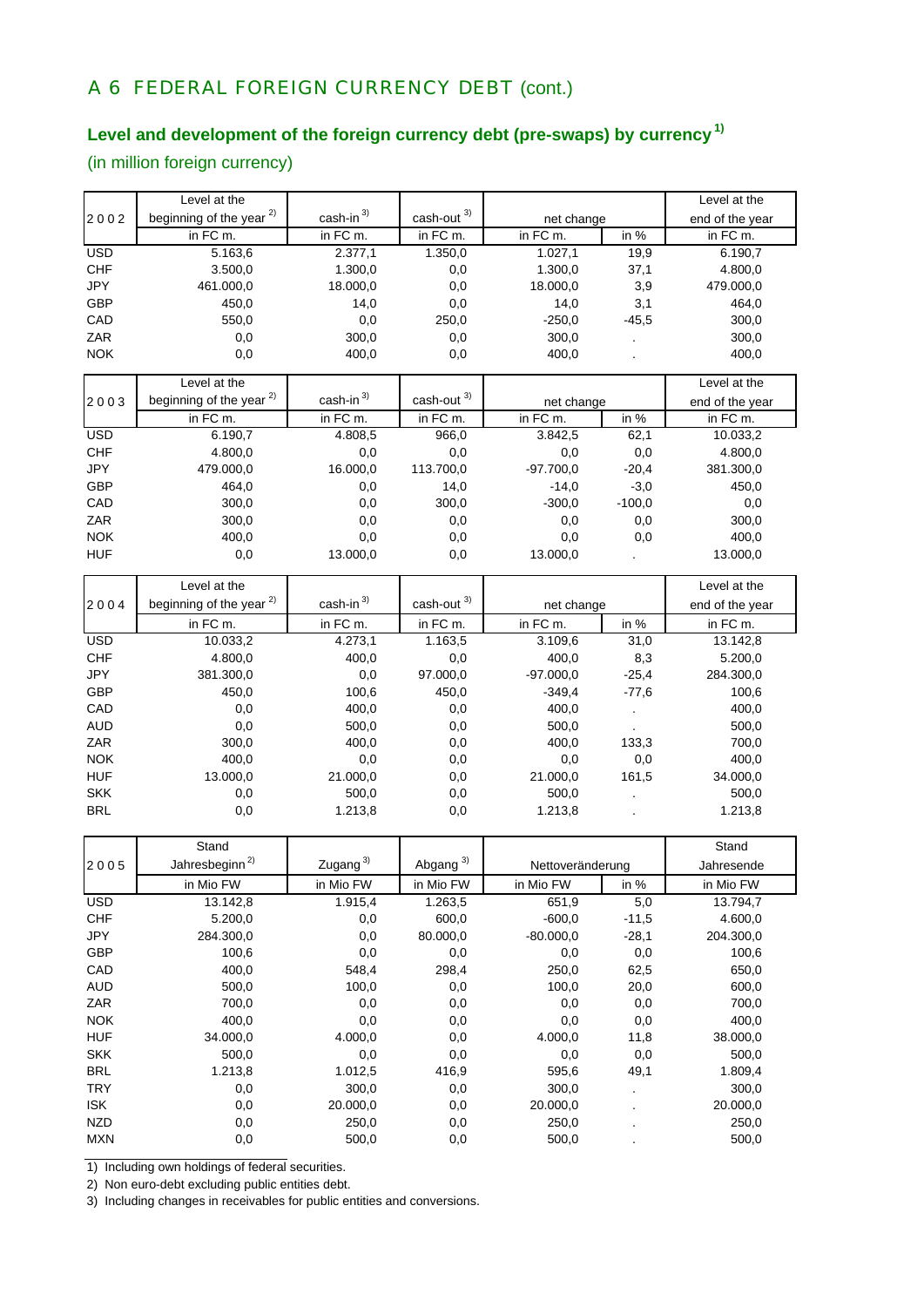# A 6 FEDERAL FOREIGN CURRENCY DEBT (cont.)

## **Level and development of the foreign currency debt (pre-swaps) by currency 1)**

(in million foreign currency)

|            | Level at the                        |                         |                        |             |         | Level at the    |
|------------|-------------------------------------|-------------------------|------------------------|-------------|---------|-----------------|
| 2006       | beginning of the year <sup>2)</sup> | $cash-in$ <sup>3)</sup> | cash-out <sup>3)</sup> | net change  |         | end of the year |
|            | in FC m.                            | in FC m.                | in FC m.               | in FC m.    | in $%$  | in FC m.        |
| <b>USD</b> | 13.794,7                            | 3.577,0                 | 2.890,2                | 686,8       | 5,0     | 14.481,5        |
| <b>CHF</b> | 4.600,0                             | 0,0                     | 2.550,0                | $-2.550,0$  | $-55,4$ | 2.050,0         |
| <b>JPY</b> | 204.300,0                           | 0,0                     | 10.000,0               | $-10.000,0$ | $-4,9$  | 194.300,0       |
| <b>GBP</b> | 100,6                               | 0,0                     | 0,0                    | 0,0         | 0,0     | 100,6           |
| CAD        | 650,0                               | 0,0                     | 0,0                    | 0,0         | 0,0     | 650,0           |
| <b>AUD</b> | 600,0                               | 0,0                     | 0,0                    | 0,0         | 0,0     | 600,0           |
| ZAR        | 700,0                               | 0,0                     | 300,0                  | $-300,0$    | $-42,9$ | 400,0           |
| <b>NOK</b> | 400,0                               | 0,0                     | 0,0                    | 0,0         | 0,0     | 400,0           |
| <b>HUF</b> | 38.000,0                            | 0,0                     | 0,0                    | 0,0         | 0,0     | 38.000,0        |
| <b>SKK</b> | 500,0                               | 0,0                     | 0,0                    | 0,0         | 0,0     | 500,0           |
| <b>BRL</b> | 1.809,4                             | 1.574,8                 | 150,5                  | 1.424,3     | 78,7    | 3.233,7         |
| <b>TRY</b> | 300,0                               | 525,0                   | 150,0                  | 375,0       | 125,0   | 675,0           |
| <b>ISK</b> | 20.000,0                            | 3.000,0                 | 20.000,0               | $-17.000,0$ | $-85,0$ | 3.000,0         |
| <b>NZD</b> | 250,0                               | 70,0                    | 0,0                    | 70,0        | 28,0    | 320,0           |
| <b>MXN</b> | 500,0                               | 0,0                     | 0,0                    | 0,0         | 0,0     | 500,0           |
| <b>RON</b> | 0,0                                 | 100,0                   | 0,0                    | 100,0       |         | 100,0           |

|            | Stand                      |                      |                      |                  |          | Stand      |
|------------|----------------------------|----------------------|----------------------|------------------|----------|------------|
| 2007       | Jahresbeginn <sup>2)</sup> | Zugang <sup>3)</sup> | Abgang <sup>3)</sup> | Nettoveränderung |          | Jahresende |
|            | in Mio FW                  | in Mio FW            | in Mio FW            | in Mio FW        | in %     | in Mio FW  |
| <b>USD</b> | 14.481,5                   | 1.983,2              | 3.346,0              | $-1.362,8$       | $-9,4$   | 13.118,7   |
| <b>CHF</b> | 2.050,0                    | 0,0                  | 200,0                | $-200,0$         | $-9,8$   | 1.850,0    |
| <b>JPY</b> | 194.300,0                  | 0,0                  | 55.000,0             | $-55.000,0$      | $-28,3$  | 139.300,0  |
| <b>GBP</b> | 100,6                      | 0,0                  | 0,0                  | 0,0              | 0,0      | 100,6      |
| CAD        | 650,0                      | 0,0                  | 0,0                  | 0,0              | 0,0      | 650,0      |
| <b>AUD</b> | 600,0                      | 0,0                  | 0,0                  | 0,0              | 0,0      | 600,0      |
| ZAR        | 400,0                      | 0,0                  | 0,0                  | 0,0              | 0,0      | 400,0      |
| <b>NOK</b> | 400,0                      | 0,0                  | 400,0                | $-400,0$         | $-100,0$ | 0,0        |
| <b>HUF</b> | 38.000,0                   | 0,0                  | 38.000,0             | $-38.000,0$      | $-100,0$ | 0,0        |
| <b>SKK</b> | 500,0                      | 0,0                  | 0,0                  | 0,0              | 0,0      | 500,0      |
| <b>BRL</b> | 3.233,7                    | 450,3                | 1.573,2              | $-1.122,9$       | $-34,7$  | 2.110,8    |
| <b>TRY</b> | 675,0                      | 1.219,5              | 325,0                | 894,5            | 132,5    | 1.569,5    |
| <b>ISK</b> | 3.000,0                    | 26.500,0             | 0,0                  | 26.500,0         | 883,3    | 29.500,0   |
| <b>NZD</b> | 320,0                      | 0,0                  | 0,0                  | 0,0              | 0,0      | 320,0      |
| <b>MXN</b> | 500,0                      | 0,0                  | 0,0                  | 0,0              | 0,0      | 500,0      |
| <b>RON</b> | 100,0                      | 0,0                  | 0,0                  | 0,0              | 0,0      | 100,0      |

- 1) Including own holdings of federal securities.
- 2) Non euro-debt excluding public entities debt.

<sup>3)</sup> Including changes in receivables for public entities and conversions.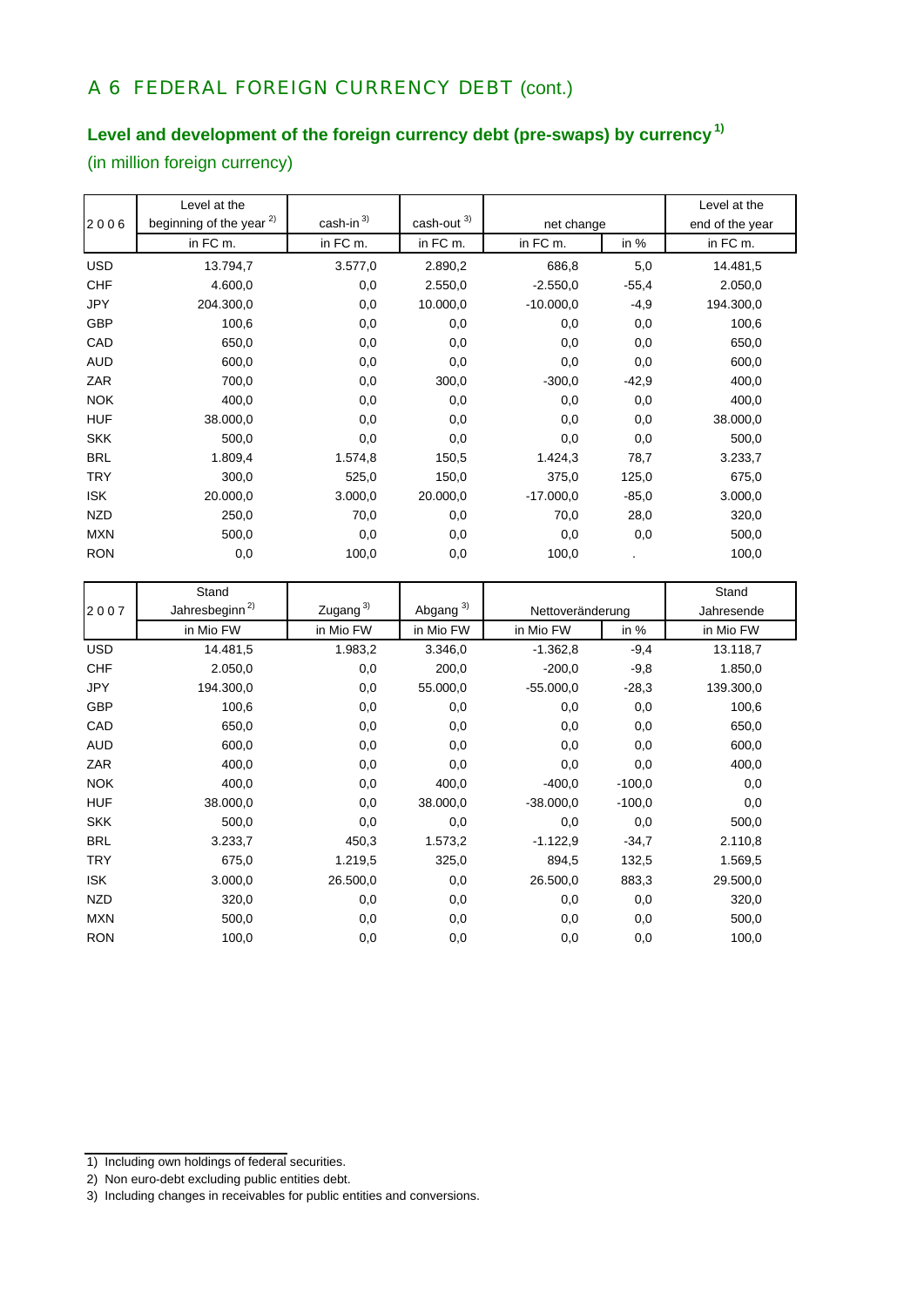# A 7 STRUCTURE OF THE FEDERAL DEBT AND THE CROSS CURRENCY SWAPS (CCS) 2007<sup>1)</sup>

|                                              |             | Level at the end of 2006 |             |          |             |             | net change  |             |             | Level at the end of 2007 |             |             |             |
|----------------------------------------------|-------------|--------------------------|-------------|----------|-------------|-------------|-------------|-------------|-------------|--------------------------|-------------|-------------|-------------|
|                                              | Federal     | CCS                      | <b>CCS</b>  | CCS      | Federal     | Federal     | CCS         | Federal     | Federal     | CCS                      | <b>CCS</b>  | <b>CCS</b>  | Federal     |
|                                              | debt        | pay-                     | receiv-     | net      | debt        | debt        | net         | debt        | debt        | pay-                     | receiv-     | net         | debt        |
| in EUR million                               | (excl. CCS) | ables                    | ables       | payables | (incl. CCS) | (excl. CCS) | payables    | (incl. CCS) | (excl. CCS) | ables                    | ables       | payables    | (incl. CCS) |
| Euro debt                                    |             |                          |             |          |             |             |             |             |             |                          |             |             |             |
| <b>Bonds</b>                                 | 119.915     | 12.785                   | 7.474       | 5.311    | 125.226     | 6.342       | $-1.065$    | 5.277       | 126.257     | 10.707                   | 6.461       | 4.246       | 130.503     |
| Federal obligations                          | 2.182       | 3.664                    | 145         | 3.519    | 5.701       | 318         | $-1.123$    | $-805$      | 2.501       | 2.606                    | 211         | 2.395       | 4.896       |
| Treasury bills                               | 500         | $\mathbf 0$              | $\mathbf 0$ | 0        | 500         | 500         | 0           | 500         | 1.000       | $\mathbf 0$              | $\mathbf 0$ | $\mathbf 0$ | 1.000       |
| Securitized euro debt                        | 122.597     | 16.449                   | 7.619       | 8.830    | 131.427     | 7.160       | $-2.188$    | 4.972       | 129.758     | 13.313                   | 6.672       | 6.641       | 136.399     |
| Insurance company loans                      | 3.134       | $\mathbf 0$              | $\mathbf 0$ | 0        | 3.134       | $-1.034$    | 0           | $-1.034$    | 2.099       | 0                        | $\mathbf 0$ | 0           | 2.099       |
| Bank loans                                   | 12.357      | $\mathbf 0$              | 0           | 0        | 12.357      | $-849$      | $\Omega$    | $-849$      | 11.508      | 0                        | $\mathbf 0$ | 0           | 11.508      |
| Other loans                                  | 48          | $\mathbf 0$              | $\mathbf 0$ | 0        | 48          | $-48$       | $\mathbf 0$ | $-48$       | 1           | $\mathbf 0$              | $\mathbf 0$ | $\mathbf 0$ |             |
| Non-securitized euro debt                    | 15.539      | $\mathbf 0$              | $\mathbf 0$ | $\bf{0}$ | 15.539      | $-1.931$    | $\bf{0}$    | $-1.931$    | 13.608      | $\mathbf 0$              | $\mathbf 0$ | $\bf{0}$    | 13.608      |
| Euro debt                                    | 138.136     | 16.449                   | 7.619       | 8.830    | 146.966     | 5.229       | $-2.188$    | 3.041       | 143.365     | 13.313                   | 6.672       | 6.641       | 150.007     |
| $FC - d e b t^{2}$                           |             |                          |             |          |             |             |             |             |             |                          |             |             |             |
| <b>Bonds</b>                                 | 12.310      | 7.174                    | 11.805      | $-4.631$ | 7.678       | $-1.005$    | 133         | $-873$      | 11.304      | 5.803                    | 10.302      | $-4.498$    | 6.806       |
| Private placements                           | 3.892       | 99                       | 3.605       | $-3.507$ | 385         | $-1.176$    | 1.157       | $-19$       | 2.716       | 153                      | 2.503       | $-2.350$    | 367         |
| Treasury bills                               | 0           | $\mathbf 0$              | $\mathbf 0$ | 0        | 0           | 0           | 0           | 0           | 0           | 0                        | $\mathbf 0$ | 0           | $\Omega$    |
| <b>Securitized FC debt</b>                   | 16.202      | 7.272                    | 15.410      | $-8.138$ | 8.064       | $-2.181$    | 1.290       | $-891$      | 14.021      | 5.957                    | 12.805      | $-6.848$    | 7.173       |
| Loans                                        | 255         | $\pmb{0}$                | $\pmb{0}$   | 0        | 255         | $-134$      | $\mathbf 0$ | $-134$      | 121         | $\pmb{0}$                | $\mathbf 0$ | 0           | 121         |
| Foreign currency debt                        | 16.457      | 7.272                    | 15.410      | $-8.138$ | 8.319       | $-2.315$    | 1.290       | $-1.025$    | 14.142      | 5.957                    | 12.805      | $-6.848$    | 7.294       |
| <b>Federal debt</b>                          | 154.593     | 23.721                   | 23.029      | 692      | 155.285     | 2.914       | $-898$      | 2.016       | 157.507     | 19.270                   | 19.476      | $-206$      | 157.301     |
| less own holdings                            |             |                          |             |          | 10.020      |             |             | $-95$       |             |                          |             |             | 9.924       |
| adjusted euro debt 3)                        |             |                          |             |          | 136.946     |             |             | 3.136       |             |                          |             |             | 140.082     |
| adjusted foreign currency debt <sup>3)</sup> |             |                          |             |          | 8.319       |             |             | $-1.025$    |             |                          |             |             | 7.294       |
| <b>Adjusted federal debt</b>                 |             |                          |             |          | 145.265     |             |             | 2.111       |             |                          |             |             | 147.376     |

1) Excluding public entities debt at nominal value.

2) Foreign currency debt.

3) The development of the adjusted debt can be found at the website of the Austrian Federal Financing Agency (http://www.oebfa.co.at).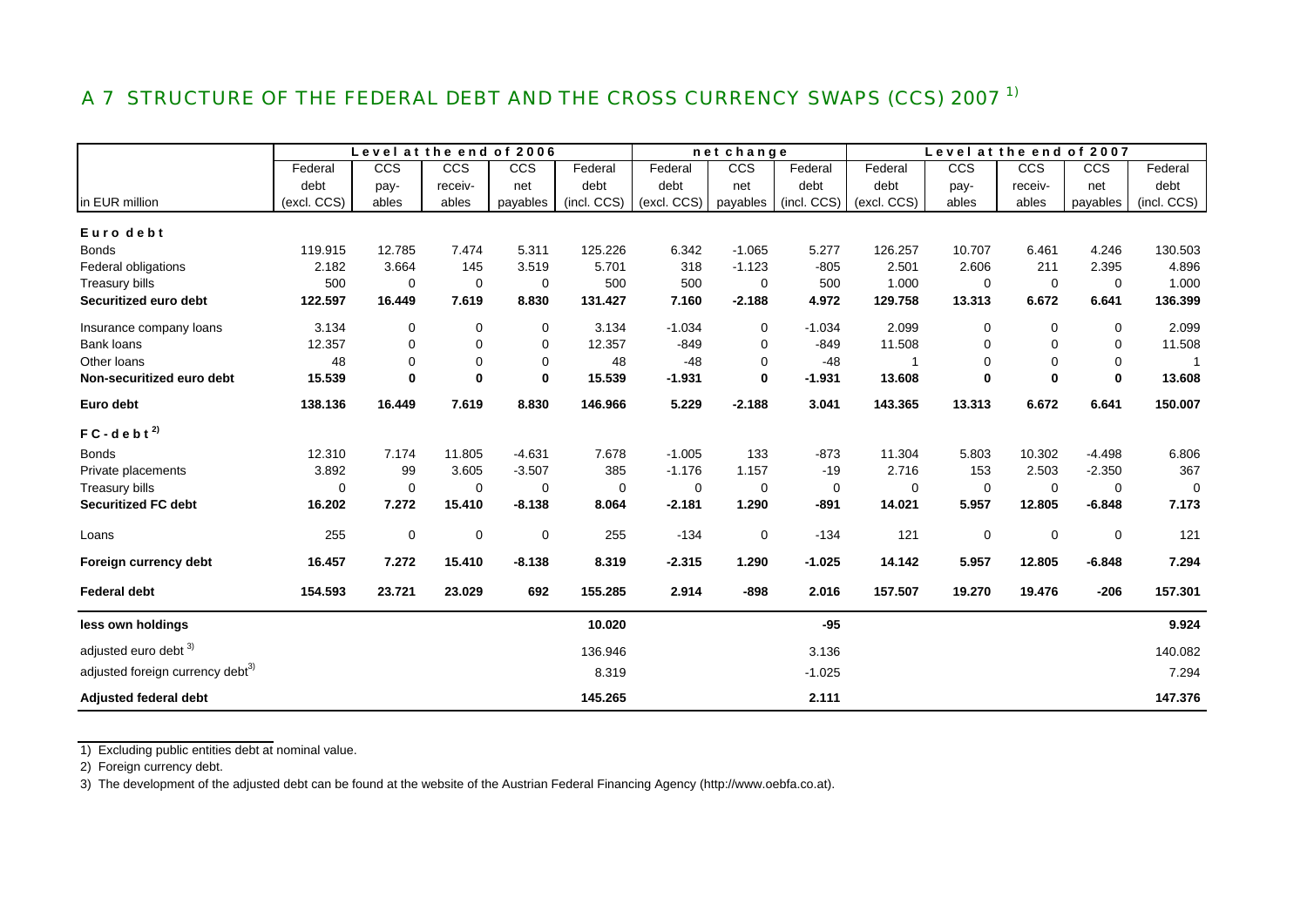## A 8 LONG-TERM LIABILITIES<sup>1)</sup> OF STATE-OWNED COMPANIES

| in EUR billion                                  | 2001           | 2002 | 2003           | 2004           | 2005           | 2006 | $2007^{2}$     |
|-------------------------------------------------|----------------|------|----------------|----------------|----------------|------|----------------|
| Federal companies <sup>3)</sup>                 |                |      |                |                |                |      |                |
| <b>ASFINAG</b>                                  | 6,9            | 7,3  | 8,0            | 8,6            | 9,3            | 8,6  | 9,2            |
| <b>AUSTRO CONTROL</b>                           | 0,1            | 0,1  | 0,0            | 0,0            | 0,0            |      |                |
| <b>BIG</b>                                      | 2,1            | 2,4  | 3,4            | 3,4            | 3,3            | 3,3  | 3,3            |
| <b>MUQUA</b>                                    | 0,1            | 0,1  | 0,1            | 0,1            | 0,1            | 0,1  | 0,1            |
| ÖBB                                             | 4,5            | 4,8  | 4,7            | 2,0            | 5,8            | 7,1  | 9,3            |
| thereof ÖBB-Infrastructure                      | 3,9            | 3,9  | 3,4            | 1,0            | 5,1            | 6,1  | 8,0            |
| ÖIAG                                            | 2,0            | 1,4  | 1,3            | 1,2            | 0,5            | 0,2  | 0,1            |
| <b>SCHIG</b>                                    | 3,9            | 4,7  | 5,1            | 3,1            | 0,1            | 0,1  | 0,1            |
| <b>Total</b>                                    | 19,5           | 20,7 | 22,5           | 18,4           | 19,1           | 19,4 | 22,1           |
| thereof federal financing $4)$                  | 9,2            | 11,7 | 10,9           | 4,9            | 4,1            | 3,5  | 2,6            |
| Regional hospital services companies            |                |      |                |                |                |      |                |
| <b>GESPAG</b>                                   | $\sim$         | ۰    | $\blacksquare$ | $\blacksquare$ | $\blacksquare$ | 0,1  | 0,1            |
| <b>KABEG</b>                                    | 0,2            | 0,2  | 0,3            | 0,4            | 0,5            | 0,7  | 0,8            |
| <b>KAGes</b>                                    | 0,2            | 0,1  | 0,2            | 0,2            | 0,0            | 0,0  | 0,0            |
| <b>KRAGES</b>                                   | 0,0            | 0,0  | 0,0            | 0,0            | 0,0            | 0,0  | 0,0            |
| <b>SALK</b>                                     | 0,0            | 0,0  | $\blacksquare$ | $\blacksquare$ | $\blacksquare$ | ۰.   | $\blacksquare$ |
| <b>TILAK</b>                                    | $\blacksquare$ | 0,0  | 0,1            | 0,1            | 0,1            | 0,1  | 0,1            |
| <b>Total</b>                                    | 0,4            | 0,4  | 0,6            | 0,6            | 0,6            | 0,8  | 1,0            |
| thereof regional financing 5)                   | 0,2            | 0,1  | 0,2            | 0,2            | 0,0            | 0,0  | 0,0            |
| Local market companies <sup>6)</sup>            |                |      |                |                |                |      |                |
| Local associations                              | 2,3            | 2,2  | 2,2            | 2,3            | 2,3            | 2,2  |                |
| Local infrastructure companies excluding Vienna | 6,6            | 6,9  | 7,3            | 7,5            | 7,7            | 7,8  | 7,5            |
| Vienna infrastructure companies                 | 0,2            | 0,2  | 0,2            | 0,2            | 0,2            | 0,2  | 0,2            |
| Wiener Wohnen (Viennese Housing)                | 2,2            | 2,1  | 2,0            | 2,0            | 1,6            | 1,9  | 2,1            |
| <b>Total</b>                                    | 11,3           | 11,5 | 11,7           | 11,9           | 11,7           | 12,1 |                |
| <b>Total</b>                                    | 31,2           | 32,6 | 34,8           | 30,9           | 31,5           | 32,3 |                |

| ASFINAG        | Public sector road construction Plc.                                                            |
|----------------|-------------------------------------------------------------------------------------------------|
| AUSTRO CONTROL | AUSTRO CONTROL Austrian civil aviation Ltd.                                                     |
| <b>BIG</b>     | <b>Federal Real Estate Association</b>                                                          |
| <b>GESPAG</b>  | Upper Austrian Hospital Group (Oberösterreichische Gesundheits- und Spitals-AG)                 |
| <b>KABEG</b>   | Carinthian Hospital Services Association                                                        |
| <b>KAGes</b>   | Styrian Hospital Services Ltd.                                                                  |
| <b>KRAGES</b>  | Burgenland Hospital Services Ltd.                                                               |
| MUQUA          | MuseumsQuartier Errichtungs- und BetriebsgmbH                                                   |
| ÔBB.           | <b>Austrian Federal Railways</b>                                                                |
| <b>ÖIAG</b>    | Austrian State Holding company                                                                  |
| <b>SALK</b>    | Salzburg Holding of the regional clinics (Gemeinnützige Salzburger Landeskliniken BetriebsgmbH) |
| <b>SCHIG</b>   | Austrian Rail Infrastructure Financing Company                                                  |
| <b>TILAK</b>   | <b>Tyrolean Regional Hospital Services Company</b>                                              |

 institutions) as well as capital market financing of central, regional and local authorities on behalf of off-budget entities. 1) Capital market financing with a one-year-maturity period (bonds, loan payables including assignments of claim for financial

2) Preliminary data.

3) Independent entities, which are assigned to the company sector according to ESA 1995.

4) Capital market financing on behalf of the Federation (especially federal bonds) to third parties, in the form of loans which are passed on to companies. The burden of debt remains on these companies. Third-party-financing by the Federation is possible according to the BHG since 1998 (§ 65c BHG i. d. j. F.).

5) Capital market financing on behalf of the regional authorities to third parties, in the form of loans which are passed on to companies.

6) Companies of the local authorities with market-determined activities. Including infrastructure companies as well as municipal services (water supply, sewage disposal, residential industry) and local authorities associations (especially water supply, environment, health).

Source: Companies balance data and Statistics Austria.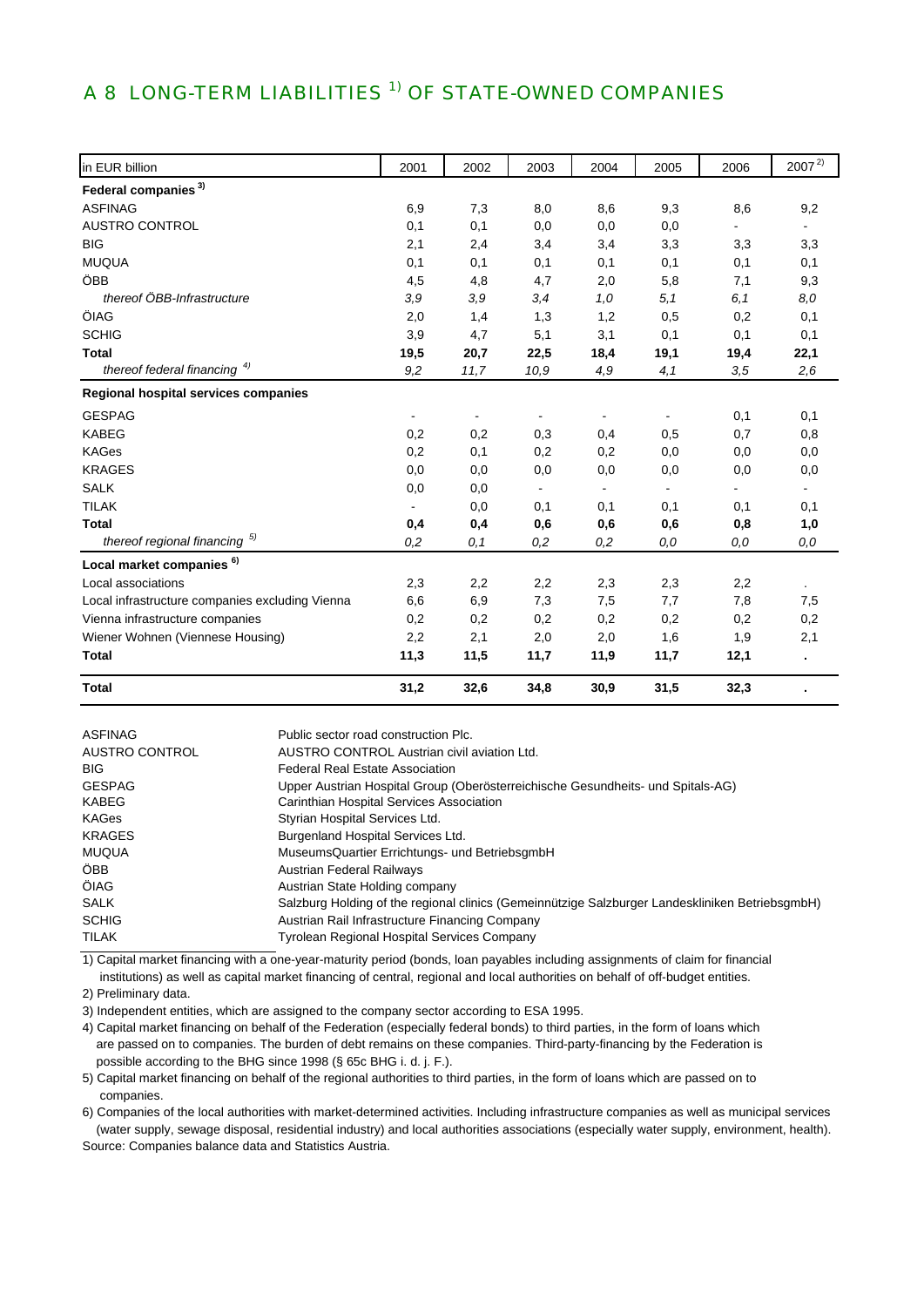## A 9 STATE GOVERNMENT GROSS DEBT <sup>1)</sup>

#### **Debt level** (in EUR million)

|                   | 1997    | 1998    | 1999    | 2000    | 2001    | 2002    | 2003    | 2004    | 2005    | 2006    |
|-------------------|---------|---------|---------|---------|---------|---------|---------|---------|---------|---------|
| <b>Burgenland</b> | 172,9   | 216,4   | 213,4   | 211.9   | 209,8   | 209.1   | 208,4   | 207.9   | 207.8   | 206,8   |
| Carinthia         | 900,9   | 956,7   | 1.007.5 | 1.085,6 | 356,0   | 405,5   | 521,4   | 586,6   | 680,1   | 758,4   |
| Lower Austria     | 1.200,9 | 1.112.9 | 996,9   | 931,5   | 885,1   | 950,4   | 1.030,8 | 1.380,4 | 1.680,2 | 2.042,8 |
| Upper Austria     | 572,5   | 555,7   | 545,9   | 447,3   | 370,3   | ٠       |         |         |         |         |
| Salzburg          | 462,7   | 436,6   | 385,9   | 383,3   | 365,6   | 347.2   | 339.1   | 346.1   | 378.0   | 401,3   |
| Styria            | 865,1   | 768,2   | 886,6   | 1.222,3 | 1.015,5 | 652,8   | 367,3   | 367,3   | 442.3   | 442,3   |
| Tyrol             | 167,8   | 137,0   | 147,3   | 139.1   | 80,7    | 88,2    | 16,0    | 57,3    | 106,3   | 132,2   |
| Vorarlberg        | 92,2    | 92,8    | 88,4    | 86,7    | 83,6    | 81,7    | 77.4    | 73.9    | 73.9    | 83,9    |
| Vienna $2$        | 4.015.7 | 3.793.6 | 3.581,3 | 2.044,2 | 2.083,9 | 2.104,4 | .566.6  | .565,5  | .546,3  | 1.473,5 |
| <b>Total</b>      | 8.450.7 | 8.069,8 | 7.853,2 | 6.551,9 | 5.450,5 | 4.839,3 | 4.127,0 | 4.585.0 | 5.114.9 | 5.541.2 |

#### **Debt ratios** (in %)

|                      | 1997  | 1998  | 1999  | 2000  | 2001  | 2002  | 2003  | 2004      | 2005  | 2006  |
|----------------------|-------|-------|-------|-------|-------|-------|-------|-----------|-------|-------|
| Burgenland           | 2,0   | 2,7   | 2,7   | 3,2   | 3,8   | 4,3   | 5,0   | 4,5       | 4,1   | 3,7   |
| Carinthia            | 10,7  | 11,9  | 12,8  | 16,6  | 6,5   | 8,4   | 12,6  | 12,8      | 13,3  | 13,7  |
| Lower Austria        | 14,2  | 13,8  | 12,7  | 14,2  | 16,2  | 19,6  | 25,0  | 30,1      | 32,8  | 36,9  |
| <b>Upper Austria</b> | 6,8   | 6,9   | 7,0   | 6,8   | 6,8   |       |       | $\bullet$ |       |       |
| Salzburg             | 5,5   | 5,4   | 4,9   | 5,8   | 6,7   | 7,2   | 8,2   | 7,5       | 7,4   | 7,2   |
| Styria               | 10,2  | 9,5   | 11,3  | 18,7  | 18,6  | 13,5  | 8,9   | 8,0       | 8,6   | 8,0   |
| Tyrol                | 2,0   | 1,7   | 1,9   | 2,1   | 1,5   | 1,8   | 0,4   | 1,2       | 2,1   | 2,4   |
| Vorarlberg           | 1,1   | 1,2   | 1,1   | 1,3   | 1,5   | 1,7   | 1,9   | 1,6       | 1,4   | 1,5   |
| Vienna <sup>2)</sup> | 47,5  | 47,0  | 45,6  | 31,2  | 38,2  | 43,5  | 38,0  | 34,1      | 30,2  | 26,6  |
| <b>Total</b>         | 100,0 | 100,0 | 100,0 | 100,0 | 100,0 | 100,0 | 100,0 | 100,0     | 100,0 | 100,0 |

#### **Annual change of the state debt** (in EUR million)

|               | 1997    | 1998     | 1999     | 2000       | 2001       | 2002     | 2003     | 2004   | 2005    | 2006    |
|---------------|---------|----------|----------|------------|------------|----------|----------|--------|---------|---------|
| Burgenland    | 74,2    | 43,6     | $-3,0$   | $-1,5$     | $-2,1$     | $-0.7$   | $-0.7$   | $-0.5$ | $-0,1$  | $-1,0$  |
| Carinthia     | 147,2   | 55,8     | 50,8     | 78,1       | $-729.6$   | 49,5     | 116,0    | 65,2   | 93,5    | 78,3    |
| Lower Austria | 301,1   | $-88.0$  | $-115.9$ | $-65.5$    | $-46,4$    | 65,3     | 80,4     | 349,6  | 299,8   | 362,6   |
| Upper Austria | 166,1   | $-16,8$  | $-9,8$   | $-98,6$    | $-77.0$    |          |          |        |         |         |
| Salzburg      | 41,3    | $-26,2$  | $-50,7$  | $-2,6$     | $-17,6$    | $-18,4$  | $-8,1$   | 7,0    | 31,9    | 23,3    |
| Styria        | 161,8   | $-96.9$  | 118,4    | 335,7      | $-206.8$   | $-362,7$ | $-285.5$ | 0,0    | 75,0    | 0,0     |
| Tyrol         | 38,9    | $-30.8$  | 10,3     | $-8,1$     | $-58.5$    | 7,5      | $-72,2$  | 41,3   | 49,0    | 25,9    |
| Vorarlberg    | 4,2     | 0,6      | $-4,4$   | $-1,8$     | $-3,1$     | $-1,9$   | $-4,3$   | $-3,5$ | 0,0     | 10,0    |
| Vienna $2$    | 801,9   | $-222.1$ | $-212.3$ | $-1.537,1$ | 39,7       | 20,6     | $-537.9$ | $-1,1$ | $-19.2$ | $-72,8$ |
| <b>Total</b>  | 1.736,7 | $-380.9$ | $-216.6$ | $-1.301,3$ | $-1.101,4$ | $-240.8$ | $-712.3$ | 458,0  | 529,8   | 426,3   |

#### **Annual percentage change of the state debt** (in %)

|                      | 1997 | 1998    | 1999    | 2000    | 2001    | 2002    | 2003    | 2004   | 2005   | 2006   |
|----------------------|------|---------|---------|---------|---------|---------|---------|--------|--------|--------|
| Burgenland           | 79,9 | 25,2    | $-1,4$  | $-0.7$  | $-1,0$  | $-0.3$  | $-0,4$  | $-0,2$ | $-0,1$ | $-0.5$ |
| Carinthia            | 25,1 | 6,2     | 5,3     | 7,8     | $-67.2$ | 13,9    | 28,6    | 12,5   | 15,9   | 11,5   |
| Lower Austria        | 35,0 | $-7,3$  | $-10.4$ | $-6,6$  | $-5,0$  | 7,4     | 8,5     | 33,9   | 21,7   | 21,6   |
| <b>Upper Austria</b> | 25,1 | $-2,9$  | $-1,8$  | $-18,1$ | $-17,2$ | $\cdot$ | $\sim$  | $\sim$ |        |        |
| Salzburg             | 13,7 | $-5,7$  | $-11,6$ | $-0.7$  | $-4,6$  | $-5,0$  | $-2.3$  | 2,1    | 9,2    | 6,2    |
| Styria               | 16,9 | $-11.2$ | 15,4    | 37,9    | $-16.9$ | $-35.7$ | $-43.7$ | 0,0    | 20,4   | 0,0    |
| Tyrol                | 33,7 | $-18,3$ | 7,5     | $-5,5$  | $-42,0$ | 9,3     | $-81.9$ | 258,8  | 85,5   | 24,4   |
| Vorarlberg           | 5,4  | 0,6     | $-4,7$  | $-2,0$  | $-3,6$  | $-2,3$  | $-5,2$  | $-4,5$ | 0,0    | 13,5   |
| Vienna <sup>2)</sup> | 24,4 | $-5,5$  | $-5,6$  | $-42.9$ | 1,9     | 1,0     | $-25,6$ | $-0,1$ | $-1,2$ | $-4,7$ |
| <b>Total</b>         | 25,0 | $-4,5$  | $-2,7$  | $-16,6$ | $-16,8$ | $-4,4$  | $-14,7$ | 11,1   | 11,6   | 8,3    |

1) Including debt incurred for third parties (such as hospitals run by one of the provinces); excluding internal bonds. The debt of the regional authorities in the form of internal bonds amounted: end of 2004: 2.370,8 EUR million, end of 2005: 2.296,1 EUR million and end of 2006: 1.976,2 EUR million.

2) Since 2000 "Wiener Wohnen" is not included due to the spin-off.

Source: Statistics Austria - Gebarungen und Sektor Staat; current years.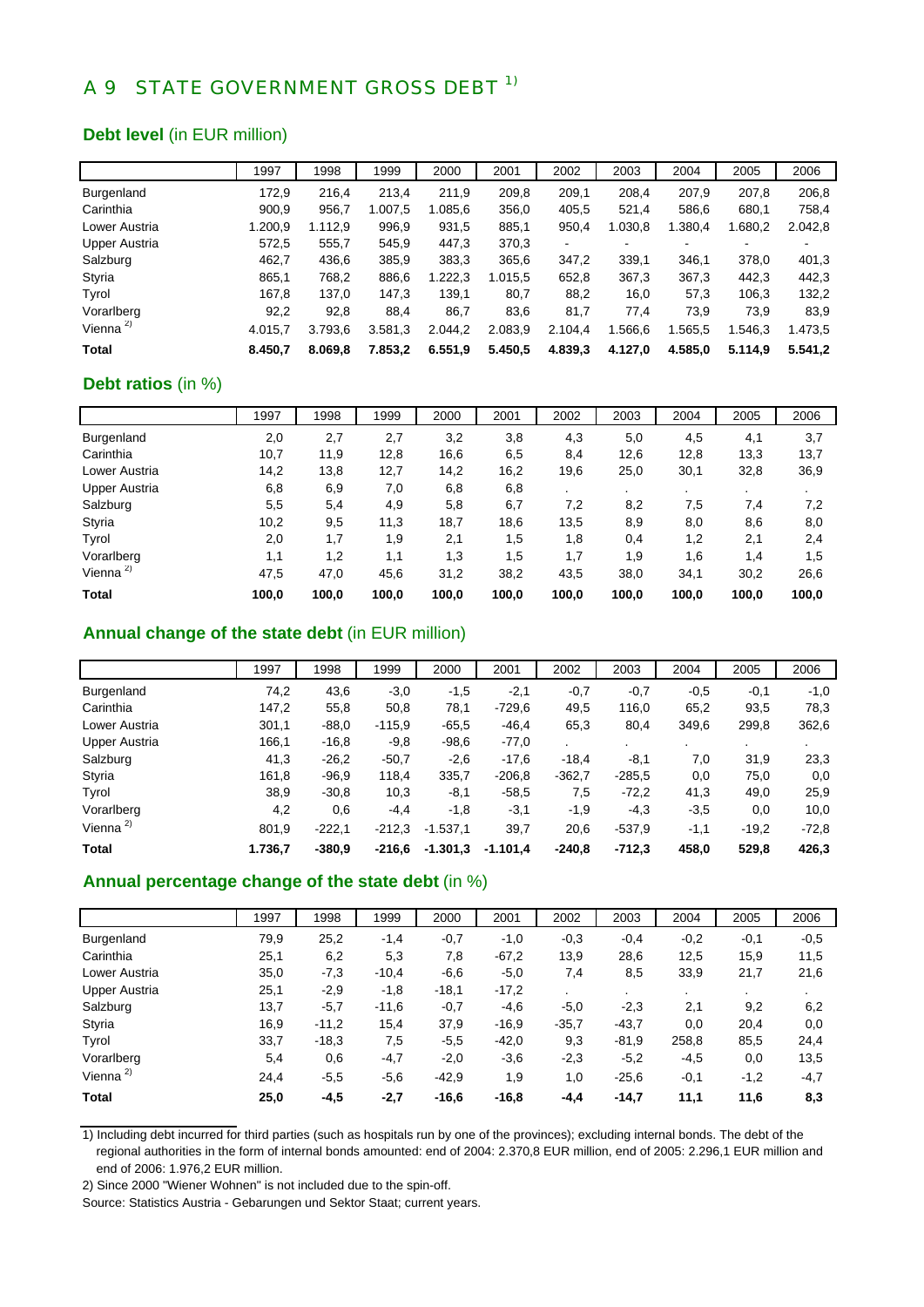### A 10 LOCAL GOVERNMENT GROSS DEBT

#### **Local debt** (in EUR million)

|                           | 1997     | 1998     | 1999     | 2000     | 2001     | 2002     | 2003     | 2004     | 2005     | 2006     |
|---------------------------|----------|----------|----------|----------|----------|----------|----------|----------|----------|----------|
| Burgenland                | 398.3    | 405,8    | 399.7    | 402.6    | 392.4    | 393,0    | 383,2    | 383.1    | 376.6    | 373.3    |
| Carinthia                 | 545.5    | 561,5    | 573,2    | 588.9    | 584.2    | 602.4    | 636.2    | 639,0    | 646.5    | 646.3    |
| Lower Austria             | 2.524.7  | 2.695.5  | 2.836.7  | 2.963.1  | 3.183.2  | 3.148.0  | 3.257.9  | 3.444.0  | 3.497.6  | 3.624.2  |
| <b>Upper Austria</b>      | 1.577.8  | 1.648.9  | 1.762.6  | 1.852.5  | 1.929.7  | 1.994.0  | 2.062.4  | 2.159.3  | 2.213.7  | 2.245.0  |
| Salzburg                  | 692,6    | 705,7    | 708,8    | 728,8    | 746,3    | 753,5    | 746.6    | 685,0    | 694.4    | 666,9    |
| Styria                    | 1.558,0  | 1.617.4  | 1.692.4  | 1.755.6  | 1.769.9  | 1.875.0  | 1.906.2  | 1.960.8  | 1.985.4  | 1.989,3  |
| Tyrol                     | 732.2    | 677.8    | 721.6    | 738.4    | 742.5    | 737.5    | 752.3    | 767.5    | 779.4    | 793,8    |
| Vorarlberg                | 461,4    | 487,3    | 526,4    | 564.6    | 591,6    | 593,6    | 601,9    | 616,1    | 642.1    | 642,0    |
| <b>Total excl. Vienna</b> | 8.490.4  | 8.799.9  | 9.221,5  | 9.594.4  | 9.939.7  | 10.097.0 | 10.346.7 | 10.654.6 | 10.835.8 | 10.980.8 |
| Vienna $1$                | 4.015.7  | 3.793.6  | 3.581,3  | 2.044.2  | 2.083,9  | 2.104.4  | 1.566.6  | 1.565.5  | 1.546.3  | 1.473.5  |
| Total                     | 12.506.1 | 12.593.5 | 12.802.8 | 11.638.7 | 12.023.6 | 12.201,5 | 11.913.3 | 12.220.1 | 12.382.0 | 12.454.3 |

### **Local debt ratios** (in %)

|                           | 1997  | 1998  | 1999  | 2000  | 2001  | 2002  | 2003  | 2004  | 2005  | 2006  |
|---------------------------|-------|-------|-------|-------|-------|-------|-------|-------|-------|-------|
| Burgenland                | 3,2   | 3,2   | 3,1   | 3,5   | 3,3   | 3,2   | 3,2   | 3,1   | 3,0   | 3,0   |
| Carinthia                 | 4,4   | 4,5   | 4,5   | 5,1   | 4,9   | 4,9   | 5,3   | 5,2   | 5,2   | 5,2   |
| Lower Austria             | 20,2  | 21,4  | 22,2  | 25,5  | 26,5  | 25,8  | 27,3  | 28,2  | 28,2  | 29,1  |
| Upper Austria             | 12,6  | 13,1  | 13,8  | 15,9  | 16,0  | 16,3  | 17,3  | 17,7  | 17,9  | 18,0  |
| Salzburg                  | 5,5   | 5,6   | 5,5   | 6,3   | 6,2   | 6,2   | 6,3   | 5,6   | 5,6   | 5,4   |
| Styria                    | 12,5  | 12,8  | 13,2  | 15,1  | 14,7  | 15,4  | 16,0  | 16,0  | 16,0  | 16,0  |
| Tyrol                     | 5,9   | 5,4   | 5,6   | 6,3   | 6,2   | 6,0   | 6,3   | 6,3   | 6,3   | 6,4   |
| Vorarlberg                | 3,7   | 3,9   | 4,1   | 4,9   | 4,9   | 4,9   | 5,1   | 5,0   | 5,2   | 5,2   |
| <b>Total excl. Vienna</b> | 67,9  | 69,9  | 72,0  | 82,4  | 82,7  | 82,8  | 86,9  | 87,2  | 87,5  | 88,2  |
| Vienna <sup>1)</sup>      | 32,1  | 30,1  | 28,0  | 17,6  | 17,3  | 17,2  | 13,1  | 12,8  | 12,5  | 11,8  |
| <b>Total</b>              | 100,0 | 100.0 | 100,0 | 100,0 | 100,0 | 100,0 | 100,0 | 100,0 | 100,0 | 100,0 |

### **Annual change of the local debt** (in EUR million)

|                           | 1997    | 1998     | 1999     | 2000       | 2001    | 2002    | 2003     | 2004    | 2005    | 2006    |
|---------------------------|---------|----------|----------|------------|---------|---------|----------|---------|---------|---------|
| <b>Burgenland</b>         | 37,4    | 7,6      | $-6,2$   | 3,0        | $-10,3$ | 0,7     | $-9,8$   | $-0,2$  | $-6,5$  | $-3,3$  |
| Carinthia                 | 34,7    | 16,0     | 11,8     | 15,6       | $-4,7$  | 18,2    | 33,8     | 2,8     | 7,5     | $-0,2$  |
| Lower Austria             | 194.2   | 170.8    | 141,2    | 126,4      | 220,1   | $-35.3$ | 109.9    | 186.1   | 53,6    | 126.6   |
| Upper Austria             | 167,2   | 71,2     | 113,7    | 89,8       | 77,2    | 64,3    | 68,4     | 96,8    | 54.4    | 31,3    |
| Salzburg                  | 9,3     | 13,1     | 3,1      | 20,0       | 17,5    | 7,2     | $-6,9$   | $-61,6$ | 9,4     | $-27.5$ |
| Styria                    | 151,3   | 59,4     | 75,0     | 63,2       | 14,3    | 105,1   | 31,2     | 54,5    | 24,7    | 3,9     |
| Tyrol                     | 49,2    | $-54.4$  | 43.8     | 16,8       | 4,1     | $-5,0$  | 14,8     | 15,2    | 11.9    | 14.4    |
| Vorarlberg                | 40,4    | 25,9     | 39,1     | 38,1       | 27,1    | 2,0     | 8,3      | 14,2    | 26,1    | $-0,1$  |
| <b>Total excl. Vienna</b> | 683,7   | 309,6    | 421,6    | 372,9      | 345,3   | 157,3   | 249,7    | 307,9   | 181,1   | 145,0   |
| Vienna $1$                | 801,9   | $-222.1$ | $-212.3$ | $-1.537,1$ | 39,7    | 20,6    | $-537.9$ | $-1,1$  | $-19,2$ | $-72,8$ |
| <b>Total</b>              | 1.485,6 | 87,4     | 209,3    | $-1.164,1$ | 385,0   | 177,8   | $-288.2$ | 306,8   | 161,9   | 72,3    |

### **Annual percentage change of the local debt** (in %)

|                           | 1997 | 1998   | 1999   | 2000    | 2001   | 2002   | 2003    | 2004   | 2005   | 2006   |
|---------------------------|------|--------|--------|---------|--------|--------|---------|--------|--------|--------|
| Burgenland                | 12,6 | 1,9    | $-1,5$ | 0,7     | $-2,5$ | 0,2    | $-2,5$  | 0,0    | $-1,7$ | $-0,9$ |
| Carinthia                 | 7,6  | 2,9    | 2,1    | 2,7     | $-0,8$ | 3,1    | 5,6     | 0,4    | 1,2    | 0,0    |
| Lower Austria             | 9,6  | 6,8    | 5,2    | 4,5     | 7,4    | $-1,1$ | 3,5     | 5,7    | 1,6    | 3,6    |
| <b>Upper Austria</b>      | 13,1 | 4,5    | 6,9    | 5,1     | 4,2    | 3,3    | 3,4     | 4,7    | 2,5    | 1,4    |
| Salzburg                  | 1,3  | 1,9    | 0,4    | 2,8     | 2,4    | 1,0    | $-0,9$  | $-8,2$ | 1,4    | $-4,0$ |
| Styria                    | 12,1 | 3,8    | 4,6    | 3,7     | 0,8    | 5,9    | 1,7     | 2,9    | 1,3    | 0,2    |
| Tyrol                     | 7,7  | $-7,4$ | 6,5    | 2,3     | 0,5    | $-0,7$ | 2,0     | 2,0    | 1,6    | 1,8    |
| Vorarlberg                | 10,7 | 5,6    | 8,0    | 7,2     | 4,8    | 0,3    | 1,4     | 2,4    | 4,2    | 0,0    |
| <b>Total excl. Vienna</b> | 9,7  | 3,6    | 4,8    | 4,0     | 3,6    | 1,6    | 2,5     | 3,0    | 1,7    | 1,3    |
| Vienna <sup>1)</sup>      | 24,4 | $-5,5$ | $-5,6$ | $-42.9$ | 1,9    | 1,0    | $-25,6$ | $-0,1$ | $-1,2$ | -4,7   |
| <b>Total</b>              | 14,4 | 0,7    | 1,7    | $-9,1$  | 3,3    | 1,5    | $-2,4$  | 2,6    | 1,3    | 0,6    |

1) Since 2000 "Wiener Wohnen" is not included due to the spin-off.

Source: Statistics Austria - Gebarungen und Sektor Staat; current years.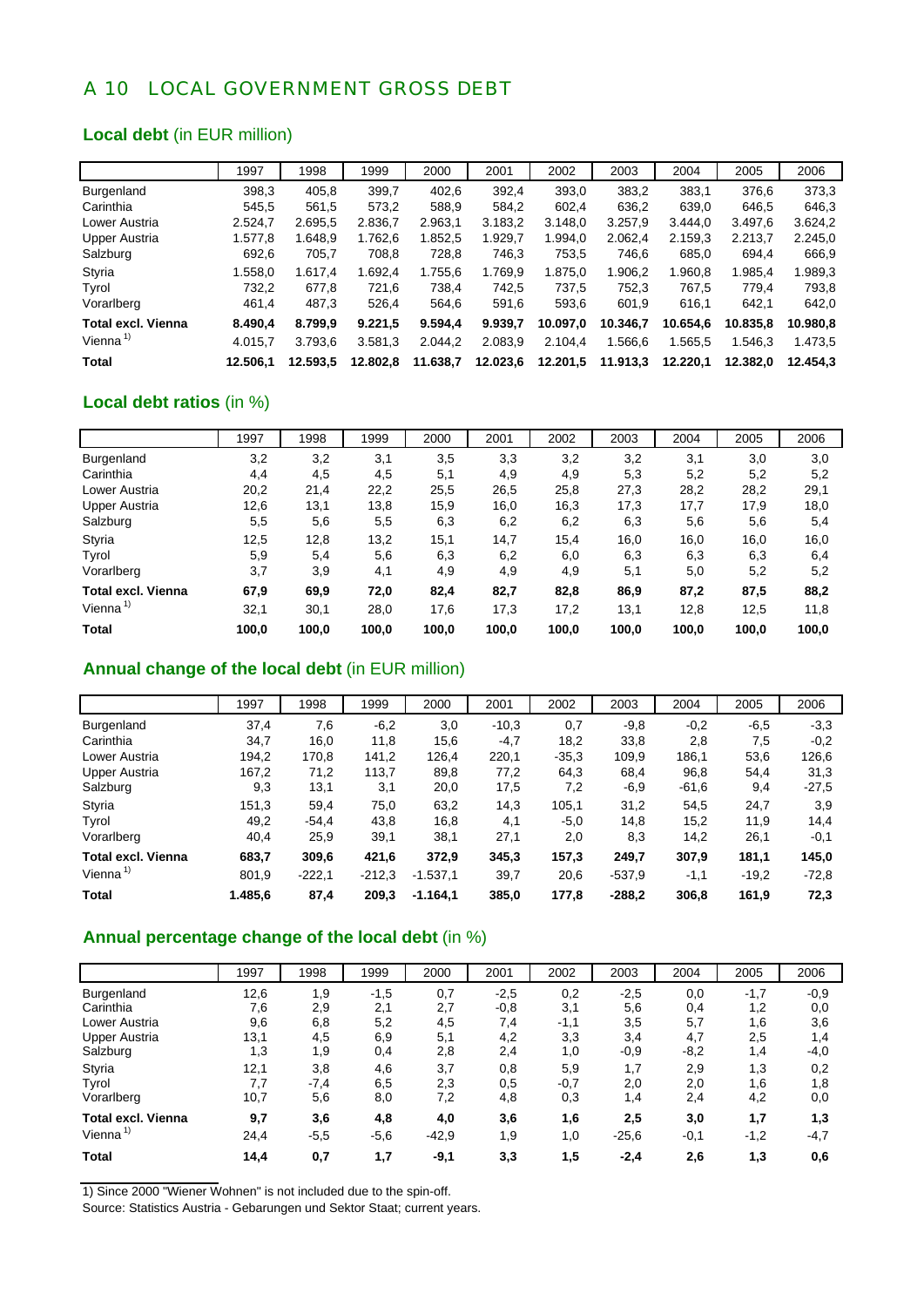### A 11 GENERAL GOVERNMENT DEBT - INTERNATIONAL COMPARISON

|                  | 1998  | 1999  | 2000  | 2001  | 2002  | 2003  | 2004  | 2005  | 2006  | 2007  |
|------------------|-------|-------|-------|-------|-------|-------|-------|-------|-------|-------|
|                  |       |       |       |       |       |       |       |       |       |       |
| Belgium          | 117,1 | 113,6 | 107,8 | 106,5 | 103,4 | 98,6  | 94,2  | 92,1  | 88,2  | 84,9  |
| Germany          | 60,3  | 60,9  | 59,7  | 58,8  | 60,3  | 63,8  | 65,6  | 67,8  | 67,6  | 65,0  |
| Finland          | 48,2  | 45,5  | 43,8  | 42,3  | 41,3  | 44,3  | 44,1  | 41,3  | 39,2  | 35,4  |
| France           | 58,8  | 58,2  | 56,7  | 56,2  | 58,2  | 62,9  | 64,9  | 66,4  | 63,6  | 64,2  |
| Greece           | 102,6 | 102,5 | 101,8 | 103,0 | 100,8 | 97,9  | 98,6  | 98,0  | 95,3  | 94,5  |
| Ireland          | 53,0  | 48,0  | 37,8  | 35,5  | 32,2  | 31,1  | 29,5  | 27,4  | 25,1  | 25,4  |
| Italy            | 114,9 | 113,7 | 109,1 | 108,7 | 105,6 | 104,3 | 103,8 | 105,8 | 106,5 | 104,0 |
| Luxemburg        | 7,4   | 6,7   | 6,4   | 6,5   | 6,5   | 6,3   | 6,3   | 6,1   | 6,6   | 6,8   |
| Malta            | 52,5  | 57,0  | 55,9  | 62,1  | 60,1  | 69,3  | 72,6  | 70,4  | 64,2  | 62,6  |
| Netherlands      | 65,7  | 61,1  | 53,8  | 50,7  | 50,5  | 52,0  | 52,4  | 52,3  | 47,9  | 45,4  |
| Austria          | 64,3  | 66,5  | 65,6  | 66,1  | 65,9  | 64,7  | 63,8  | 63,5  | 61,8  | 59,1  |
| Portugal         | 52,1  | 51,4  | 50,4  | 52,9  | 55,5  | 56,9  | 58,3  | 63,6  | 64,7  | 63,6  |
| Slovenia         | 21,8  | 24,3  | 27,2  | 27,8  | 28,5  | 27,9  | 27,6  | 27,5  | 27,2  | 24,1  |
| Spain            | 63,2  | 61,5  | 59,2  | 55,5  | 52,5  | 48,7  | 46,2  | 43,0  | 39,7  | 36,2  |
| Cyprus           | 58,3  | 58,7  | 58,8  | 60,7  | 64,6  | 68,9  | 70,2  | 69,1  | 64,8  | 59,8  |
| Euro-15 area     | 72,5  | 71,7  | 69,1  | 68,0  | 67,9  | 69,2  | 69,6  | 70,2  | 68,5  | 66,4  |
|                  |       |       |       |       |       |       |       |       |       |       |
| <b>Bulgaria</b>  | 79,6  | 79,3  | 74,3  | 67,3  | 53,6  | 45,9  | 37,9  | 29,2  | 22,7  | 18,2  |
| Denmark          | 60,8  | 57,4  | 51,7  | 47,4  | 46,8  | 45,8  | 43,8  | 36,4  | 30,4  | 26,0  |
| Estonia          | 5,5   | 6,0   | 5,2   | 4,8   | 5,6   | 5,5   | 5,1   | 4,5   | 4,2   | 3,4   |
| United Kingdom   | 46,7  | 43,7  | 41,0  | 37,7  | 37,5  | 38,7  | 40,4  | 42,1  | 43,1  | 43,8  |
| Latvia           | 9,6   | 12,4  | 12,2  | 14,0  | 13,5  | 14,6  | 14,9  | 12,4  | 10,7  | 9,7   |
| Lithuania        | 16,6  | 22,8  | 23,7  | 23,1  | 22,4  | 21,2  | 19,4  | 18,6  | 18,2  | 17,3  |
| Poland           | 38,9  | 39,6  | 36,8  | 37,6  | 42,2  | 47,1  | 45,7  | 47,1  | 47,6  | 45,2  |
| Romania          | 18,8  | 22,1  | 24,7  | 26,0  | 25,0  | 21,5  | 18,8  | 15,8  | 12,4  | 13,0  |
| Sweden           | 69,1  | 64,8  | 53,6  | 54,4  | 52,6  | 52,3  | 51,2  | 50,9  | 45,9  | 40,6  |
| Slovakia         | 34,5  | 47,9  | 50,4  | 49,0  | 43,4  | 42,4  | 41,4  | 34,2  | 30,4  | 29,4  |
| Czech Republic   | 15,0  | 16,4  | 18,5  | 25,1  | 28,5  | 30,1  | 30,4  | 29,7  | 29,4  | 28,7  |
| Hungary          | 60,4  | 59,5  | 54,3  | 52,1  | 55,7  | 58,0  | 59,4  | 61,6  | 65,6  | 66,0  |
| <b>EU-27</b>     | 66,1  | 65,7  | 61,7  | 60,8  | 60,2  | 61,7  | 62,1  | 62,6  | 61,3  | 58,7  |
| USA <sup>1</sup> |       |       |       |       |       |       |       |       |       |       |
| Japan $^{2)}$    | 53,1  | 49,8  | 43,6  | 43,1  | 45,3  | 48,0  | 48,9  | 49,2  | 48,6  | 49,2  |
|                  | 86,7  | 99,1  | 107,0 | 122,0 | 136,1 | 143,4 | 156,8 | 164,9 | 163,9 | 164,7 |
| Switzerland      | 52,4  | 49,6  | 49,2  | 49,6  | 53,9  | 55,1  | 54,6  | 52,6  | 47,7  | 44,4  |

#### **General government gross debt** (in % of the GDP)

<sup>1)</sup> USA: General government according to Flow of Funds Accounts, deflated by intergovernmental payables; fiscal year (September). 2) Japan: Central Government including intergovernmental payables.

Source: European Commission; USA, Japan, Switzerland: national data; Euro-15-area and EU-27: own calculations (as of May 2008).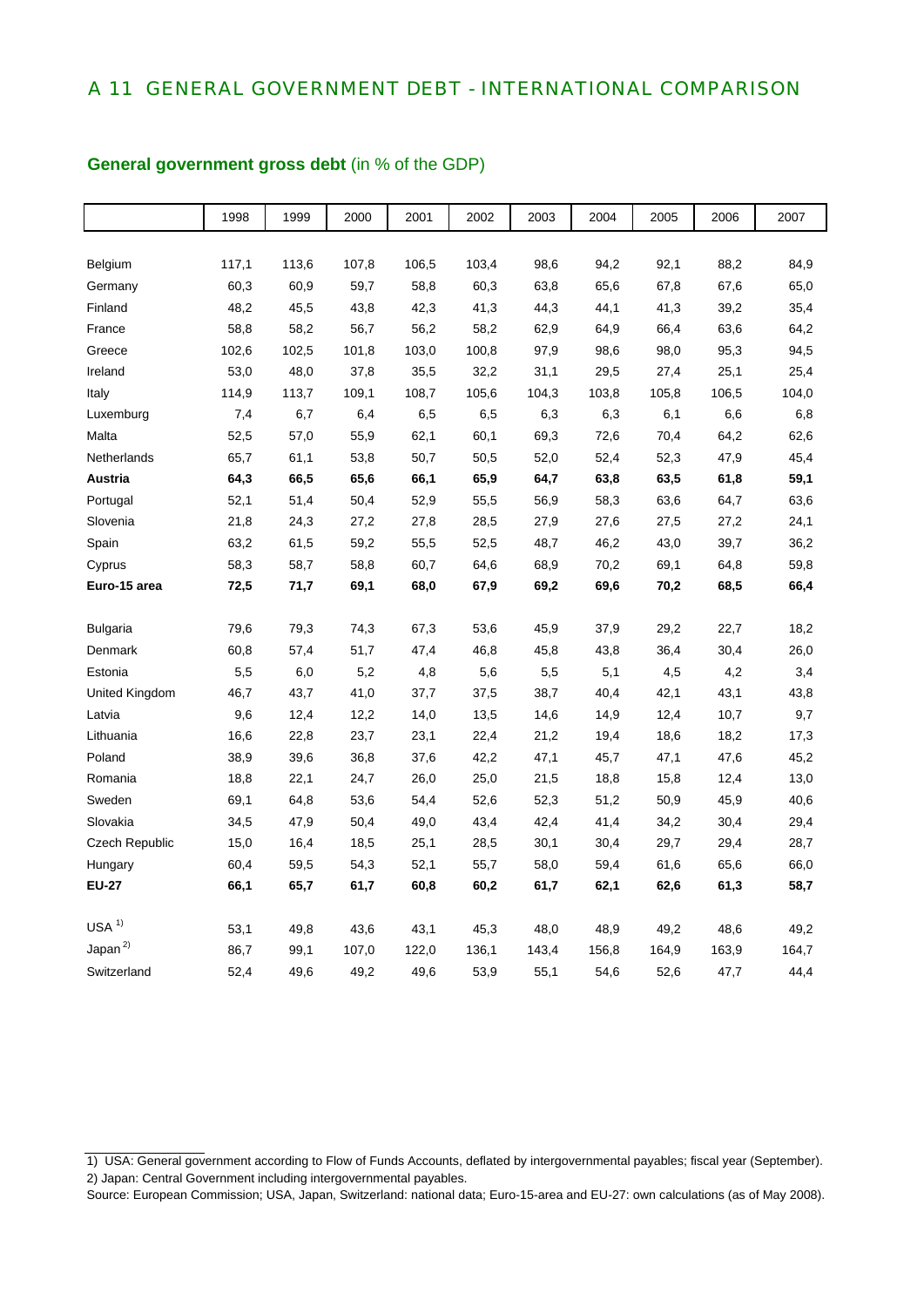## A 11 GENERAL GOVERNMENT DEBT - INTERNATIONAL COMPARISON  **(cont.)**

|                  | 1998   | 1999   | 2000   | 2001   | 2002   | 2003   | 2004   | 2005   | 2006   | 2007   |
|------------------|--------|--------|--------|--------|--------|--------|--------|--------|--------|--------|
|                  |        |        |        |        |        |        |        |        |        |        |
| Belgium          | 26.300 | 26.500 | 26.500 | 26.800 | 26.800 | 26.100 | 26.200 | 26.500 | 26.500 | 26.500 |
| Germany          | 14.400 | 14.900 | 15.000 | 15.100 | 15.700 | 16.700 | 17.600 | 18.400 | 19.000 | 19.200 |
| Finland          | 10.900 | 10.800 | 11.200 | 11.400 | 11.400 | 12.400 | 12.900 | 12.400 | 12.400 | 12.000 |
| France           | 13.000 | 13.200 | 13.400 | 13.700 | 14.600 | 16.200 | 17.200 | 18.200 | 18.200 | 19.000 |
| Greece           | 11.000 | 11.600 | 12.700 | 13.800 | 14.500 | 15.200 | 16.500 | 17.500 | 18.300 | 19.400 |
| Ireland          | 11.200 | 11.600 | 10.400 | 10.700 | 10.700 | 10.800 | 10.800 | 10.600 | 10.300 | 10.800 |
| Italy            | 22.000 | 22.500 | 22.800 | 23.800 | 23.900 | 24.200 | 24.800 | 25.800 | 26.700 | 27.000 |
| Luxemburg        | 3.000  | 3.100  | 3.200  | 3.300  | 3.500  | 3.600  | 3.800  | 4.000  | 4.700  | 5.200  |
| Malta            | 4.800  | 5.500  | 5.800  | 6.400  | 6.500  | 7.600  | 8.100  | 8.300  | 8.000  | 8.200  |
| Netherlands      | 15.200 | 14.900 | 14.100 | 14.200 | 14.600 | 15.300 | 15.800 | 16.300 | 15.700 | 15.500 |
| Austria          | 15.500 | 16.600 | 17.200 | 17.700 | 18.000 | 18.000 | 18.400 | 18.900 | 19.300 | 19.400 |
| Portugal         | 5.500  | 5.800  | 6.000  | 6.700  | 7.300  | 7.500  | 8.000  | 9.000  | 9.500  | 9.800  |
| Slovenia         | 1.600  | 2.000  | 2.500  | 2.800  | 3.300  | 3.500  | 3.700  | 3.900  | 4.100  | 4.000  |
| Spain            | 8.600  | 8.900  | 9.300  | 9.300  | 9.300  | 9.100  | 9.100  | 9.000  | 8.800  | 8.500  |
| Cyprus           | 7.300  | 7.700  | 8.400  | 9.200  | 10.000 | 11.200 | 12.000 | 12.300 | 12.100 | 11.800 |
| Euro-15 area     | 14.600 | 15.000 | 15.200 | 15.500 | 15.900 | 16.600 | 17.300 | 18.000 | 18.200 | 18.500 |
|                  |        |        |        |        |        |        |        |        |        |        |
| <b>Bulgaria</b>  | 1.100  | 1.200  | 1.200  | 1.300  | 1.100  | 1.000  | 1.000  | 800    | 700    | 700    |
| Denmark          | 17.900 | 17.500 | 16.800 | 15.800 | 16.000 | 16.000 | 15.900 | 13.900 | 12.300 | 10.800 |
| Estonia          | 200    | 200    | 200    | 200    | 300    | 400    | 400    | 400    | 400    | 400    |
| United Kingdom   | 9.600  | 9.400  | 9.300  | 8.900  | 9.300  | 10.100 | 11.100 | 12.000 | 12.900 | 13.900 |
| Latvia           | 200    | 300    | 400    | 400    | 500    | 600    | 700    | 700    | 700    | 900    |
| Lithuania        | 600    | 800    | 900    | 900    | 1.000  | 1.000  | 1.000  | 1.100  | 1.300  | 1.400  |
| Poland           | 1.700  | 1.900  | 2.000  | 2.100  | 2.500  | 2.900  | 3.100  | 3.400  | 3.700  | 3.900  |
| Romania          | 100    | 200    | 300    | 400    | 500    | 500    | 600    | 600    | 500    | 700    |
| Sweden           | 16.600 | 16.500 | 14.400 | 15.100 | 15.100 | 15.500 | 15.800 | 16.300 | 15.500 | 14.400 |
| Slovakia         | 1.500  | 2.200  | 2.600  | 2.800  | 2.700  | 2.900  | 3.100  | 2.800  | 2.800  | 3.000  |
| Czech Republic   | 1.100  | 1.200  | 1.500  | 2.200  | 2.600  | 2.900  | 3.100  | 3.300  | 3.500  | 3.700  |
| Hungary          | 2.400  | 2.700  | 2.800  | 3.100  | 3.700  | 4.300  | 4.800  | 5.300  | 6.100  | 6.600  |
| <b>EU-27</b>     | 11.300 | 11.700 | 11.800 | 12.000 | 12.300 | 12.800 | 13.500 | 14.100 | 14.500 | 14.600 |
|                  |        |        |        |        |        |        |        |        |        |        |
| USA <sup>1</sup> | 11.400 | 11.200 | 10.200 | 10.300 | 11.100 | 12.200 | 13.100 | 13.900 | 14.500 | 15.200 |
| Japan $^{2)}$    | 21.000 | 23.600 | 25.700 | 28.900 | 31.800 | 33.400 | 37.100 | 39.300 | 39.600 | 40.300 |
| Switzerland      | 17.600 | 16.900 | 17.500 | 17.800 | 19.400 | 19.900 | 20.100 | 19.800 | 18.700 | 18.100 |

## **General government gross debt per capita** (in EUR)<sup>1)</sup>

<sup>1)</sup> The public debt of the USA, Japan, Switzerland and the non-participating countries of the Economic and Monetary Union

were annualised to mid-market exchange rates of the year 2007 and rounded to 100 EUR.

Source: European Commission; USA, Japan, Switzerland: national data; Euro-15 area and EU-27: own calculations (as of May 2008).